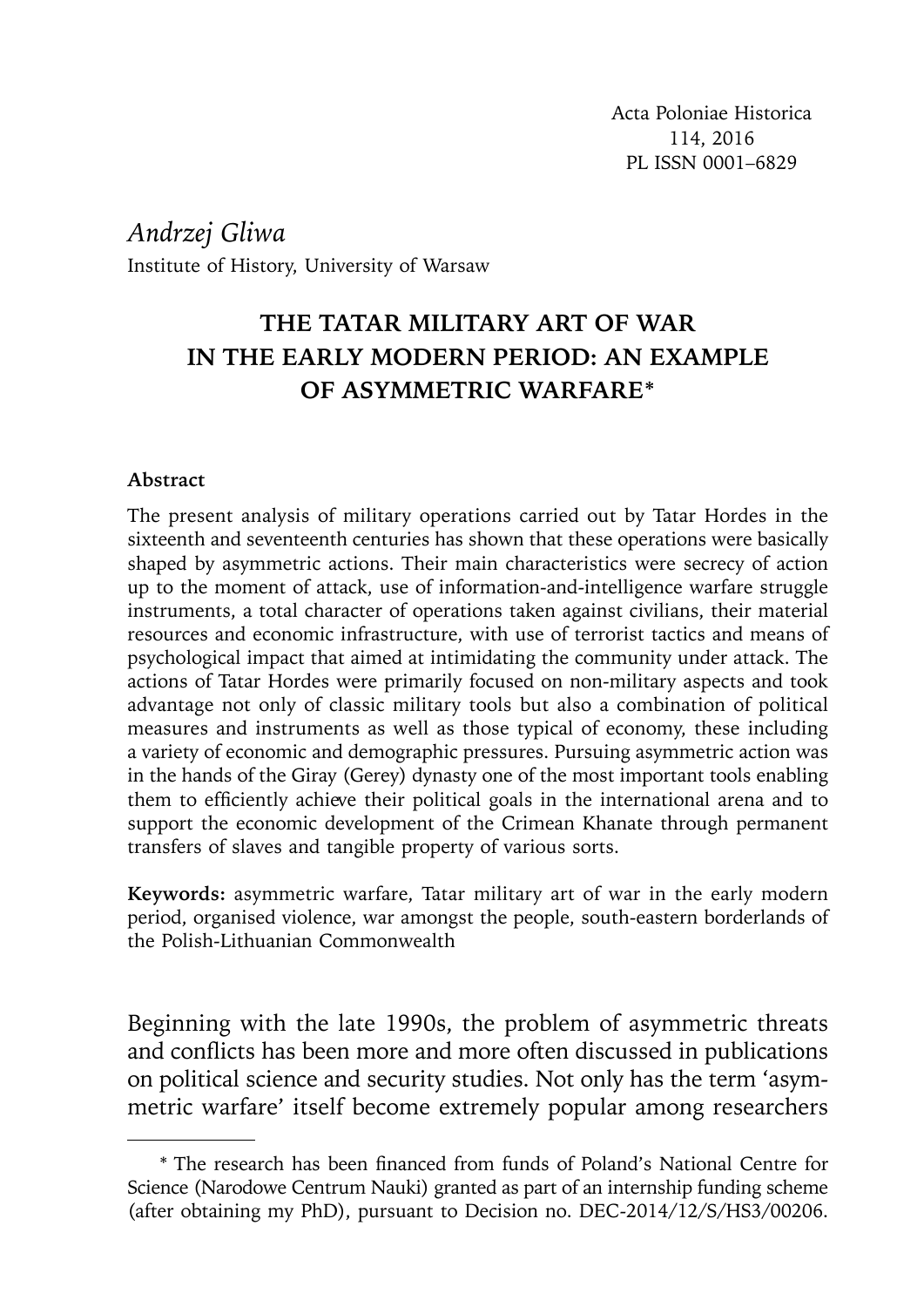and experts in polemology<sup>1</sup> but it is also omnipresent in the media discourse because of contemporary terrorism, especially after the attacks of 11 September 2001 and the beginning of the so-called War on Terror. The origin of the term 'asymmetric conflict' dates back to 1975 when an American scholar in international security studies, Andrew J.R. Mack, published his article in the journal *World Politics*. 2 He wrote about the asymmetric conflict understood as a significant disparity in resource power between belligerents in the context of U.S. military intervention in Vietnam (1965–73), and its various strategic interactions.<sup>3</sup> This innovatory concept remained ignored in the research community of political science and international relations until the end of the Cold War when, in the opinion of some researchers, the character of war and form of armed conflicts began to change completely.4

In the history of warfare and military affairs, asymmetric conflicts have a very long tradition dating back to the beginning of human civilisation, and the term itself can be regarded as clichéd and not particularly revealing.<sup>5</sup> Suffice it to mention the biblical battle of David, armed with a slingshot, against the powerful Goliath, or the military conflict in the Gaza Strip (Operation Protective Edge) between Palestinians of the Hamas, the Palestinian Islamic Jihad (PIJ), and the Israeli Army, of summer 2014. The fierce fighting then conducted, also against civilian targets on both sides, was a military confrontation of mostly lightly armed Palestinian militants using rocket weapons clashed with an ultra-modern Israeli weaponry based on solutions using, predominantly, precision-guided munitions (PGMs) and stealth (low observable) technology related to network-centric warfare. In this

<sup>&</sup>lt;sup>1</sup> Polemology is a rapidly developing field of knowledge relating to the multidisciplinary study of war and military conflicts, their motivations and mechanisms considered in the political, social, economic and psychological dimensions.

<sup>2</sup> Andrew J.R. Mack, 'Why Big Nations Lose Small Wars: The Politics of Asymmetric Conflict', *World Politics*, xxvii, 2 (1975), 175-200.

<sup>3</sup>*Ibidem*, 182–8.

<sup>4</sup> See Mary Kaldor, *New and Old Wars. Organized Violence in a Global Era* (Cambridge, 1999), 1–12, 69–111; Herfried Münkler, *The New Wars* (Malden, 2005), 1. Cf. Stathis N. Kalyvas, '"New" and "Old" Civil Wars. A Valid Distinction?', *World Politics*, liv (2001), 99–118; Edward Newman, 'The New Wars Debate. A Historical Perspective is Needed', *Security Dialogue*, xxxv, 2 (2004), 174–9.

<sup>5</sup> Vincent J. Goulding, 'Back to the Future with Asymmetric Warfare', *Parameters*, xxx, 4 (2000), 21–30.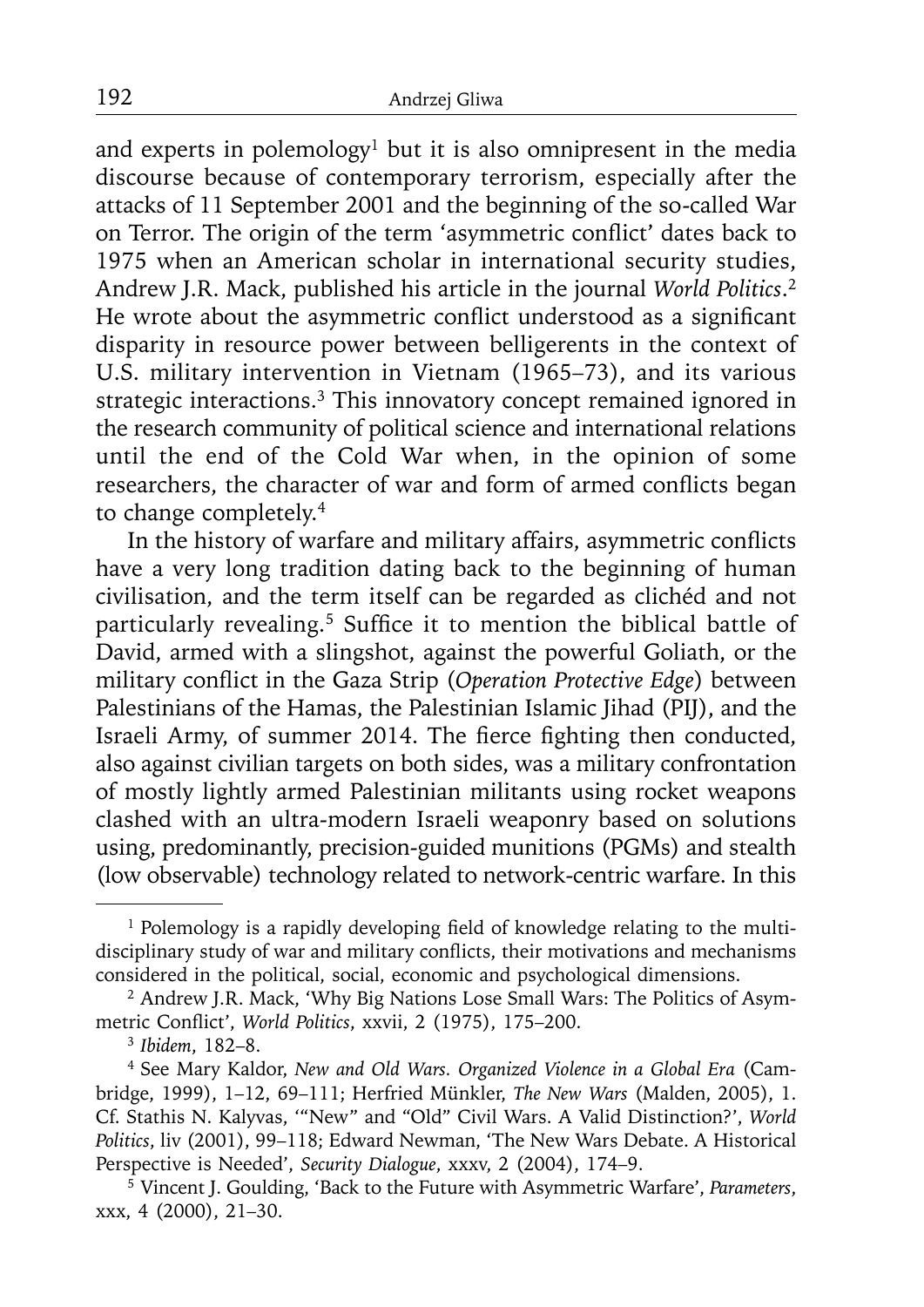classical approach, based on a paradigm developed in the 1970s, one that remained dominant until the turn of the twenty-first century, and which is typical for studies in the history of wars and traditional armed conflicts (and discussed from a strictly military perspective of the sizes of involved military potentials), asymmetric warfare was understood as carrying out effective operations despite a substantial disproportion in military strengths as well as in the type and quality of weapons used by the opponents.<sup>6</sup>

I

# THE CONCEPT OF ASYMMETRIC WARFARE IN CONTEMPORARY SECURITY STUDIES AND POLITICAL SCIENCE

Although modern security studies and, to a certain extent, the global debate on 'new wars' has not yet developed one common, coherent concept of the term 'asymmetric warfare', after the attacks of 11 September 2001 there has prevailed a considerably narrow perspective of asymmetry in military affairs. In this paradigm asymmetric warfare is perceived and analysed in the context of dissimilarity in targets, which entails the transition of the area of operations, by forces posing asymmetric threats, from the traditional battlefield to an alternative space dominated by civilians as the main target of operations.<sup>7</sup> It is this type of asymmetry, defined in view of alternative military operations, different areas of military impact and relevant operational targets, that is the subject of this work. In great measure, such a perspective corresponds with the definition of asymmetric conflicts currently used worldwide in security studies and political science (or, politology),8 and also present in the normative acts of the North

<sup>6</sup> Winn Schwartau, 'Asymmetrical Adversaries', *Orbis*, xliv, 2 (2000), 197–204.

<sup>7</sup> Franklin B. Miles, *Asymmetric Warfare. An Historical Perspective* (Carlisle Barracks, PA, 1999), 2–4; Steven Metz, 'Strategic Asymmetry', *Military Review*, lxxxi, 4 (2000), 9–12; Roger W. Barnett, *Asymmetrical Warfare: Today's Challenge to U.S. Military Power* (Washington, DC, 2003), 15-18; David L. Buffaloe, 'Defining asymmetric warfare', *The Land Warfare Papers*, lviii (2006), 17; Rod Thornton, 'Asymmetric Warfare: Threat and Response in the 21st Century', *Polity Press* (2007), 1–5. See also Marek Madej, *Zagrożenia asymetryczne bezpieczeństwa państw obszaru transatlantyckiego* (Warszawa, 2007), 34.

<sup>8</sup> Steven Metz and Douglas V. Johnson II, *Asymmetry and US Military Strategy: Defi nition, Background and Strategic Concepts* (Carlisle, 2001), 5; Steven Metz, 'La guerre asymmétrique et l'avenir de l'Occident', *Politique Étrangère*, lxviii, 1 (2003),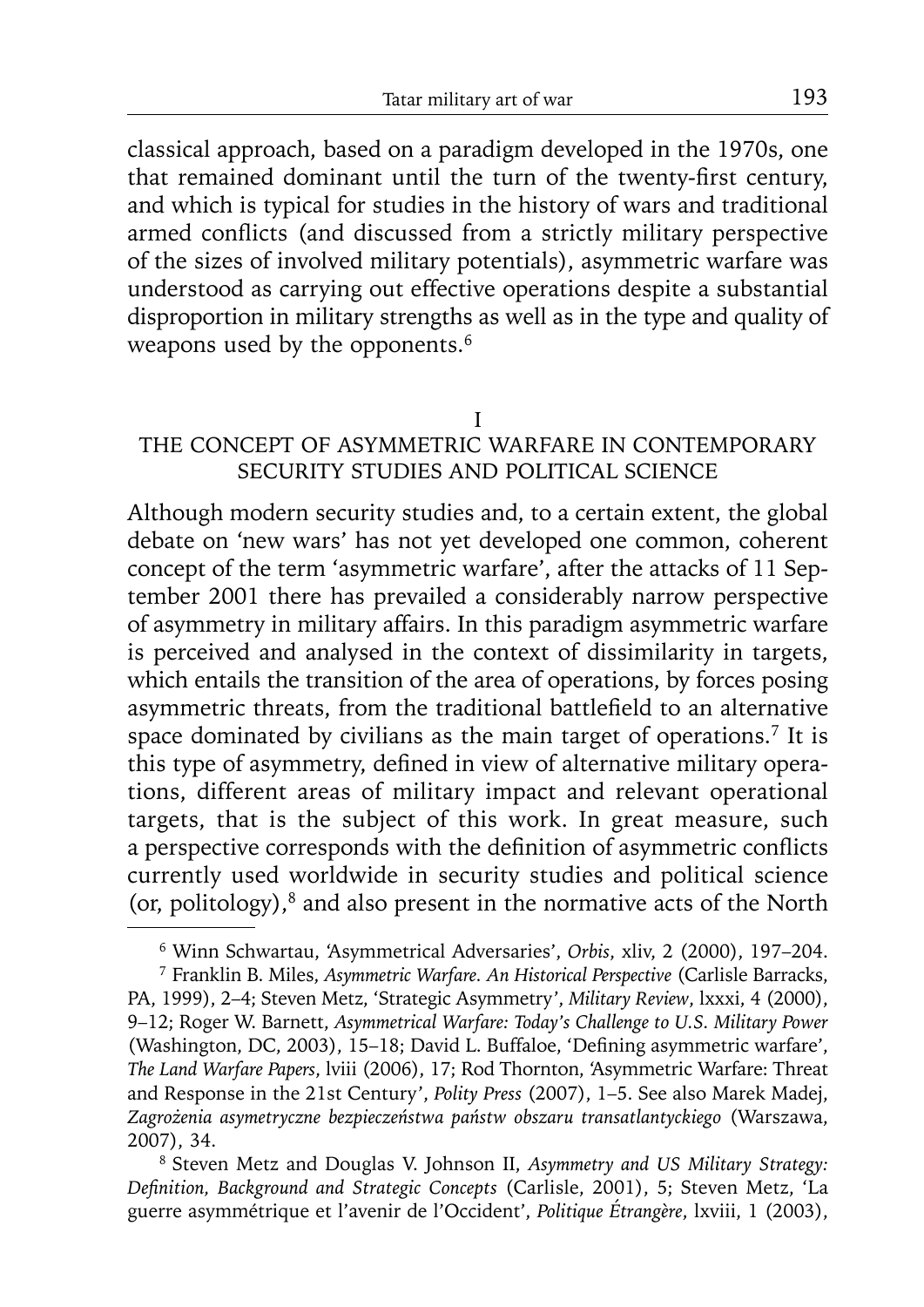Atlantic Treaty Organisation (NATO) that define the asymmetric threats and asymmetric warfare.9

However, the question is worth considering whether the building of a theoretical framework and concepts of asymmetric conflicts in complete disregard of the actual potentials of the belligerents is an apt and logical solution. In my opinion, one cannot deny the fact that in the historical perspective, the origins of the evolutionary process of development of asymmetricity in military systems were stimulated by challenges related to considerable and hard-to-balance disproportions in the forces the opponents had at their disposal. This was combined with possessing by the militarily and economically stronger opponent of a more technologically advanced armament. Therefore, I personally believe that the concept of asymmetry in military science and practice (and in akin areas), with its key notions of asymmetric conflict/action, ought to combine, to an extent, elements of imbalance and disproportion in the military potentials characteristic of the belligerents, and the phenomenon consisting in the weaker opponent's strife to undermine the sources of the enemy's powerfulness through targeting its weak and/or vulnerable points.10 The latter is delivered with use of non-standard strategies and methods that are in most cases aimed at the civilians and, quite importantly, are significantly different from the *modi operandi* and procedures applied by the stronger party.

The Tatar art of war in the early modern period has been studied by historians since the early nineteenth century. It was discussed in the works of Polish, Russian, Ukrainian, British and American historians, among them Kazimierz Władysław Wójcicki,<sup>11</sup> Olgierd Górka,<sup>12</sup>

11 Kazimierz Władysław Wójcicki, 'Tatarzy', *Biblioteka Warszawska*, i (1842), 153–83.

12 Olgierd Górka, 'Liczebność Tatarów krymskich i ich wojsk', *Przegląd Historyczno-Wojskowy*, viii, 2 (1936), 185–295.

<sup>27;</sup> Colin S. Gray, 'Thinking Asymmetrically in the Times of Terror', *Parameters*, xxxii, 1 (2001), 6–7; Bruce W. Bennett, 'Responding to Asymmetric Threats', in Stuart E. Johnson, Martin Libicki, and Gregory F. Treverton (eds.), *New Challenges: New Tools for Defense Decisionmaking* (Santa Monica, 2003), 33–7; Toni Pfanner, 'Asymmetrical warfare from the perspective of humanitarian law and humanitarian action', *International Review of the Red Cross*, lxxxvii, 857 (2005), 151–2.

<sup>9 &#</sup>x27;Joint Vision 2020', *Joint Force Quarterly*, 25 (2000), 60; *Joint Publications 1-02. Department of Defense Dictionary of Military and Associated Terms 8 November 2010 (As Amended Through 15 February 2016)* (Washington, 2016), 17.

<sup>&</sup>lt;sup>10</sup> Cf. Joseph S. Nye, *Konflikty miedzynarodowe. Wprowadzenie do teorii i historii*, trans. M. Madej (Warszawa, 2009) 391.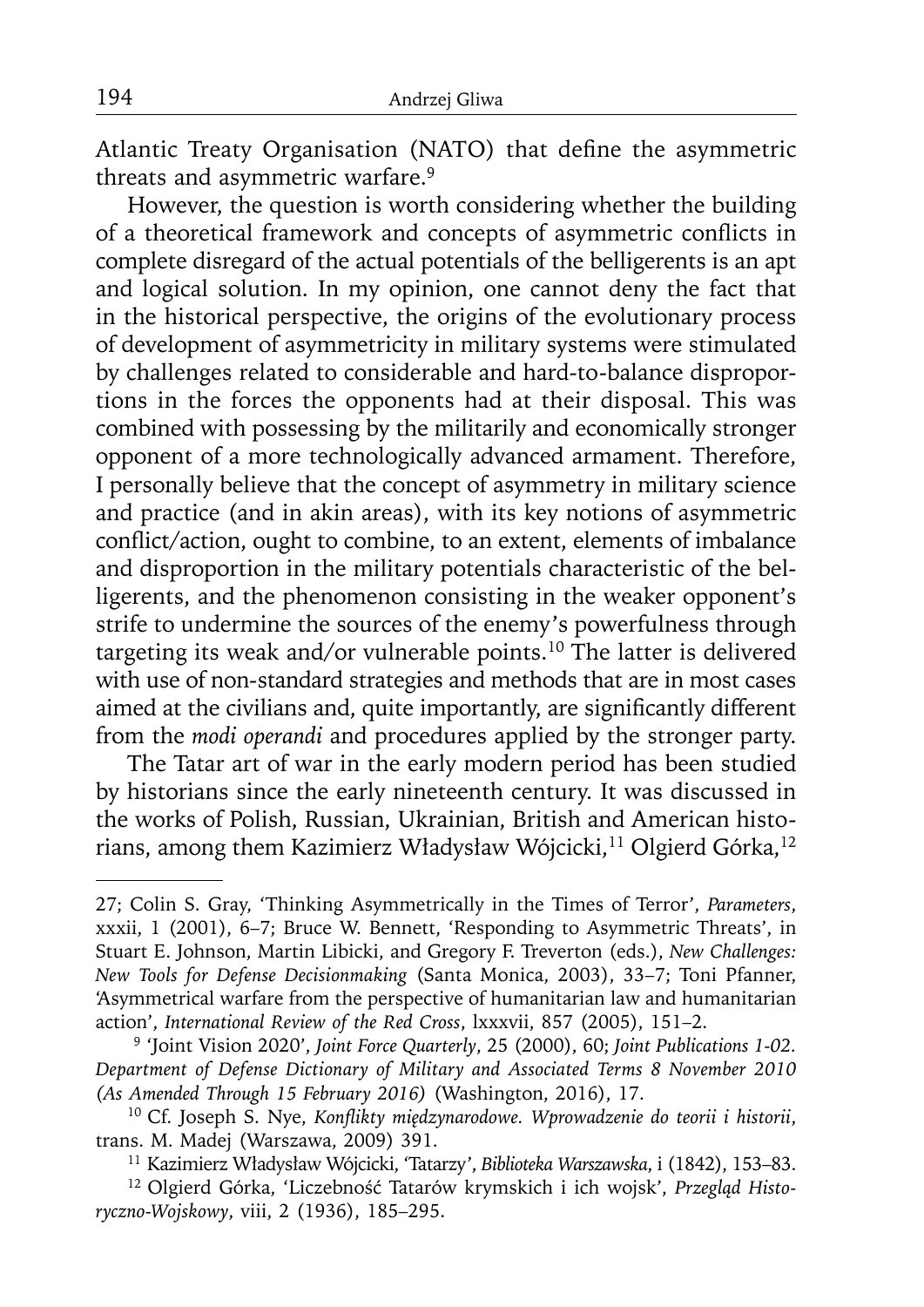Stefan Maria Kuczyński,<sup>13</sup> Jerzy Ochmański,<sup>14</sup> Ivan Krypyakevych and Bogdan Gnatevych,<sup>15</sup> Ryszard Majewski,<sup>16</sup> Leslie Collins,<sup>17</sup> Alan W. Fisher,<sup>18</sup> S.A. Ishchenko,<sup>19</sup> Rhoads Murphey,<sup>20</sup> Marek Wagner,<sup>21</sup> Michael Khodarkovsky,<sup>22</sup> Oleksandr Galenko,<sup>23</sup> Viktor Zaruba,<sup>24</sup> Victor Ostapchuk,<sup>25</sup> Ivan Storozhenko,<sup>26</sup> Marcin Gawęda,<sup>27</sup> Vytalyĭ Penskoĭ,<sup>28</sup>

13 Stefan Maria Kuczyński, 'Tatarzy pod Zbarażem', *Przegląd Historyczno-Wojskowy*, viii, 2 (1936), 121–44.

14 Jerzy Ochmański, 'Organizacja obrony w Wielkim Księstwie Litewskim przed napadami Tatarów krymskich w XV–XVI wieku', *Studia i Materiały do Historii Wojskowości*, v (1960), 355–67.

<sup>15</sup>Іван Крипякевич and Богдан Гнатевич, *Історія ураїнского війська*, i (Київ, 1994), 213–26.

16 Ryszard Majewski, 'Z problematyki walk z Tatarami w pierwszej połowie XVII wieku', *Sobótka*, xxx (1975), 231–41.

<sup>17</sup> Leslie J.D. Collins, 'The Military Organization and Tactics of the Crimean Tatars, 16th–17th Centuries', in Vernon J. Parry and Malcolm E. Yapp (eds.), *War, Technology and Society in the Middle East* (London, New York, and Toronto, 1975), 258–76.

18 Alan W. Fisher, *Crimean Tatars* (Stanford, 1978), 27–32.

<sup>19</sup> С.А. Ищенко, 'Война и военное дело у крымских татар XVI–XVIII вв.', in Г.А. Федоров (ed.), *Северное Причерноморье и Поволжье во взаимоотношениях Востока и Запада в XII–XVI веках* (Ростов-на-Дону, 1989), 136–45.

20 Rhoads Murphey, *Ottoman Warfare 1500–1700* (New Brunswick, 1999), 150–1.

21 Marek Wagner, 'Chronologia i zasięg najazdów tatarskich na ziemie polskie w latach 1684–1696', in *idem*, *W cieniu szukamy jasności i chwały. Studia z dziejów panowania Jana III Sobieskiego (1684–1696)* (Siedlce, 2002), 77–88; *idem*, *Wojna polsko-turecka w latach 1672–1676*, i (Zabrze, 2009), 144–56.

22 Michael Khodarkovsky, *Russia's Steppe Frontier: The Making of a Colonial Empire, 1500–1800* (Bloomington, 2002), 17–21.

23 Oлександр I. Галенко, 'Про татарські набіги на українські землі', *Українськи йісторичний журнал*, 6 (2003), 52–68.

<sup>24</sup>Віктор Заруба, *Ураїнске козацке військо в російсько-турецких війнах останної чверті XVII століття* (Київ, 2003), 199–212.

<sup>25</sup> Victor Ostapchuk, 'Crimean Tatar Long Range Campaigns. The View from Remmal Khoja's History of Sahib Gerey Khan', *Journal of Turkish Studies*, xxix (2005), 271–87.

<sup>26</sup>Іван С. Стороженко, *Богдан Хмельницкий і Запорозька Січ кінца XVI-середини XVII століть*, ii (Дніпропетровск, 2007), 119–36.

27 Marcin Gawęda, 'Wojskowość tatarska w XVII wieku', *Rocznik Przemyski*, xlv (2009), 121–44.

 $28$  Виталий Пенской, 'Военный потенциал Крымского Ханства в конце XV – начале XVII в.', *Восток*, 2 (2010), 56–66.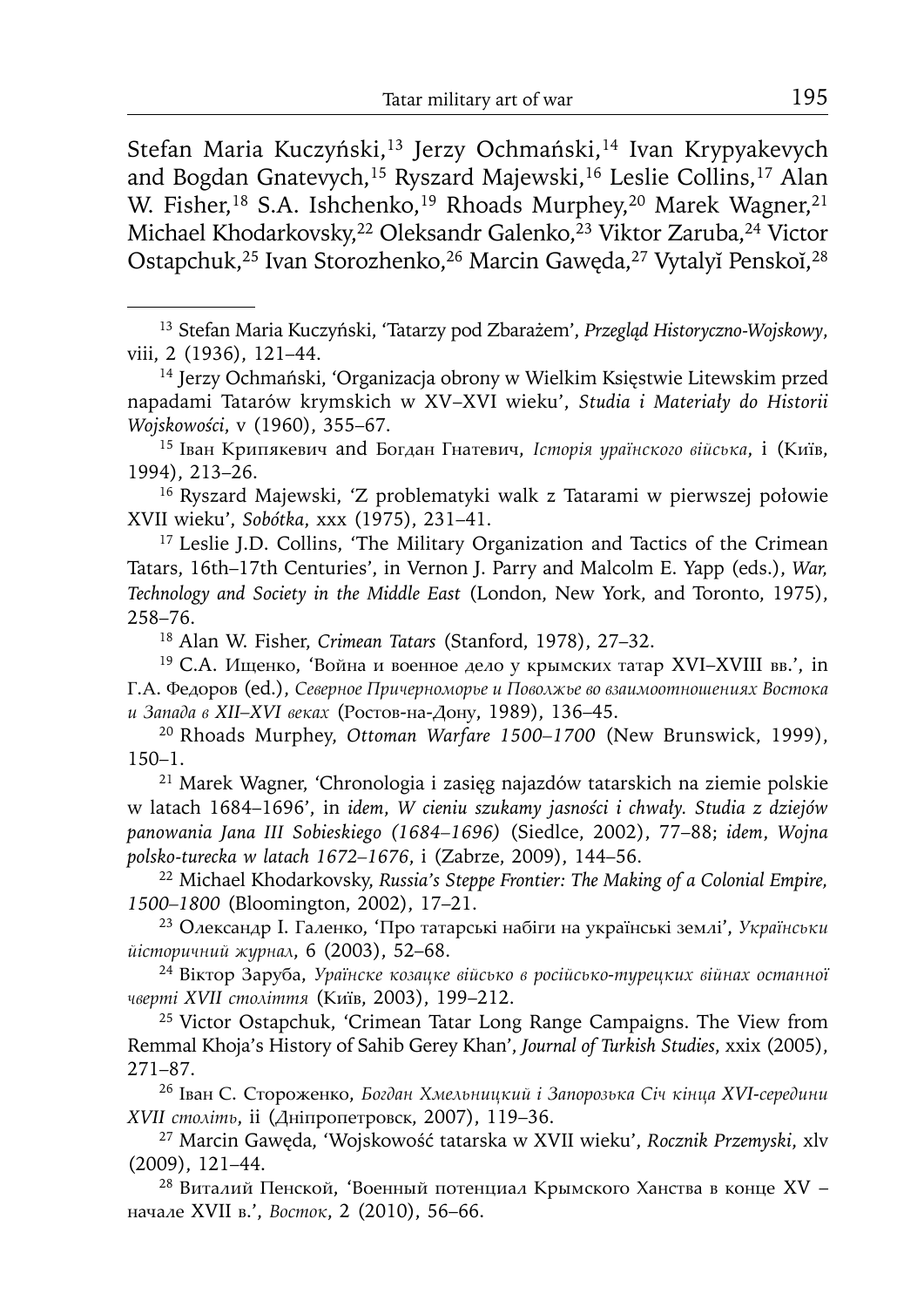and, lately, Andrzej Gliwa29 and Leonid Bobrov.30 Most of the researchers focused mainly on analysing problems related to the size, combat capability and weaponry of Tatar troops, and not so much on the organisation of intelligence and logistics. Significantly, to date, asymmetric operations present in Tatar warfare have not become a subject of interest and research among historians. Even if a certain uniqueness of the Tatar art of war was noticed by some researchers, they discussed it without realising its asymmetric character and with no attempt to explain the problem. Trying to understand the lack of reflection on this important aspect of Tatar warfare in historiography, it is possible to draw an analogy to the approach characteristic for colonialism or Orientalism. Such an approach consisted in, for instance, contrasting Eastern barbarism with the civilised European methods, and in a general belittling of the Tatar military system as an efficient war machine. $31$ 

### II

# ASYMMETRIC WARFARE IN THE CONSCIOUSNESS AND PERCEPTION OF THE OBSERVERS

In this context, it seems incredible that the specificity and uniqueness of Tatar warfare was already noticed by people living in the late Middle Ages and the early modern era, who were eyewitnesses to Tatar military operations. It can be proved, e.g., by the following note written down in 1498 by an anonymous town councillor and included in the *Rocznik krośnieński* ('Krosno Year-Book'): *Scytharum seu Thartarorum gens furax p o t i u s q u a m m i l i t a r i s* [emphasis – AG], *totam Russiam ad Pylszno usque ferro ignique vastarunt.*32 Worth mentioning are

32 'Rocznik krośnieński', in *Monumenta Poloniae Historica*, iii (Lwów, 1878), 250.

<sup>29</sup> Andrzej Gliwa, 'O wojskowości tatarskiej w epoce nowożytnej i oddziaływaniu koczowników na osiadłe społeczności Rzeczypospolitej', in Iwona Dacka- -Górzyńska, Andrzej Karpiński, and Mirosław Nagielski (eds.), *Społeczeństwo staropolskie. Społeczeństwo a wojsko*, n.s., iv (Warszawa, 2015), 89–133.

<sup>30</sup>Леонид A. Бобров, *Taктическое искусство крымских татар и ногаев конца XV – cepeдины XVII вв*., in K.B. Нагорный, B. Пенской, and A.Н. Лобин (eds.), *История военного дела: исследования и источники*, v, 2 (Caнкт-Петербург, 2016), 210–388.

<sup>31</sup> See Dariusz Kołodziejczyk, 'Introduction', in *idem*, *The Crimean Khanate and Poland-Lithuania. International Diplomacy on the European Periphery Century (15th–18th Century). A Study of Peace Treaties Followed by Annotated Documents* (Leiden and Boston, 2011), xiii–xiv.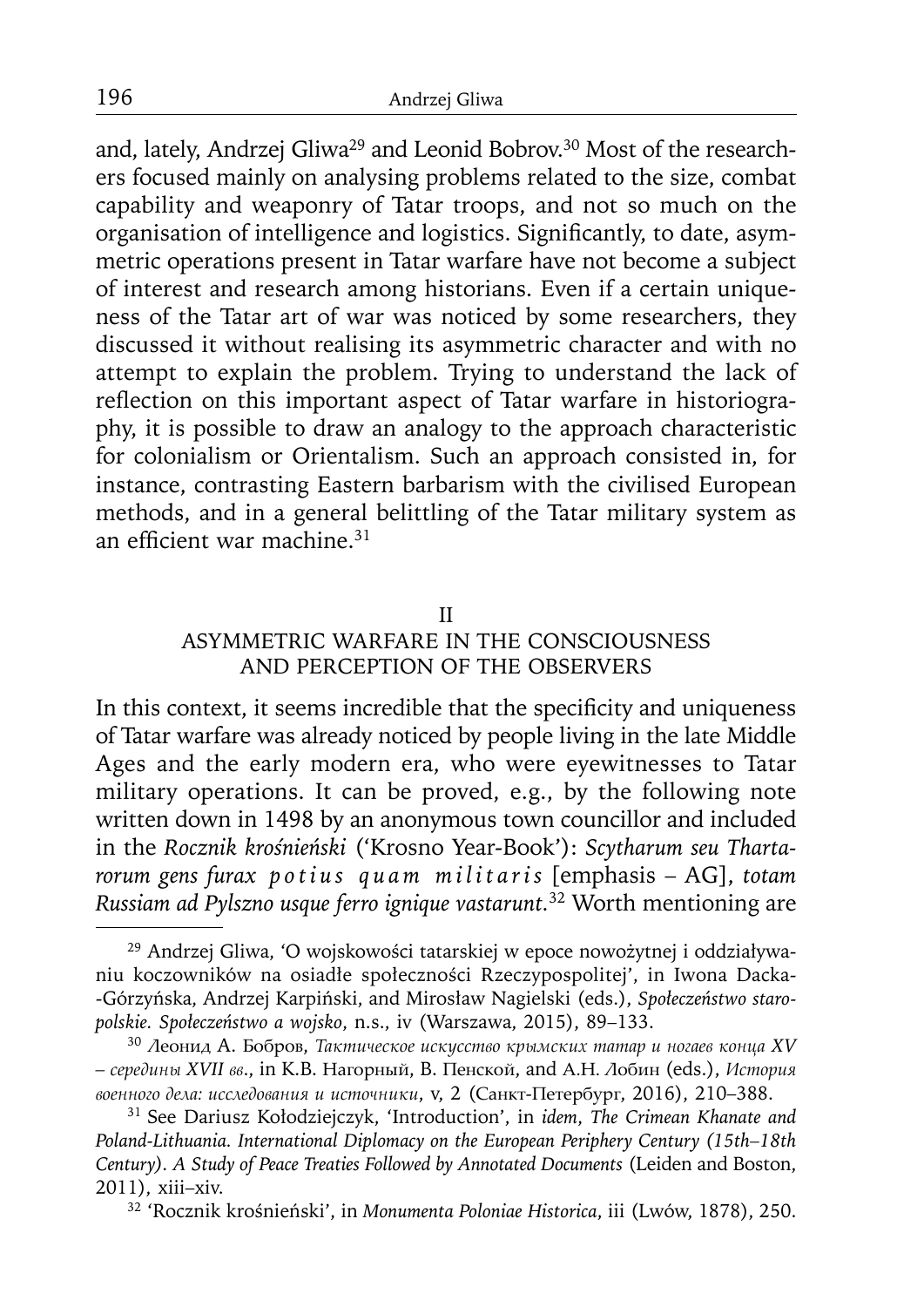also the observations on the specificity of Tatar warfare made by some experts in military issues related to the Polish-Tatar-Ottoman border zone and dating back to as far as the seventeenth century. When discussing the specifics of the Tatar military operations, they wrote about a specific 'manner of Tatar war' (maniera wojny tatarskiej/manière *de faire la guerre des Tatares*) which, in their opinion, considerably differed from military operations carried out by the armies of Christian states. Among them were the excellent French cartographer Gillaume de Beauplan,<sup>33</sup> military engineer Jean Dupont,<sup>34</sup> and Grand Crown Hetman Stanisław Jan Jabłonowski.35 The authority elite of the Polish-Lithuanian Commonwealth were obviously aware of the unconventional style of military actions pursued by Tatars against civilians. This is attested by an excerpt of a warning *uniwersał* ('universal proclamation') issued by King Sigismund III on 20 September 1618, which in the face of the impending Tatar invasion, summoned the nobility of the Ruthenian palatinate to take proactive action against the Tatars – for, the king emphasised, "this is about the wealthes and treasuries of Youre Allegy[ance] and Loya[ltie], about the wives and the little-ones and even the selves".36 In my opinion, the nature of the Tatar way of waging war was shaped in large degree by the action nowadays referred to as asymmetric warfare.<sup>37</sup> This is mainly due to the fact that the nature of conflicts generally determines the kind of tactics used by military forces.

Among the indicators of such asymmetric military operations was a tendency to avoid close combat against regular enemy troops, be it the Crown army, county or private units (especially in urbanised

<sup>33</sup> Guillaume Le Vasseur de Beauplan, *A Description of Ukraine*, introd., trans. and notes by Andrew B. Pernal and Dennis F. Essar (Cambridge, MA, 1993), 52.

<sup>34</sup> Philippe Dupont, *Mémoires pour servir à l'histoire de la vie et des actions de Jean Sobieski III. du nom, Roi de Pologne, par … attaché à ce prince en qualité d'ingénieur en chef de l'artillerie*, ed. by Ignacy Janicki (Varsovie, 1885), 237.

<sup>&</sup>lt;sup>35</sup> Archiwum Główne Akt Dawnych [Central Archives of Historical Records; hereinafter: AGAD], Archiwum Publiczne Potockich [Public Archive of the Potocki Family], ref. no. 163a, vol. 26, p. 236.

<sup>&</sup>lt;sup>36</sup> Центральний державний історичний архів України [Central State Historical Archives of Ukraine; hereinafter: TsDIAL], fond 13, op. 1, vol. 335, p. 1649.

<sup>&</sup>lt;sup>37</sup> For methodological legitimacy of use of the notion 'asymmetric warfare' with respect to conflicts occurring in earlier periods, see Rory Cox, 'Asymmetric Warfare and Military Conduct in Middle Ages', *Journal of Medieval History*, xxxviii, 1 (2012), 100–25.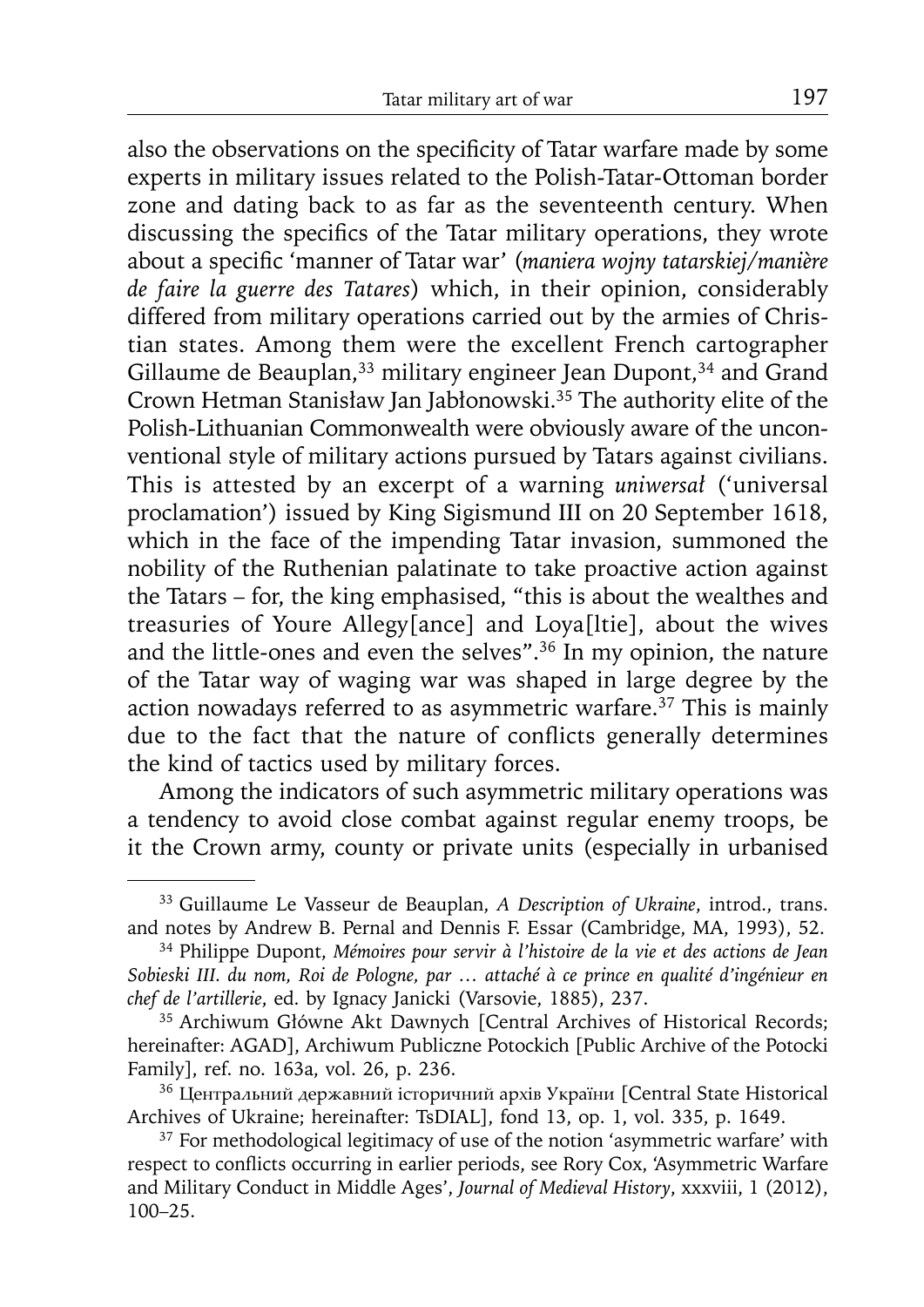areas, where the effectiveness of Tatar warriors was considerably lower), along with reluctance to attack reinforced targets, mostly in order to minimise one's own potential losses. In this context, it is worth to invoke a statement (called *confessata*) by a Polish nobleman named Kamieński, shedding some light on how Tatars themselves understood and perceived the operations defined today as asymmetric. Kamieński, not known by his first name, was taken prisoner by the Tatars in the Podlasie region in 1617, adopted Islam and worked in the Crimea as a stableman. In 1629, he participated in an autumn foray of the joint forces of the Crimean and Budjak Hordes into the Polish-Lithuanian Commonwealth. During the invasion he served the Tatars as their guide (*kylawuz* in Turkish and Tatar) but near the village of Uście (Ustya-Zelene) on the Dniester, when the Tatar troops were retreating, he was taken prisoner by the soldiers of the Palatine of Ruthenia Stanisław Lubomirski.38 Interrogated by Polish officers about the operational plans of the Tatar command, Kamieński testified as follows: "We shall return backwardes with the harvest ere Chmielecki learneth of uss".<sup>39</sup> It proves that the chief commander of the Crimean Horde, *qalga* Devlet Giray, planned to carry out a swift foray into the Crown territories, followed by a quick retreat to the territory of Moldavia, thus forestalling any reaction from Deputy Hetman Stefan Chmielecki.<sup>40</sup> It can be stated that this

<sup>39</sup> AGAD, AZ, ref. no. 3036, p. 409.

40 Stefan Chmielecki (ca 1580–1630) was since 1629 Palatine of Kiev and Deputy Hetman of the Crown army in Ukraine (1626–9). He was one of the best and most experienced commanders in the fights against Tatars in Poland-Lithuania in the first half of the seventeenth century. As a high-ranked officer or commander of the quarter army, he took part at the battles of Chocim (Hotin) in 1621, Martynów (Martyniv) in 1624, Biała Cerkiew (Bila Cerkva) in 1626 and Obelnica (Obel'nytsya) in 1629. He died in Międzybórz Nowy (Medzhybizh Novyi) in February 1630 (cf. Wanda Dobrowolska, 'Chmielecki Stefan', in PSB, iii [Warszawa *et al.*, 1937], 318–20).

<sup>38</sup> AGAD, Archiwum Zamoyskich [Zamoyski Family Archive; hereinafter: AZ], ref. no. 3036, p. 409. Stanisław Lubomirski (1583–1649) was Palatine of Ruthenia (1629–38) and (since 1638) Palatine of Cracow. In 1609 he took part in the siege of Smolensk and fought Tatars at the battles of Lwów in 1620, Chocim (Hotin), 1621, and Uście (presently, Ustya-Zelene) near Halicz (Halych) in 1629, by sponsoring several military units with private funds. During the war with Ottomans in 1621, after the death of Lithuanian Grand Hetman Jan-Karol Chodkiewicz, Lubomirski became chief commander of the Polish-Lithuanian army (cf. Władysław Czapliński, 'Stanisław Lubomirski', in Polski Słownik Biograficzny [Polish Biographical Dictionary; hereinafter: PSB], xvi [Wrocław *et al.*, 1973], 42–5).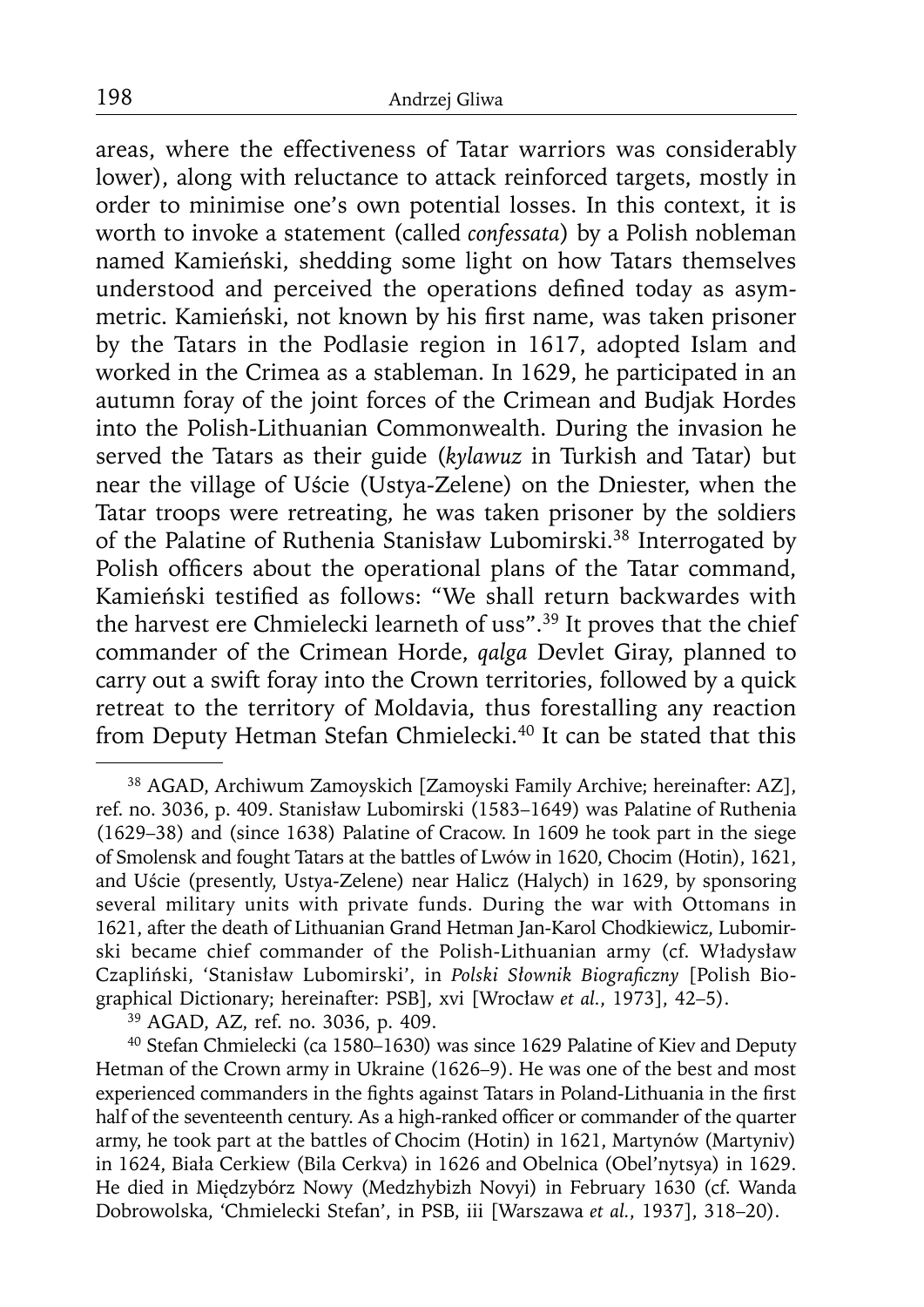kind of action can be compared to the currently existing methods of contemporary terrorist groups using 'hit and run' tactics, although the concept of such military activities comes from the steppe Tatar-Mongol art of war.41 A similar tactic was used by a Crimean-Budjak cavalry unit under the command of Kulim-bey, operating in the eastern and central part of the Ruthenia palatinate in the second decade of October 1620.42

An unconventional relation of Tatar warriors to local civilians, and a specific character of their military actions during operations in enemy territories, can be seen in a painting from the refectory of the former Jesuit monastery in Jarosław, made in 1731 by Adam Swach.43 The painting shows an attack of Tatar warriors on a church, and peasant huts already set on fire in the vicinity.<sup>44</sup> According to the local tradition, recorded in 1581, during one of such raids in the fifteenth century the church was stormed by Tatars who placed brush-wood along its walls and set the wooden building on fire in an attempt to seize it. However, they did not manage to do it and the sanctuary survived due to a heavenly intervention from the Virgin Mary of Jarosław.45 Alongside the mass destruction of housing and vital infrastructure in targeted towns and villages, this type of asymmetric operations resulted also in capturing civilians into slavery. The phenomenon is brilliantly illustrated in a copperplate engraving by Dutch painter and engraver Romeyn de Hooghe, showing the Battle of Komarno that took place on 9 October 1672 between the Crown forces and retreating Tatar troops.46 The piece captures a dramatic moment when a cavalry unit under the command of Grand Crown Hetman Jan Sobieski attacks Tatars trying with determination and

<sup>41</sup> Timothy May, *The Mongol Art of War. Chinggis Khan and the Mongol Military System* (Yardley, PA, 2007), 71.

<sup>42</sup> Biblioteka Raczyńskich [Raczyński Family Library; hereinafter: BR], ref. no. 2, 'Powieść pewnego Tatarzyna, którego pojmano w Radziwiłłowicach 17 Octobris 1620', p. 588.

<sup>43</sup> Magdalena Witwińska, 'Osiemnastowieczna polichromia w jarosławskim kościele "na Pólku" i jej twórcy', in *Wizerunki maryjne w diecezjach przemyskiej i rzeszowskiej*, i (Rzeszów, 1992), 54.

<sup>44</sup>*Ibidem.*

<sup>45</sup> Almut Bues (ed.), *Die Aufzeichnungen des Dominikaners Martin Gruneweg (1562 – ca. 1618). Über seine Familie in Danzig, seine Handelsreisen in Osteuropa und sein Klosterleben in Polen*, ii (Wiesbaden, 2008), 684.

<sup>46</sup> Muzeum Czartoryskich [Czartoryski Museum], ref. no. R. 7474.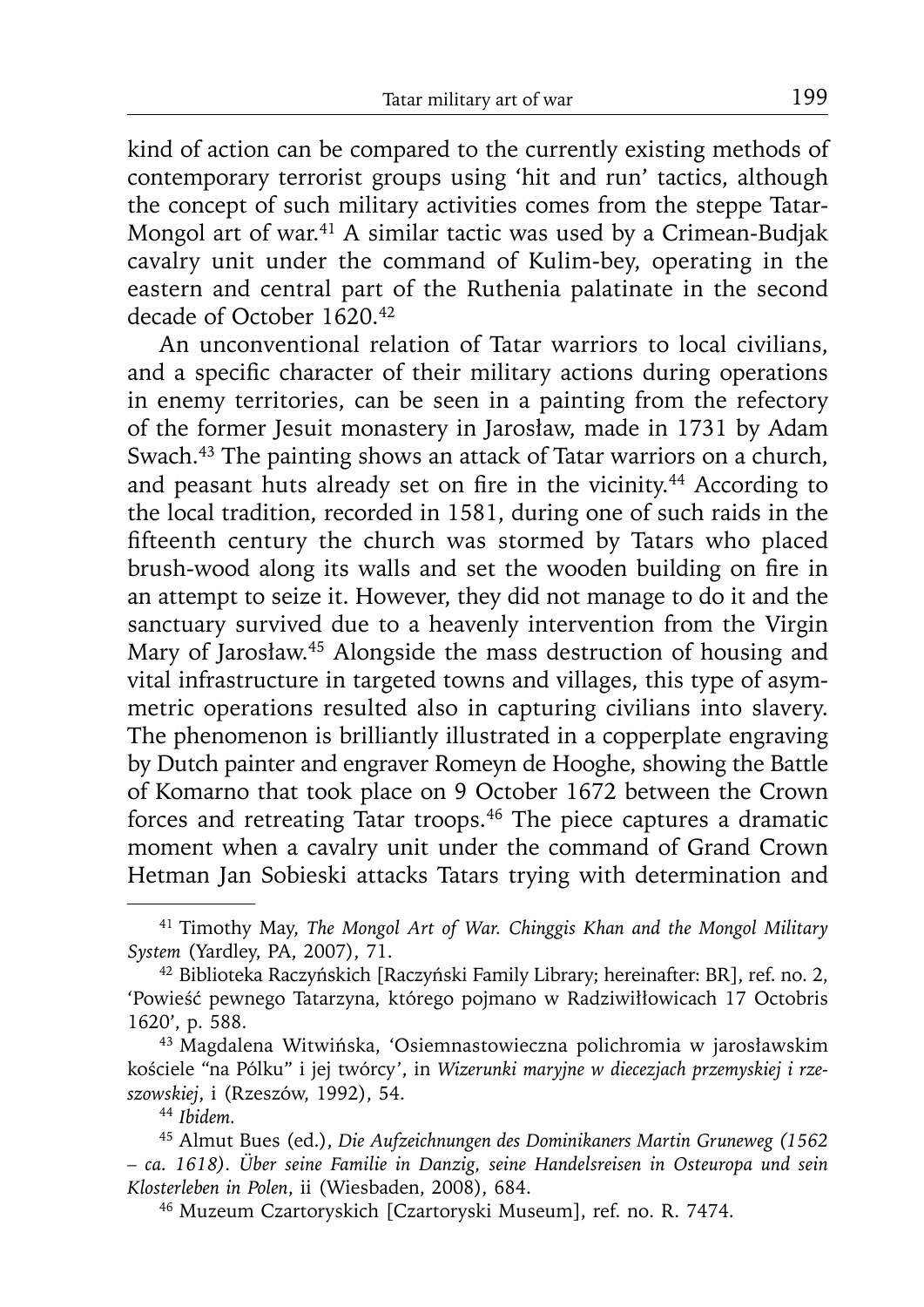sacrifice to defend transported civilian prisoners who tightly fill up and surround the battlefield.<sup>47</sup>

Tatars attached primary importance to actions directed against civilians even during the biggest Polish-Ottoman military conflicts, when Crimean and Budjak forces were responsible for major tasks, supporting the Ottoman army not only in the military dimension but also in terms of logistics and intelligence.<sup>48</sup> It should be stressed that Tatars usually fulfilled these tasks most accurately due to the fact that actions of this type were highly compatible with the capabilities and specificity of Tatar light cavalry and, moreover, perfectly corresponded with the motivational aspects of military operations carried out by Crimean and Budjak Hordes.<sup>49</sup> A testimony of Hadji Mehmed Senai in his chronicle devoted to the deeds of Khan Islam III Giray sounds extremely interesting in this respect. Praising fame-worthy Tatar military campaigns against the Commonwealth in the first period of the Khmelnytsky uprising, the chronicler frequently describes Crimean warriors as 'hunting the enemy'.<sup>50</sup> The same rhetorical figure can be found in the writings of Evliya Çelebi, who wrote: "The Tatars, who are wont to deal with hunting for their enemies, invaded the town at dawn and set fire on it, and when the people, shaken awake all-of-a-sudden, began jumping out of the bed-linen, they captured them into captivity."51 It goes without saying that Tatar warriors did not hunt or chase enemy military forces but targeted their 'hunt' against settled and usually vulnerable civilian people. Referring to

<sup>47</sup> See Andrzej Gliwa, 'Doświadczenie inwazji tatarskich w narracjach ludowych i pamięci zbiorowej jako niematerialne dziedzictwo Polski południowo-wschodniej', *Ochrona Zabytków*, lxvii, 1(264) (2014), 55, ill. 1.

<sup>48</sup> Andrzej Gliwa, 'Dwa najazdy tatarskie na Ruś Czerwoną podczas wojny Rzeczypospolitej z Imperium Osmańskim w 1621 r. Zniszczenia i straty demografi czne na obszarze ziemi przemyskiej', *Rocznik Przemyski*, xlviii (2012), 1: *Historia wojskowości*, 12–13; cf. Murphey, *Ottoman Warfare*, 150.

<sup>49</sup> Biblioteka Czartoryskich [Czartoryski Library; hereinafter: BCz], Teki Naruszewicza [Naruszewicz's Files; hereinafter: TN], ref. no. 143, 'Confessata Kanmanmeta Tatarzyna, którego pojmano pod Birkowem cztery mile z tey strony Jarosławia', p. 575.

<sup>50</sup> Hadży Mehmed Senai z Krymu [Hadji Mehmed Senai of Crimea], see Zygmunt Abrahamowicz (ed.), *Historia chana Islam Gereja III* (Warszawa, 1971), 102.

<sup>51</sup>*Księga podróży Ewliji Czelebiego*, ed. by Zygmunt Abrahamowicz, trans. by Zygmunt Abrahamowicz, Aleksander Dubiński, and Stanisława Płaskowicka-Rymkiewicz (Warszawa, 1969), 194.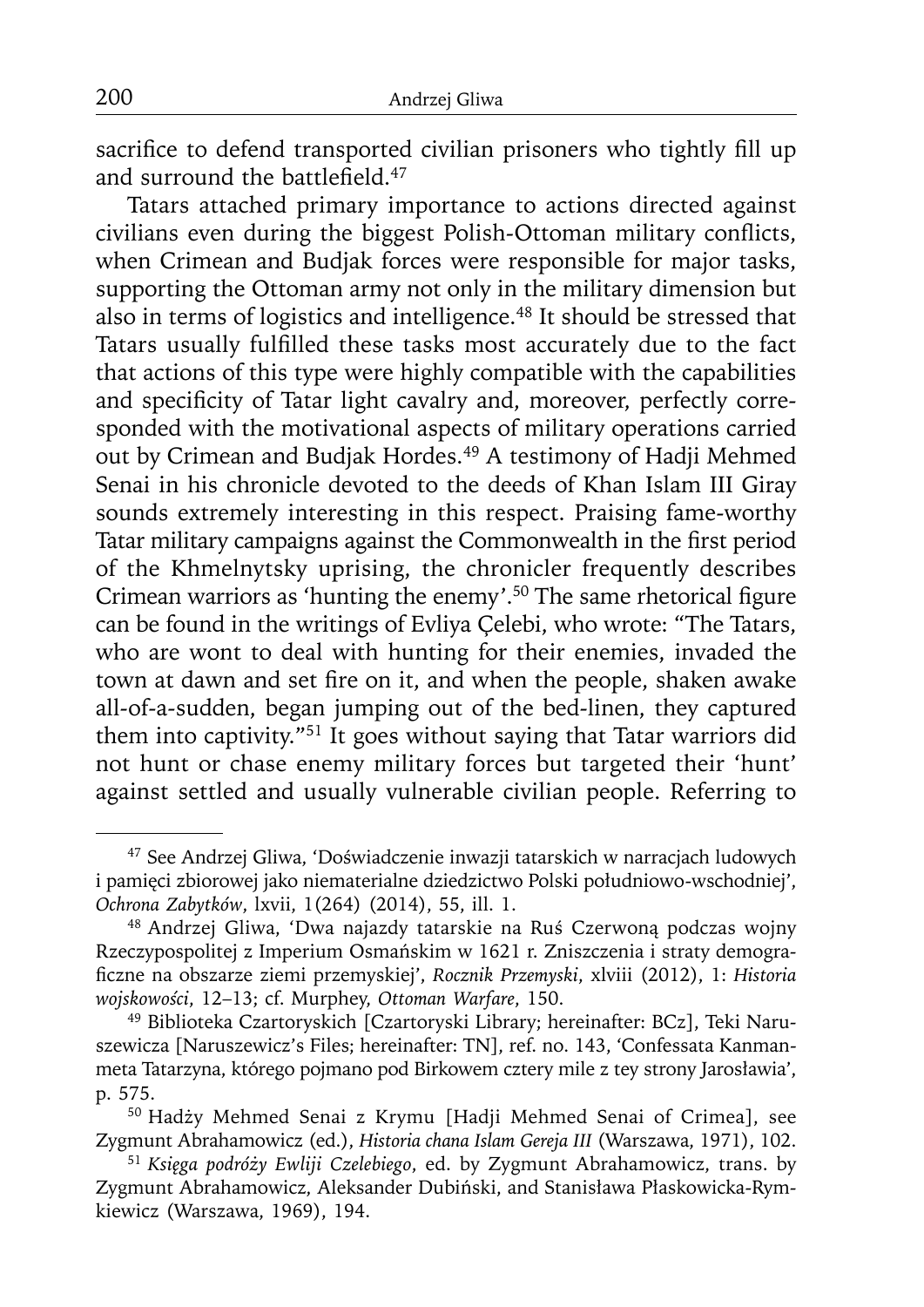civilians as 'the enemy' proves that military actions undertaken by Tatars were of extremely asymmetric character, the proof being all the more meaningful as it comes from Tatars themselves and is frequently repeated in different contexts. An example of such evidence can be found in the following verse-written excerpt from Senai's chronicle: "The daredevils and the lions that hunt the enemy fomented a conflagration. The sphere of the skies was filled with blood; overcome with fear, the lot has forfeited its strength. The mouths of humans have lost the speech, the members of the lot have weakened with the effort."52

The quote also shows that the category of enemy functioned in the Tatar consciousness in its much broader conceptual sense than in the Christian legal doctrine pertaining to the rules of carrying out combat operations that dominated European early modern military thinking.53 It obviously translated into a range of potential targets of attacks. Besides, the motifs of 'prey chasing' and 'hunting', rich spoils and gains acquired from raiding unbelievers are common in Crimean-Tatar sources describing Tatar incursions into Christian countries and their communities.54

### III

# GEOPOLITICAL BACKGROUND OF TATAR PLUNDERING EXPEDITIONS AND THEIR ROLE AS A TOOL FOR EXERTING ECONOMIC AND POLITICAL PRESSURE

Carrying out asymmetric operations by Tatar hordes over the period of several centuries was possible also because of a specific geopolitical 'ecosystem' prevalent in the early modern period on the vast areas

54 Özalp Gökbilgin (ed.), *Tarih-i Sahib Giray Han (Historie de Sahib Giray, Khan de Crimée de 1532 à 1551)* (Ankara, 1973), 189; Осман Н. Акчокракли, 'Татарська поема Джан-Мухамедова про похід Іслям-Гірея ІІ спільно з Богданом Хмельницьким на Польшу 1648–49 гг.', *Східний світ*, 12 (1930), 167–8; *Księga podróży Ewliji Czelebiego*, 194–9, 201–2, 205, 207–8, 282; Senai, *Historia chana*, 101.

<sup>52</sup> Senai, *Historia chana*, 116.

<sup>53</sup> Fritz Redlich, '*De praeda militari*: looting and booty, 1500–1815', *Vierteljahrsschrift für Sozial- und Wirtschaftsgeschichte*, no. spec. 39 (1956), 19. See Marian Iwanejko, 'Prawo zdobyczy wojennej w doktrynie XVI–XVII wieku', *Zeszyty Naukowe Uniwersytetu Jagiellońskiego. Rozprawy i Studia*, xxxiv (1961), 60–2; Jerzy Maroń, 'Militarne aspekty wojny trzydziestoletniej na Śląsku', *Acta Universitatis Wratislaviensis*, 2201, *Historia*, cxl (2000), 148.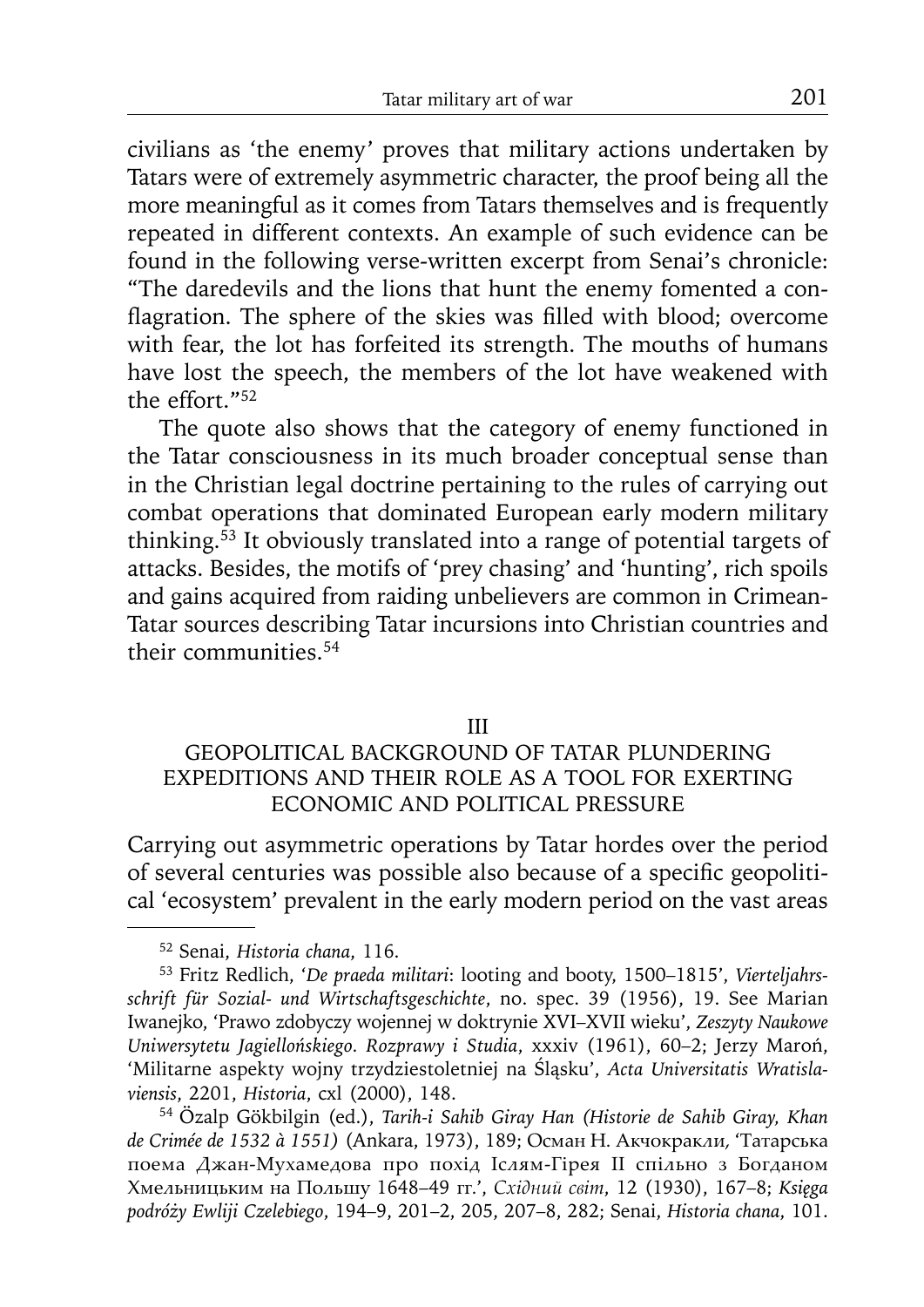of south-eastern Europe, with its complex historical and political, socioeconomic, and religious or ideological factors, as well as the open and insufficiently defended border between Poland-Lithuania and the Ottoman Empire until the beginning of the eighteenth century.55 Apparently, the historical legacy of the Mongol-Tatar hegemony in the thirteenth century and the dependence of later Ruthenian duchies on the Golden Horde must have been of particular importance. From the late fifteenth century until the end of the seventeenth century, Crimean khans still regarded originally Ruthenian territories as their sphere of influence, even though the areas had already become an integral part of the Kingdom of Poland, the Grand Duchy of Lithuania as well as the Grand Duchy of Moscow. For the Genghisids, plundering incursions of Tatar hordes turned out to serve as an excellent tool for fiscal management, aimed at controlling the Ruthenian lands which were already then part of the Polish-Lithuanian Commonwealth, and their inhabitants over a longer period of time. Closely related to this is the phenomenon of Tatar raids perceived as a form of alternative communication, as is exertion of political impact on the authorities of the Commonwealth and the Grand Duchy of Moscow by using not only military means but also instruments of economic pressure – a perspective so far overlooked by historians. The capability of Tatar troops to conduct military expeditions reaching far beyond their own territories constituted a perfect tool used by Crimean khans to enforce customary payments (*pişkeş ve hazine*), that is, tributes that Polish and Muscovite rulers were *de iure* obliged to send to the Giray dynasty.<sup>56</sup>

It is worth stressing that part of the political practice of the Girays as Crimean khans, carrying out incursions into the territories of Poland-Lithuania and the Tsardom of Russia, was legal activity justified in cases when the rulers of these states failed to pay due tributes (*bölek*, *virgü*, *pişkeş*) guaranteed by peace treaties concluded with the Ottoman Porte and the Crimean Khanate.<sup>57</sup> Any failure

<sup>55</sup> See Rifaat A. Abou-el-Haj, 'The Formal Closure of the Ottoman Frontier in Europe: 1699–1703', *Journal of the American Oriental Society*, lxxxix (1969), 471–5.

<sup>56</sup> Ostapchuk, 'Crimean Tatar Long Range Campaigns', 283.

<sup>57</sup> Kołodziejczyk, *The Crimean Khanate*, 586, no. 10; 616, no. 15; 631, no. 17; 699, no. 26; 734, no. 31; 784, no. 35; 858, no. 46; *idem*, *Ottoman-Polish Diplomatic Relations (15th–18th Century). An Annotated Edition of 'Ahdnames and other Documents* (Leiden, Boston, and Köln, 2000), 378, no. 35; 382, no. 3; 497, no. 51; 499, no. 51;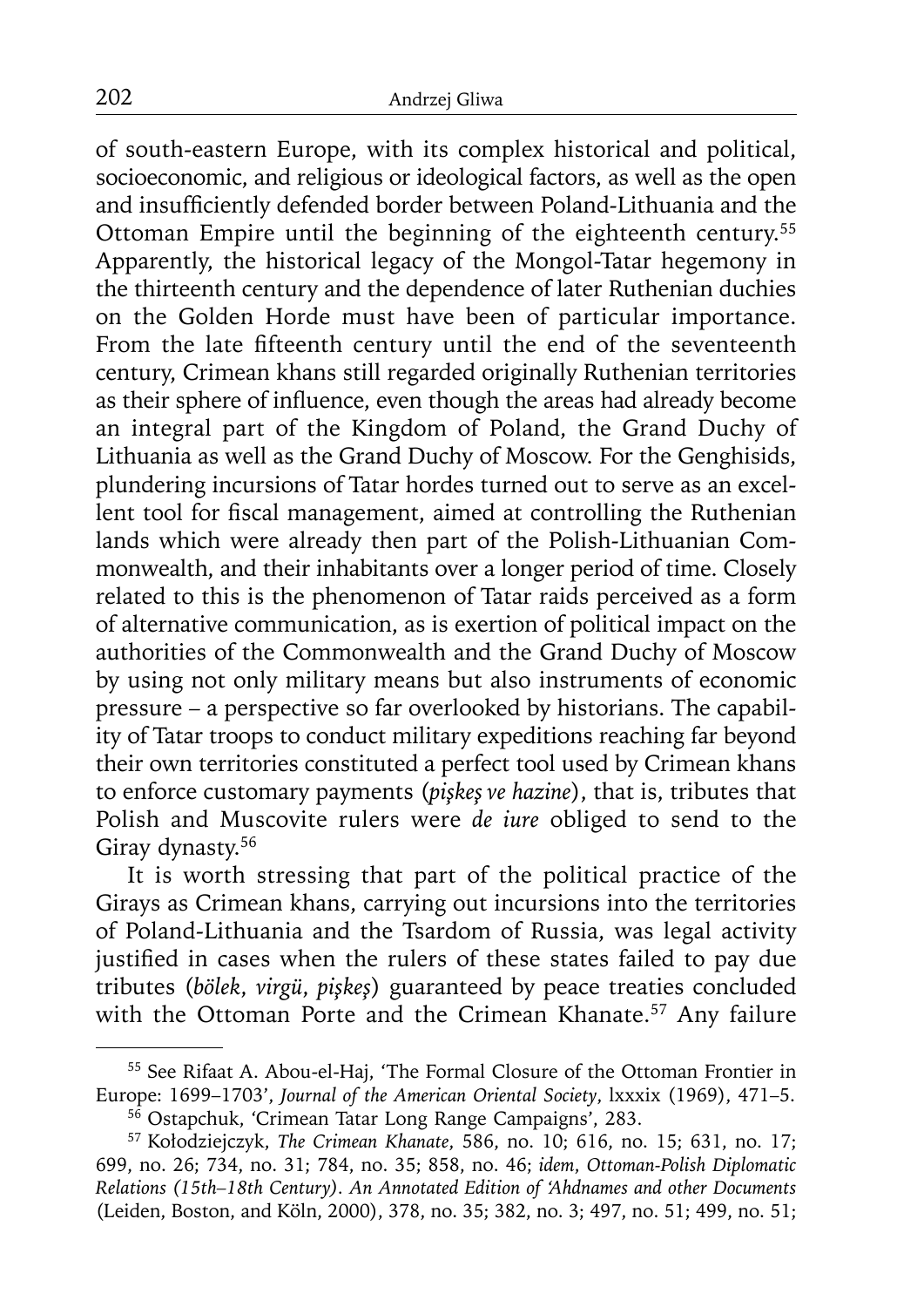to pay the dues by Polish kings or Moscow tsars was interpreted by Crimean khans as a breach in the established relations between the Crimean Khanate and its northern neighbours, perceived as a legal sanction which justified carrying out forays into the territories of the Polish-Lithuanian Commonwealth and Muscovy, in accordance with the Islamic law.58 At this point, an excerpt is worth quoting from a letter called *'ahdname*, sent by Khan Inayet Giray on 29 June 1635 to King Władysław IV Vasa of Poland, in which the khan explained that in case of the king's failure to pay the ordinary tributes guaranteed by treaties, Tatars would respond with military campaigns aimed at acquiring a large number of slaves and animals: "And, should it be the case that, according to the old practice and the resolution from thee, our Brother, donations and moneyes have been sent not …, I, Inaiet Giray the khan, having transferred my army to thine state, would order to desolate [the land in] the summer and winter, and having entered with a hundred-thousand Tatars into thine entire intact state, with help of God, and this be witnessed by our Prophet, militating thine demesne with fire and sword, having taken the little and the grand into slavery, reckoning per each Tatar one captive and one calf: thou do adjudicate whether this might render not more than those donations which are meant to be given from thee."59 It was thus a clear message that in the event that the Polish authorities fail to pay the dues, none of the inhabitants of the south-eastern lands of the Commonwealth will be safe and the consequences and material costs of the planned Tatar raids will be most severe.

Letters in a similar tone were written to King Władysław IV by Khan Islam III Giray<sup>60</sup> on 10 June 1648 near Ochmatów<sup>61</sup> (Ohmativ) and in Żywotów (presently: Novozhivotiv). The khan explained that the Tatar spring raids had been caused by the Polish government's

<sup>502,</sup> no. 52. Cf. Halil Inalcık, 'Power Relationships between Russia, the Crimea and the Ottoman Empire as reflected in Titulature', in Chantal Lemercier-Quelquejay *et al.* (eds.), *Passé turco-tatar, présent soviétique. Études offertes à Alexandre Bennigsen* (Louvain and Paris, 1986), 209.

<sup>58</sup> See Inalcık, 'Power Relationships', 209.

<sup>59</sup> Kołodziejczyk, *The Crimean Khanate*, 907, no. 51.

<sup>60</sup> AGAD, Archiwum Koronne Warszawskie [Warsaw Crown Archive; hereinafter: AKW], Turkish section, vol. 62, no. 110; Львівська національна наукова бібліотека ім.В.Стефаника [Lviv National Vasyl Stefanyk Scientific Library of Ukraine; hereinafter: LNVSSLU), fund 5, op. 1, ref. no. 225, fol. 71v–72.

<sup>61</sup> BCz, ref. no. 2576, p. 123.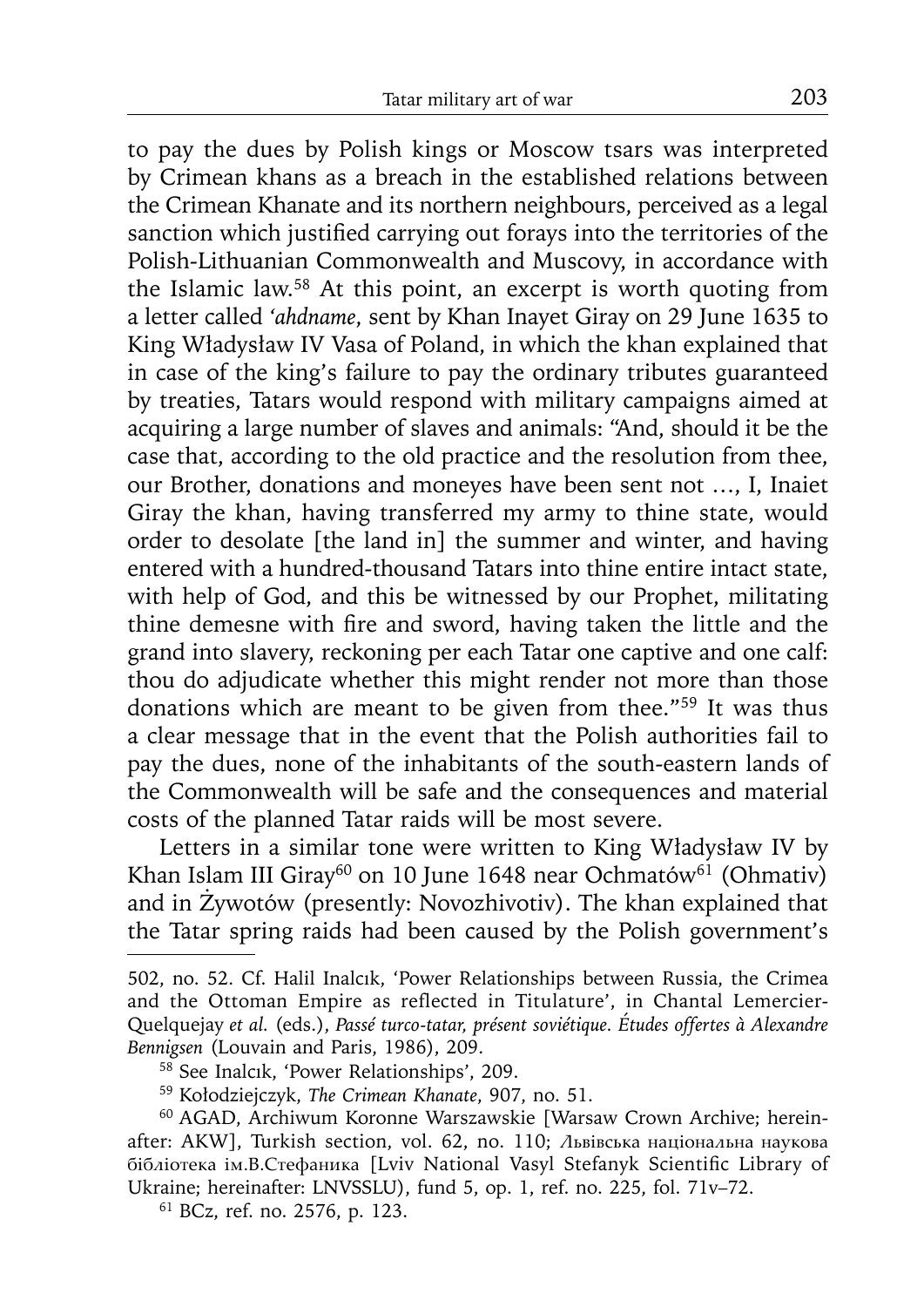failure to offer gifts over the period of four years.<sup>62</sup> There was also an ultimative demand that the overdues be paid by the Commonwealth authorities within forty days. Otherwise Islam III Giray threatened to carry out a big retaliation expedition into Crown territories, and over three months later such an incursion took place indeed.<sup>63</sup> A message that Kantemir Murza, the powerful Manghıt leader and chieftain of the Budjak Horde, sent from the fortified camp situated in the area known as the Przemyśl Gate<sup>64</sup> near Medyka to King Sigismund III Vasa at the beginning of a Tatar invasion into Red Ruthenia in June 1624, sounds even more interesting. In his letter, the *beylerbeyi* of Ochakiv (Turkish: Özü; Polish: Oczaków) threatened that if the Polish authorities failed to comply with the conditions of the Treaty of Hotin (Polish: Chocim) of 1621 and the Cossacks continued to waste the Ottoman Black Sea coast, his forces would reach as far as the Baltic Sea in their destructive act of retaliation.<sup>65</sup>

<sup>62</sup>*Ibidem.*

63 See Andrzej Gliwa, 'The Tatar-Cossack Invasion of 1648: Military actions, material destruction and demographic losses in the land of Przemyśl', *Acta Poloniae Historica*, cv (2012), 85–120.

<sup>64</sup> In early modern period, it was an area of strategic importance, located at the foot of the Carpathians, in the region called San-Dniester Plateau [Polish: *Płaskowyż Sańsko-Dniestrzański*].

<sup>65</sup> According to a synopsis of the letter from the leader of the Budjak Horde (as compiled by Zygmunt Abrahamowicz): "On entering into the peace treaty with Sultan Osman, near Hotin, the King pledged that he shall offer contributions to the Porte and shall prevent the Cossacks from any outrages. None-the-less, the King has not kept the promise, it being not known what his desire is, or why he is acting thus inappropriately. In the event that the King would explain his reasons by saying that Cossacks are reavers who are not willing to listen to him, whilst they would keep setting sail on the Black Sea and devastating the Sultan's dominion, then hundreds of thousands of brave servants of the Sultan shall be ready, even without consent from the Sultan, or the Great Vizier, to go in defence of the faith and the state to where the horses may carry them. Should he fulfil his promises, then Kantemir Pasha shall not allow the Tatars to invade Poland, and then both of the parties shall leave peacefully and in friendship; should he, however, refuse, then the Pasha shall also demonstrate what he is capable of, and then his incursions will go as far as the White Sea." Kantemir Murza to Sigismund III, camp near Medyka, 10 June 1624, cf. Zygmunt Abrahamowicz and Ananiasz Zajączkowski (eds.), *Katalog dokumentów tureckich. Dokumenty do dziejów Polski i krajów ościennych w latach 1455–1672* (Warszawa, 1959), 255–6, no. 263; AGAD, AKW, Turkish section, box 72, file 309, no. 568; Stanisław Przyłęcki (ed.), Pamiętnik o Koniecpolskich. *Przyczynek do dziejów XVII w*. (Lwów, 1842), 252–3.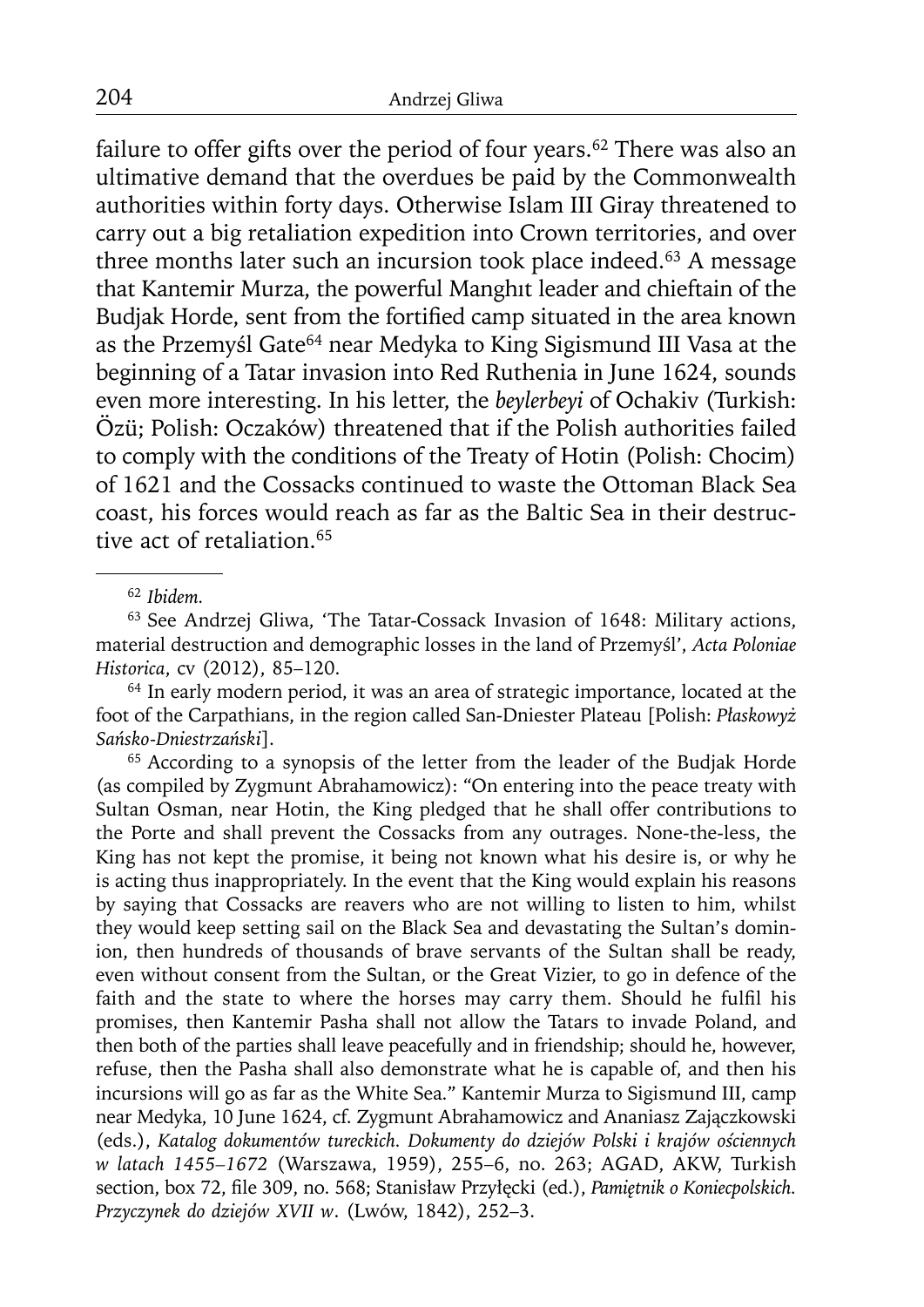A mere casual analysis of selected sources shows that these forays were also used by Tatars instrumentally as an alternative way to get their political message across and as a means to exert their influence on the authorities of the Commonwealth and its noblemen through widespread destruction in the vital infrastructural targets and significant demographic losses.<sup>66</sup> From this point of view, the asymmetric operations conducted by the Tatar forces can be interpreted as a form of indirect terrorist approach based on exerting politico-economic pressure on various decisive groups in order to force them to make certain decisions, weaken their political will, and achieve strategic objectives. *Ergo*, Tatar terrorist plundering operations were extremely important with regard to communication, and their consequences in the material and demographic domains served as specific generators of messages to selected recipient groups. As such, the incursions of Crimean and Budjak Hordes contributed to the development of multi-faceted socio-political relations inside the community of the Commonwealth's noblemen, which often confirmed the effectiveness of the Tatar military missions as a tool of political pressure.<sup>67</sup> Last but not least, asymmetric warfare was for Genghisids an ideal instrument for demonstrating their capability of aggressive military power projection and their political power.

<sup>66</sup> Gliwa, 'O wojskowości', 93–4. See also Jürgen Paul, 'The State and the Military – a Nomadic Perspective', in Irene Schneider (ed.), *Militär und Staatlichkeit. Beiträge des Kollegiums am 29. und 30.04.2002* (Orientwissenschaftliche Hefte, 12, Mitteilungen des SFB 'Differenz und Integration', 5, Halle an der Saale, 2003), 56.

<sup>67</sup> As one of many examples, I will mention a decision of the noblemen of the Rus' and Belz Palatinates in Red Ruthenia, included in the instruction of the Dietine (*Sejmik*) in Wisznia for deputies to the Diet (*Sejm*), compiled in late December 1622. In fear of possible Tatar raids, the citizens of the palatinates wrote as follows (item 8): "wee the Ruthenian citizens *horum pars magna sumus*, certain of uss are today calling the name of God in the darkenness and in pagan fetters, others remain barely aliue with their wounds and lashes, others still haue come forth with their ashes and their wealths … Yet, so that wee may haue borne any hopes for a better tyme, our L[ords] the deputyes shall request H[is] Roy[al] M[aies]ty, *in quantum humanae patiuntur rationes*, that hee preuent, together with his L[ords] the counsels, *hisce extraneis bellis*, and conciliate the Tatares with giftes ordinary." [emphasis – AG] (Lucyan Tatomir, Ksawery Liske, and Antoni Prochaska [eds.], *Akta grodzkie i ziemskie z czasów Rzeczypospolitej z archiwum tak zwanego bernardyńskiego we Lwowie*, xx [Lwów, 1909], 203, no. 142).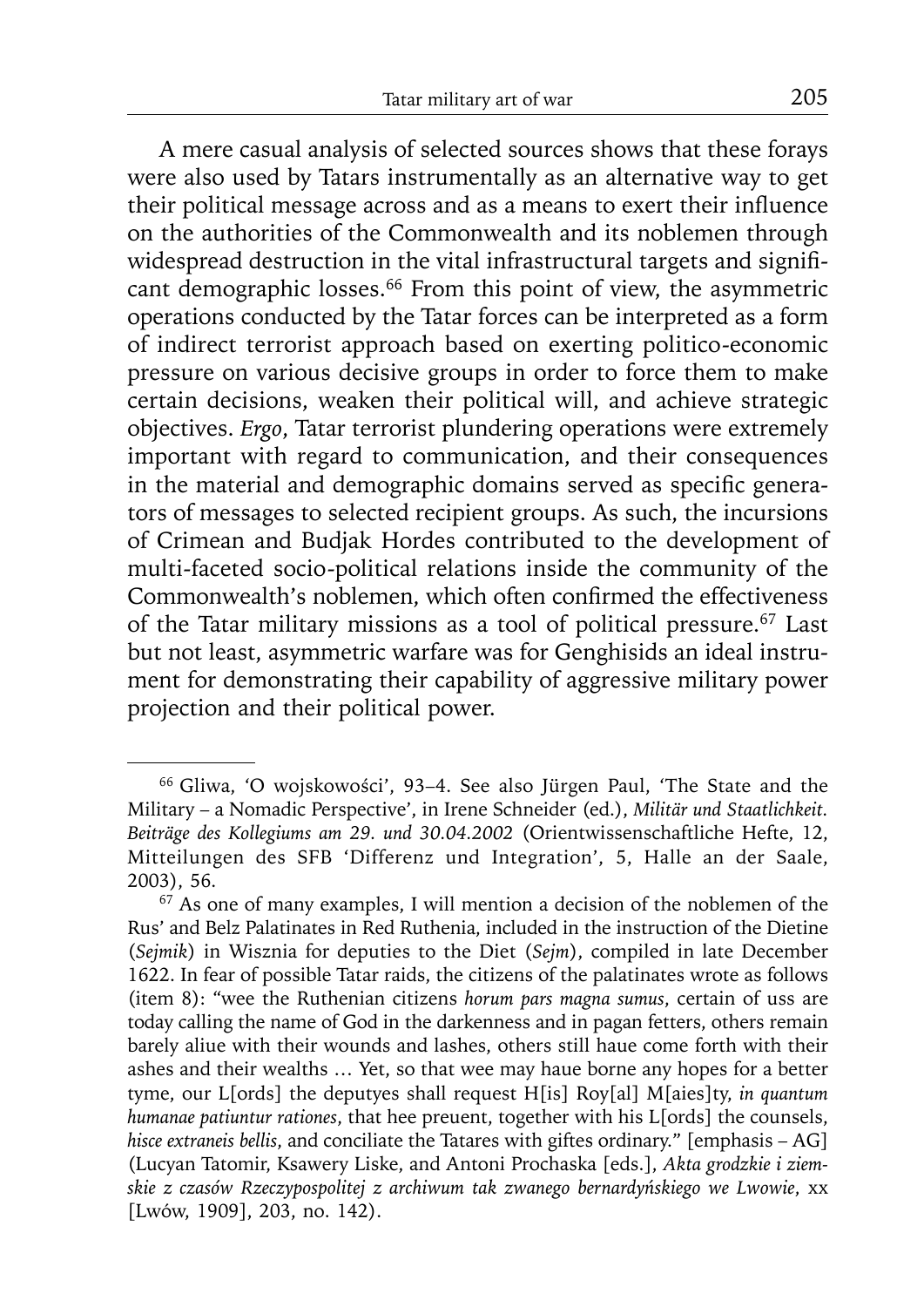# IV SOCIOECONOMIC AND ENVIRONMENTAL CONDITIONS AND RELIGIOUS FACTORS IN THE BORDER ZONE OF POLAND-LITHUANIA AND THE OTTOMAN EMPIRE

The reasons for conducting by the Tatars of asymmetric operations also included fundamental disproportions in social and economic development between fairly well-off sedentary Christian communities, living mostly of farming, and poor, yet in great measure militarised, societies in arms, nomads and half-nomads with kinship-based social organisations, who made their living of grazing and breeding animals and who rarely worked the land or grew fruit.<sup>68</sup> However, it is worth remembering that, as pointed out by Anatoly M. Khazanov, the economic and social 'backwardness' of the nomads forced and created the conditions for a sort of military superiority over sedentary population.69 These striking differences in the standards of living and styles of life present in the borderland area of the so called Great Cordon<sup>70</sup> constituted factors that facilitated the conflict between these two groups of people and were among the causes behind the specific system of 'war economy', based on violence and slave trade as an important source of income for the Crimean Khanate's economy in the early modern era.<sup>71</sup> The above-mentioned plundering operations based on asymmetry were a powerful means in the exploitation and in

<sup>68</sup> Alan W. Fisher, *The Crimean Tatars* (Stanford, 1978), 26–8; Khodarkovsky, *Russia's Steppe Frontier*, 12.

<sup>69</sup> Anatoly M. Khazanov, 'Nomads of the Eurasian Steppes in Historical Retrospective', in Nikolay N. Kradin, Dmitri M. Bondarenko, and Thomas J. Barfield (ed.), *Nomadic Pathways in Social Evolution* (Civilizational Dimension, ed. by Igor V. Sledzevski et al., 5, Lac-Beauport, 2015<sup>2</sup>; 1<sup>st</sup> edn - Moscow, 2003), 25–49, here 32.

<sup>70</sup>Іван Лисяк-Рудницький, 'Україна між Сходом і Заходом', in *Іcтopичні есе*, i (Київ,1994), 4–5; Я. P. Дашкевич, 'Большая граница Україны: етнический барьер или етноконтактная зона', in *Этноконтактные зоны в Европейской части CCCP: Іcтopия, динамика, методы изучения* (Москва, 1989), 7–21. See also Віктор Брехуненко, *Козаки на степовому кордоні Європи. Типологія козацких спільнот XVI – першої половини XVII cт*. (Київ, 2011), 19–24.

<sup>71</sup>Алексей А. Новосельский, *Борьба московского государства с Татарами в первой половине XVII века* (Москва and Ленинград, 1948), 418; Fisher, *The Crimean Tatars*, 26–7; Dariusz Kołodziejczyk, 'Slave Hunting and Slave Redemption as a Business Enterprise: The Northern Black Sea Region in the Sixteenth to Seventeenth Centuries', *Oriente Moderno*, xxv (2006), 149–59.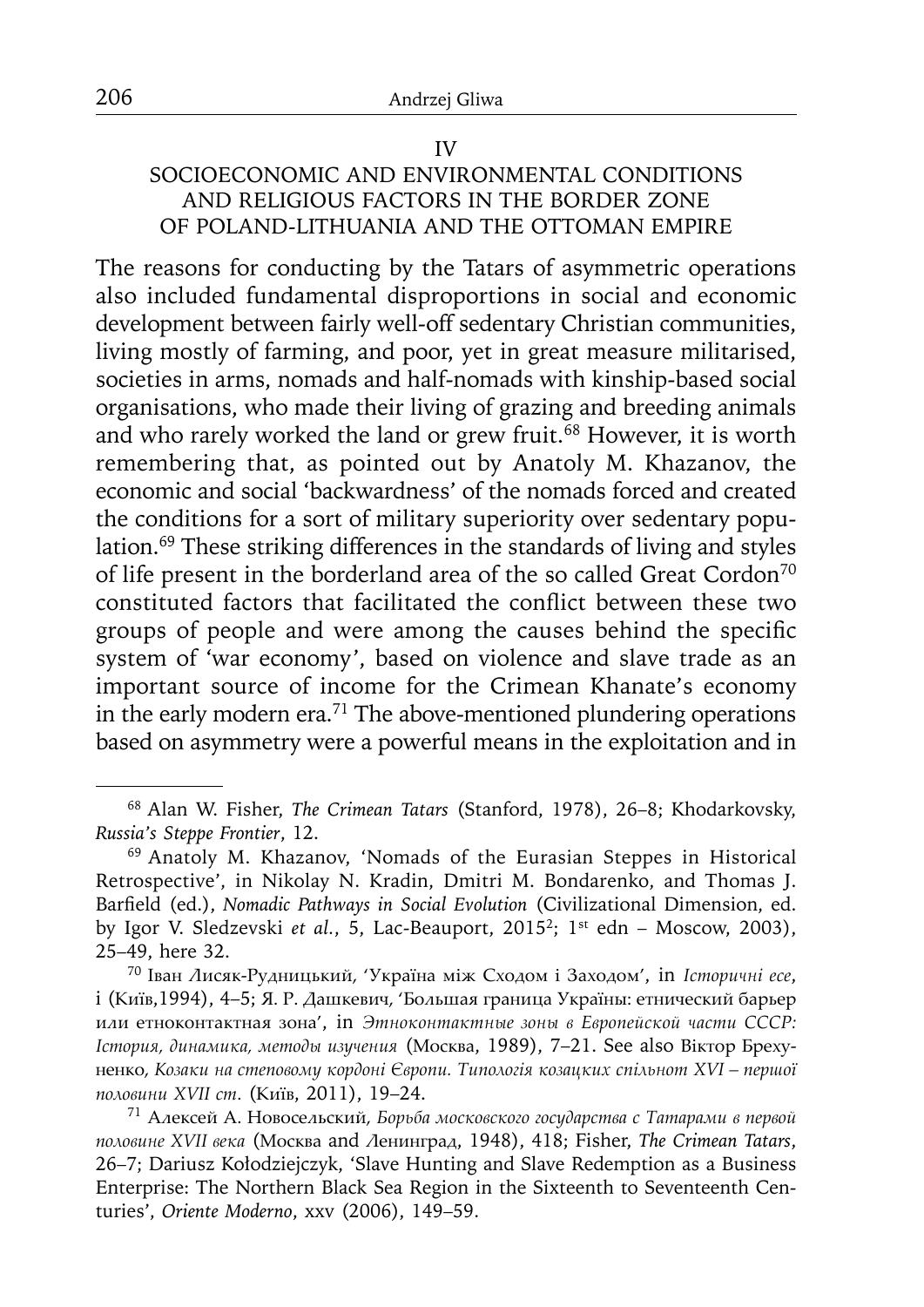the military and economic activities carried out by the Tatars in the south-eastern palatinates of the Commonwealth. The importance of predatory long-range expeditions conducted by the Tatar hordes into the territories of neighbouring countries – as an important branch of the Crimean economy providing permanent influx of the skilled workforce, which generated considerable transfers of cash – was attentively observed not only by the tribal aristocracy (the *karaçi* beys and noble clans) but by the local population in its entirety.72 The differences appearing between the people of nomadic or semi-nomadic lifestyle and sedentary communities deepened as the borderline of two geo-botanical zones went through the borderland.73 Afforested areas and lands of agricultural use, pretty well populated, were predominant in the north; more southwards, an area stretched that was mostly covered by an extremely low-populated steppe. An interesting border zone functioning in early modern period can be regarded today not only as one of Europe's most important discontinuity spaces – not only in a geopolitical or geo-botanic sense but also as a zone of civilisational fracture.74

The above-mentioned disproportions in socio-political development grew in the broad borderland zone between the Polish-Lithuanian Commonwealth, the Ottoman Empire and the Crimean Khanate due to fundamental intercultural differences creating the dramatic ground of 'clash of civilisations'. It has to be borne in mind that from the Tatar perspective, their violent behaviour and involvement in plundering operations in the territories of Christian states was motivated not only by a great opportunity to quickly and considerably raise their material status but it also had a religious meaning carrying with it important ideological values. During preparations to their expeditions

<sup>72</sup> AGAD, Archiwum Radziwiłłów [Radziwiłł Archive], section II, vol. 842, p. 2; Halil Inalcık, 'The Khan and the Tribal Aristocracy: The Crimean Khanate under Sahib Giray I', *Harvard Ukrainian Studies*, iii–iv (1979–80), 452; Mikhail Kizilov, 'The Slave Trade in the Early Modern Crimea from the Perspective of Christian, Muslim, and Jewish Sources', *Journal of Early Modern History*, xi (2007), 23–4.

<sup>73</sup>Б. Е. Патон (ed.), *Національний атлас України* (Киïв, 2009), 198–9.

<sup>74</sup> See Wolfgang Reinhard, *Zones of Fracture in Modern Europe: A Summary*, in Almut Bues (ed.), *Zones of Fracture in Modern Europe: The Baltic Countries, the Balkans, and Northern Italy. / Zone di frattura in epoca moderna. Il Baltico, i Balcani e l'Italia settentrionale* (Wiesbaden, 2005), 271–5.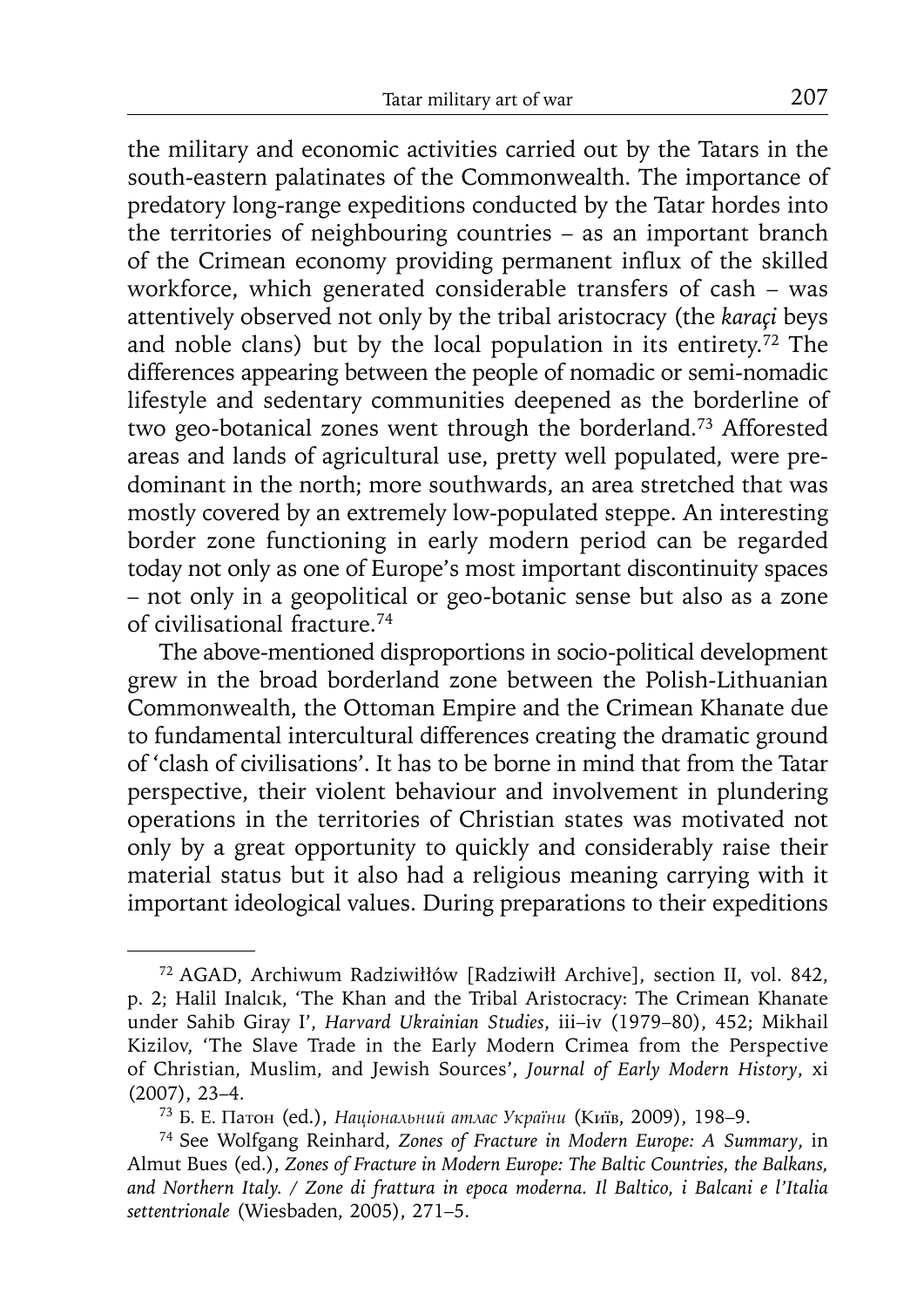against the Kingdom of Poland, Grand Duchy of Lithuania and Muscovy and the mobilisation of forces, the Crimean authorities often used for propaganda the concept of *jihad* (Holy War) against infidels at the peripheries of and beyond the Islamic World (*Darü'l-Islam*).75 In this way was promoted successfully the idea of warriors fighting against unbelievers in their own land defined in the Islamic religious law as the House of War (*Darü'l-harb*).76

A more or less deliberate reception of the Holy War ideology by the *ghazi* warriors *[i.e. fighters of the Islamic faith]* who participated in religiously legitimated military expeditions against the territories of northern neighbours combined with the above-mentioned financial, material and spiritual motivations, led to concrete actions and violent behaviours towards local non-Muslim (mainly Christian) non-combatants. All these factors resulted in the asymmetric character of Tatar operations, marked by high coherence and efficiency. The intensifying asymmetrisation processes observable in Tatar warfare in the seventeenth century were in fact an outcome of various disproportions and the lack of balance with regard to all civilisational and socio-cultural phenomena typical for sedentary communities and Tatars who lived, to a greater or lesser extent, a nomadic life; it also resulted from the proceeding decline of the Tatar art of war (as compared to the first half of the sixteenth century), which, among other things, manifested itself in an almost entire disappearance of firearms from usage.<sup>77</sup> This was particularly evident in the military operations conducted by the Tatar troops of the Budjak Horde.

<sup>75</sup> For example, before the beginning of a winter incursion into Red Ruthenia at the turn of 1540, Khan Sahib Giray called on Crimean beys to take part in the foray as a commendable act of Holy War (Ostapchuk, 'Crimean Tatar Long Range- -Campaigns', 277; see *Tarih-i Sahib Giray Han*, 46).

<sup>76</sup> Dariusz Kołodziejczyk, 'Between the universalistic claims and reality. Ottoman frontiers in the early modern period', in Christine Woodhead (ed.), *The Ottoman World* (London and New York, 2012), 206; Victor Ostapchuk, 'The Human Landscape of the Ottoman Black Sea in the Face of the Cossack Naval Raids', *Oriente Moderno*, xxxi (2001), 88.

<sup>77</sup> See Marcin Broniewski [Broniowski], *Tatariae Descriptio. Opis Tatarii*, trans. by Ewa Śnieżewska, ed. by Magdalena Mączyńska (Łódź, 2011), 83; Stanisław Sarnicki, *Księgi hetmańskie*, ed. by Marek Ferenc (Kraków, 2015), 430; Mirosław Nagielski (ed.), *Relacje wojenne z pierwszych lat walk polsko-kozackich powstania Bohdana Chmielnickiego okresu "Ogniem i mieczem" (1648–1651)* (Warszawa, 1999), 103.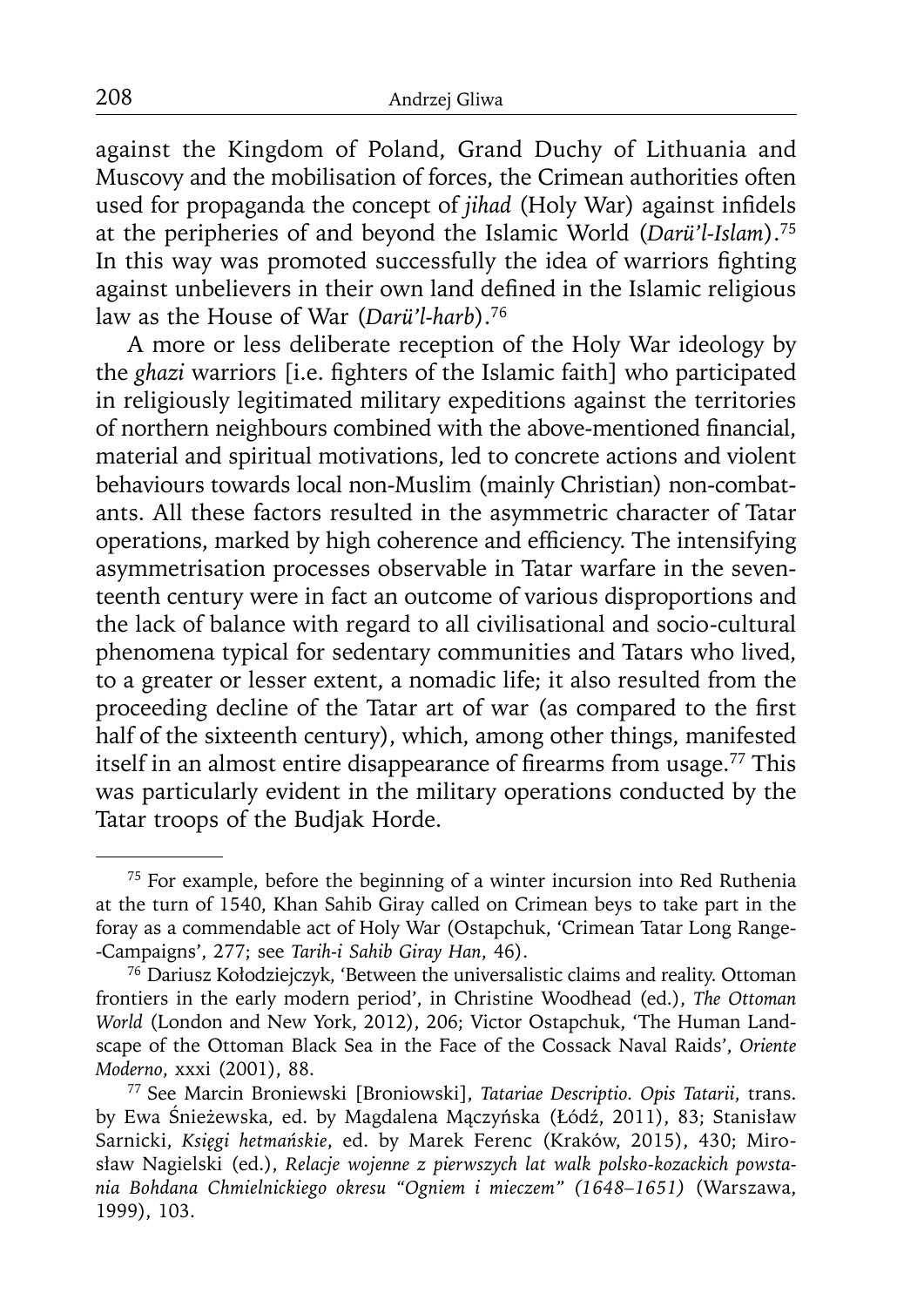# DISTINCTIVE FEATURES OF TATAR ASYMMETRIC WARFARE

Among the most important characteristics of asymmetric operations carried out by Tatar hordes were high unpredictability and secrecy till the moment of attack, as well as the high mobility of Tatar cavalry combined with their operational speed, a wide range of impacts in terms of area, the total character of actions, and the excellent synchronisation of units operating in a nonlinear way and mostly in rural areas, using the means of psychological influence. In general, it can be stated that operations of this sort encompassed and were concentrated in a civilian environment – and thus, in the non-military sphere – directly hitting the vulnerable economic infrastructure and demographic resources of the targeted area in a given country.

The unpredictability and, combined with it, secrecy of Tatar operations was a serious hindrance in undertaking effective defensive measures against such an unconventional danger. Actions of this type aimed at deliberately misleading adversary decision-makers and command staffs are defined in contemporary military doctrine as military deception. Such activities were observed, for example, during the Crimean Horde's march across north-western Moldavia in late June 159478 and in the Budjak cavalry' march across north-western Moldavia towards the borders of Poland-Lithuania at the turn of May and June 1624.79 Messages informing of a forthcoming Tatar attack that were received continuously, from April 1624 onwards, at the Crown army's headquarters caused some exhaustion of the Polish army's command and rendered the Red Ruthenian populace indifferent and put them off guard because the people repeatedly heard numerous warning proclamations issued at that time by Field Crown Hetman Stanisław Koniecpolski and King Sigismund III.<sup>80</sup> In his last warning *uniwersał*, issued on 6 June 1624, Koniecpolski remarked that the Tatar troops intended to "invade upon the locall assured cityzens, entailing the trouble of trepidations*.*"81 How unpredictable Tatar warriors were

<sup>78</sup>*De Transitu Tatarorum Per Pocuciam Anno M.D.XCIIII Epistola. Ad … Cynthium … Aldobrandinum. Ab … Ioan[ne] De Zamoscio … missa* (Cracoviae, 1594), B ij.

<sup>79</sup> Andrzej Gliwa, *Kraina upartych niepogód. Zniszczenia wojenne na obszarze ziemi przemyskiej w XVII wieku* (Przemyśl, 2013), 287–90.

<sup>80</sup>*Ibidem*, 288–9.

<sup>81</sup> TsDIAL, fund 1, op. 1, vol. 209, p. 533.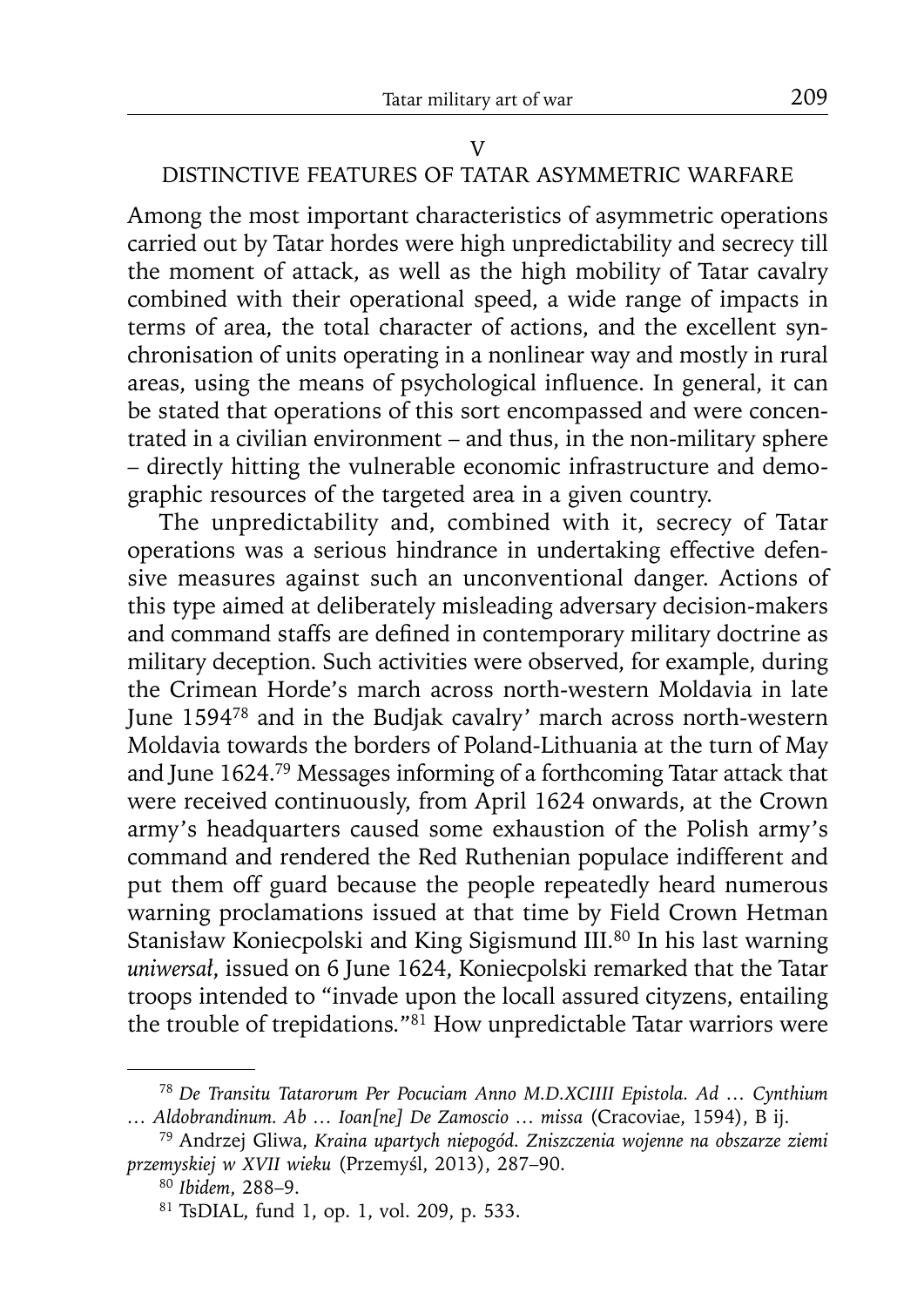can be observed on the example of the manoeuvres of the Crimean-Budjak cavalry forces, prior to a raid in the autumn of 1629. In order to mislead Stefan Chmielecki and Stanisław Lubomirski, the commanders of the frontier defence forces, on approaching the borders of the Commonwealth the Tatar troops changed their route three times, first using the Kutchman Trail (Polish: *Szlak Kuczmański*), then – on 23 September, after crossing the Dniester – entering the Walachian (i.e., Moldavian) Trail, also known as the Golden Trail (Polish: *Szlak Wołoski / Szlak Złoty*),<sup>82</sup> to finally get back onto the Kutchman Trail in the night of 27 and 28 September.<sup>83</sup>

The aforesaid Polish commanders highly valued the operational aspect of the manoeuvres executed by the Tatar troops. In a warning declaration issued at the field camp near Żabińce (Zhabyntsi) on 26 September 1629, Stanisław Lubomirski, Palatine of Ruthenia, wrote: "the adversarie is allways perpetrating a delaye so great, against their tyme, and so doe they weave their waye, for, once engaged onto the Kutchman route, I have bene informed that they had crossed-over unto the Wallachian land, below Raszków, 84 acrosse the Dnyester, in the past weeke."85 The movements of Tatar troops in the last phase before a plundering raid resulted from the fact that in the centre of attention of Crimean and Budjak commanders and tribal chieftains, who followed the best traditions of the Mongol-Tatar art of war, was information and intelligence warfare based not only on obtaining information about the deployment, dislocation and plans of the enemy's units but als on producing information noise and 'fog of war' and thus deliberately misleading the opponent's intelligence with regard to the actual aim of the operation.<sup>86</sup>

84 Raszków (presently, Rașcov in Republic of Moldova) was a small town situated on the left bank of the Dniester, in the Bratslav Palatinate. In the first half of the seventeenth century, the town was owned by members of the Zamoyski aristocratic family.

85 TsDIAL, fund 5, op. 1, vol. 119, p. 1605.

86 See Ищенко, 'Война и военное дело', 140; Maria Ivanics, 'Krimtatarische Spionage im osmanisch-habsburgischen Grenzgebiet während des Feldzuges im Jahre 1663', *Acta Orientalia Academia Scientiarum Hungaricae*, lxi (2008), 120–1.

<sup>&</sup>lt;sup>82</sup> For a detailed description of Tatar military routes, see Ярослав Кісь, 'Татарскі шляхи на Україні в XVI–XVII ст.', *Жовтень*, iv (1986), 134–6.

<sup>83</sup> TsDIAL, fund 5, op. 1, vol. 119, p. 1605; Biblioteka Kórnicka Polskiej Akademii Nauk [Kórnik Library of the Polish Academy of Sciences], ref. no. 201, 'Diariusz expeditiey z pogaństwem', p. 364; BCz, TN, ref. no. 121, 'Relacya Expedycyi przeciwko Dewlet Gierejemu Sołtanowi Gałdze', p. 459.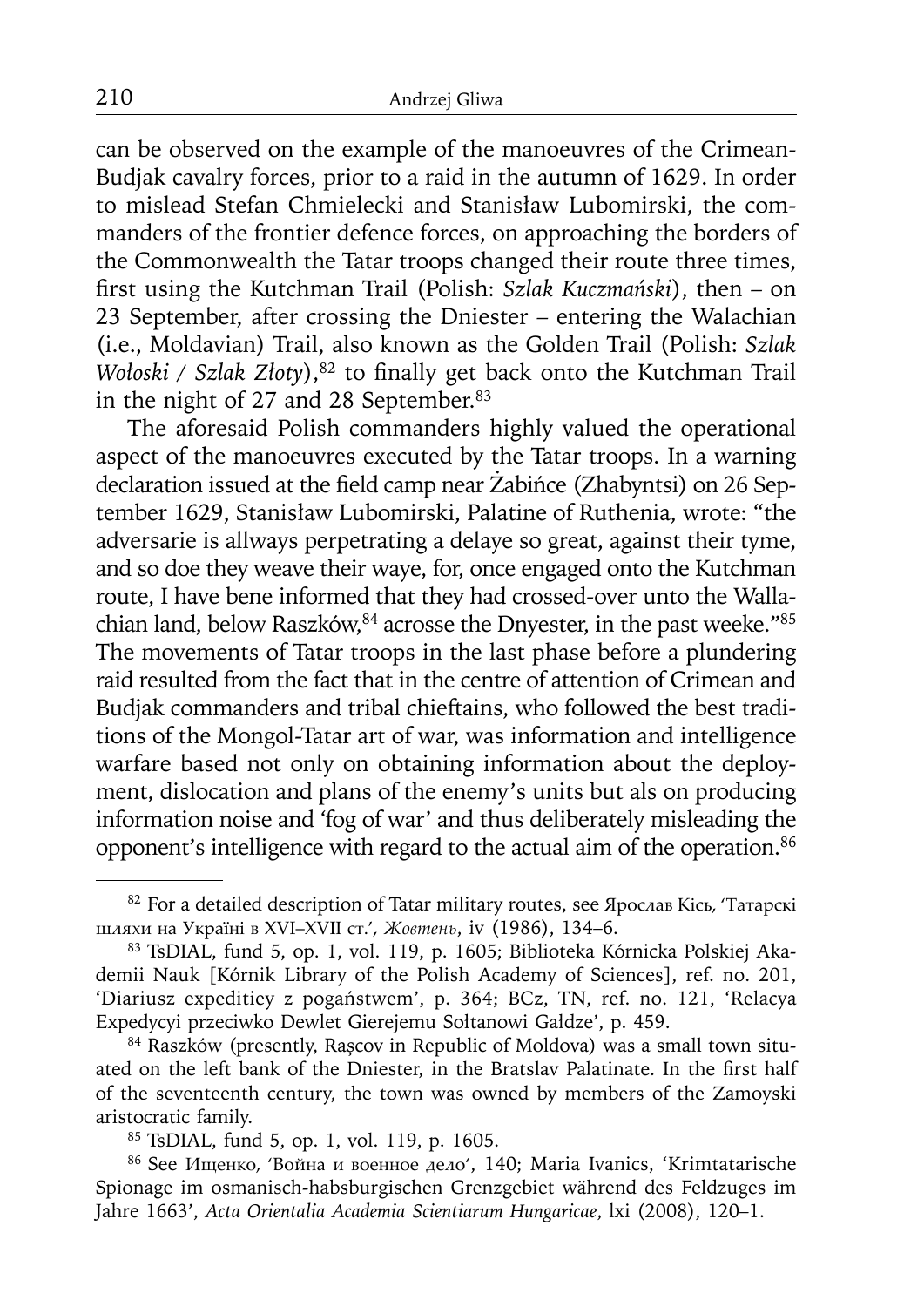In this context it is worth mentioning that in February 1697 contradictory news about the danger of a Tatar assault arrived at the Crown army headquarters in Lwów at intervals of a few hours.<sup>87</sup>

On the other hand, it is worth noting that Tatar commanders were able to support their military activities by obtaining important messages through the use of open-source intelligence information such as public available data. A good example of this phenomenon is a warning *uniwersał* published by Grand Crown Hetman Stanisław Żółkiewski on 9 August 1615.88 In the face of impending threat of a Tatar assault, Żółkiewski appealed to the Red Ruthenian nobility to be careful "whilst not depending that far upon the army, for the soldiers have roamed all over following those barrateries and there is presently no army [in] the C[om]m[o]nw[ea]lth whatsoever".<sup>89</sup> Having received the message, the Tatars were able to fully utilise its value, plundering and looting with impunity vast areas of the Palatinate of Ruthenia, which Żółkiewski admitted in his declaration dated 14 September 1615.90

A very interesting *modus operandi* applied by the Crimean and Budjak taskforces in most of the Tatar raids into the south-eastern parts of Poland-Lithuania in the early modern period is worth noticing: the Tatars approached the Commonwealth's borders in moonless nights and then effected their raids under full moon. The phenomenon is based on the pursuit of the Tatar commanders to stealthy approach the Tatar cavalry units at the border zone and to begin the first stage of military actions outside Poland-Lithuania under the cover of moonless nights (during new moon periods, in complete darkness).91 This type of proceeding refers to a broad set of tactics aimed at hindering the Tatar units by the enemy forces, once their location was detected, thus causing an element of surprise prior to the attack, reducing the intensity of the resistance offered by the local population and facilitating the acquisition of captives. The procedure that sought to ensure secrecy and concealment undoubtedly can be described as a kind of stealth tactics. Evidence demonstrating how frequently this solution was

<sup>87</sup> BCz, TN, ref. no. 189, p. 153.

<sup>88</sup> TsDIAL, fund 9, op. 1, vol. 369, p. 853.

<sup>89</sup>*Ibidem.*

<sup>90</sup>*Ibidem*, fond 1, op. 1, vol. 200, p. 1171.

<sup>91</sup> AGAD, AZ, ref. no. 341, p. 7; TsDIAL, fund 9, op. 1, vol. 369, p. 884.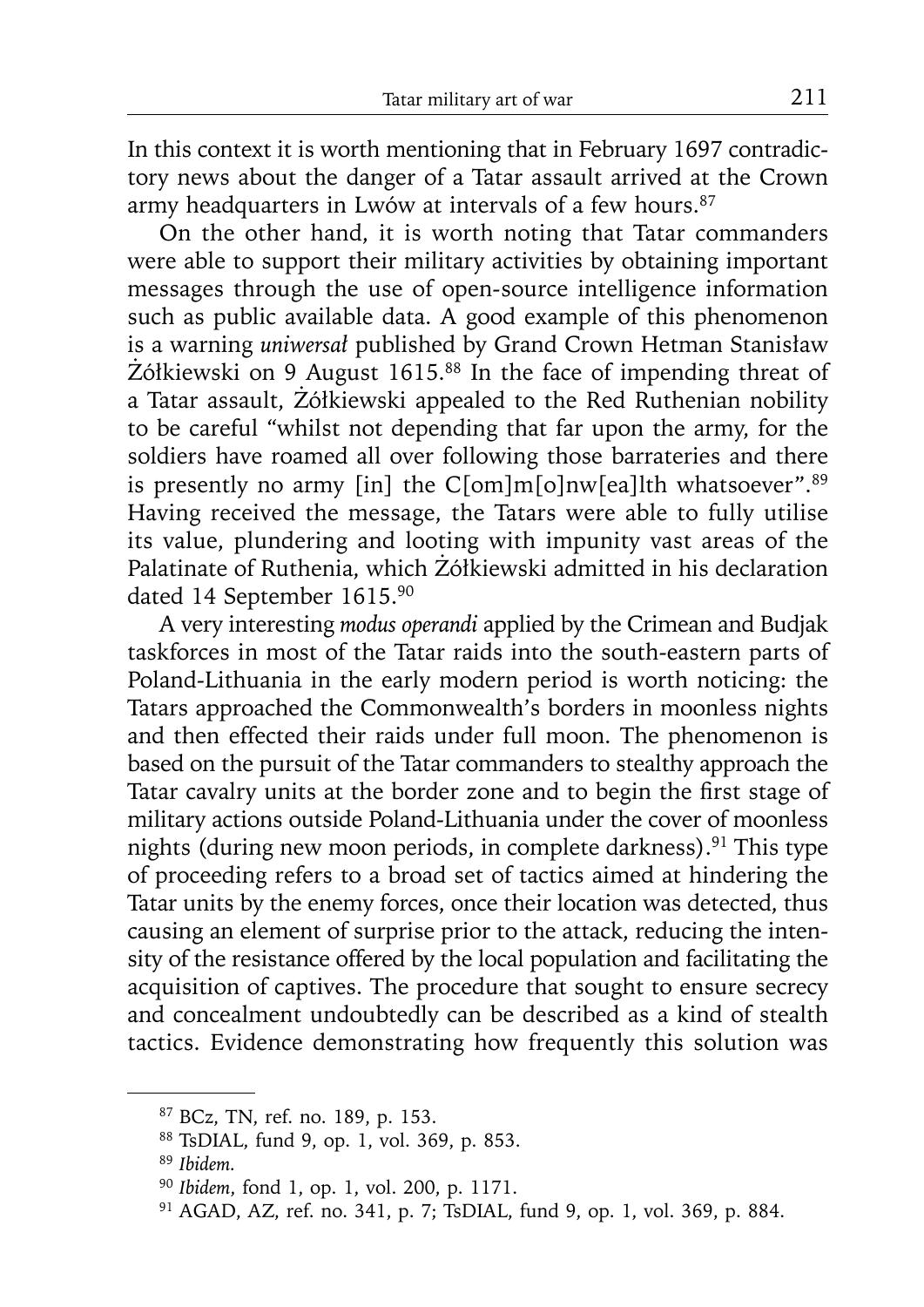applied by the commanders of Tatar hordes is attested, for instance, in *Księgi hetmańskie*, a work by a Polish nobleman Stanisław Sarnicki (ca. 1532–97). In the section (chapter 8) on Tatar military operations, we read: "And when the people be of the conception that they [i.e. the Tatars] have already returned, or trailed to Moscow, onely then would they move the army from those fieldes in the night, for they willingly walk under the full-moone, after the month [emphasis – AG]."92 Also worth mentioning is a letter of King John III Sobieski to Grand Crown Hetman Stanisław Jan Jabłonowski, written in Żółkiew (Zhovkva) on 20 January 1694. The king ordered the hetman to issue warning proclamations to the threatened population of the south-eastern parts of the Commonwealth, "so that the week ere the full-Moon and the second afterwards [emphasis – AG] in this month the peopel wait in their cottages not, but rather, gather toegether at the fortresses, as many as could bee, together with everything".<sup>93</sup> Five days later, on 25 January 1694, in the wake of this letter, Jabłonowski issued a *uniwersał* warning that "at the very full-Moon of this same month, severe incursyons may be expected".<sup>94</sup>

The high mobility of Tatar light cavalry was a basic tool in the military power projection used by the Crimean and Budjak Hordes in a selected theatre of war.95 It is worth noticing that the capability of quick relocation and ability to hit multiple strikes, as characteristic of Tatar cavalry units, was also successfully used in carrying out nonlinear military operations, non-standard in terms of the traditional art of war, often throughout the width and depth of the operational area, and under conditions of considerable dispersion.<sup>96</sup> It was enabled by fortified field camps (Tatar: *ko*<sup>5</sup>), from where the military forces were directly distributed. These bases played a key role of specific logistic and supply platforms where stolen goods, livestock (cattle, horses, sheep) and the most valuable slaves (Turkish: *esir*) were kept; Tatar troops would return there for safe retreat and

<sup>92</sup> Sarnicki, *Księgi hetmańskie*, 431.

<sup>93</sup> BCz, TN, ref. no. 184, p. 69.

<sup>94</sup>*Ibidem*, ref. no. 2699 IV, fol. 193v.

<sup>&</sup>lt;sup>95</sup> In contemporary political sciences and security studies, the term 'military power projection' refers to the abilities of a state to carry out effective 'expeditionary warfare' beyond its own territory as one of the means of influencing decisionmaking processes in international relations.

<sup>96</sup> See Gliwa, *Kraina upartych niepogód*, 199.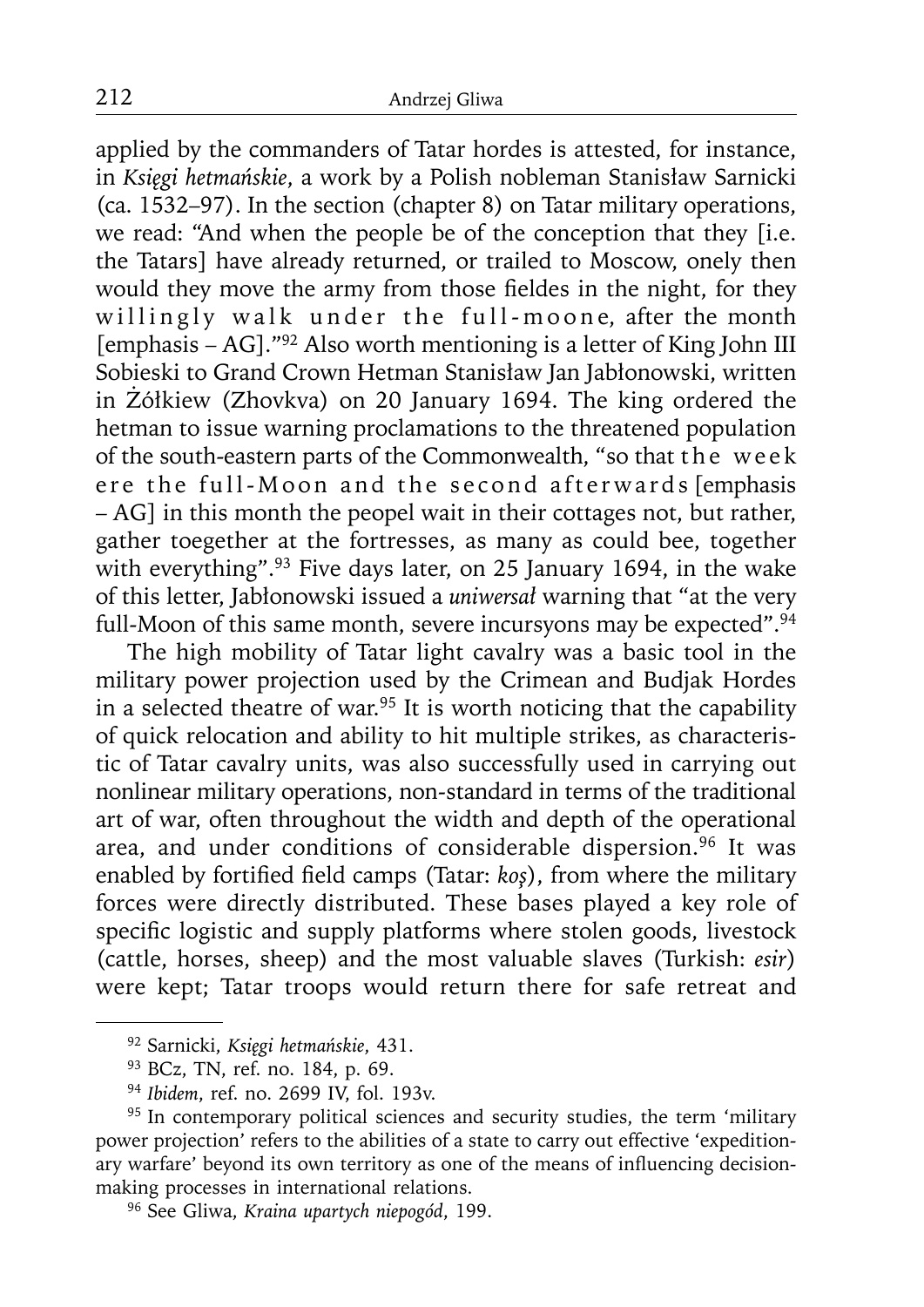relaxation after a plundering operation; the units would get regrouped and rotated.97 The functioning of these camps increased the mobility and flexibility of Tatar cavalry units, considerably expanding the range of their actual impact, and not only elevating their physical security in a hostile environment but also shaping the ability for Tatar warriors to keep the required psychological readiness for combat operation. An equivalent of these Tatar base camps as safe havens in contemporary military operations is the Forward Operating Bases (FOB), which were successfully used by U.S. troops during the two wars in Iraq, in 1991 (Operation Desert Storm) and in 2003 (Operation Iraqi Freedom).98

Carrying out operations under the conditions of considerable dispersion paradoxically ensured increased security for Tatar cavalry troops, since destroying one or two *torhaks* (i.e., small cavalry detachments consisting of a few to a dozen riders) had no noticeable effect on the operational capability of the whole army, and additionally maximised the efficiency of plundering actions. The strategy of conducting swift operations drew on the operational and tactical principles rooted in traditional Mongol-Tatar warfare, according to which the fundamental condition of military success is gaining advantage over enemy forces on the basis of mobility and operational tempo. There is no doubt that the thinking and acting of Tatar commanders resembled the principles propagated by the Chinese theoretician of war Sun Tzu, who wrote: "Let your rapidity be that of the wind, your compactness that of the forest. In raiding and plundering be like fire, is immovability like a mountain. Let your plans be dark and impenetrable as night, and when you move, fall like a thunderbolt."99 The tempo of Tatar cavalry's actions was so high that their units were often unreachable for Crown, county and private formations responsible for defence against Tatar incursions. Such a situation took place not only in the initial phase of plundering operations, after entering Polish-Lithuanian territories, when the speed of Tatar troops was the highest, but also during their retreat, even though they were loaded with rich spoils such as cattle, horses, sheep and usually

<sup>97</sup> Le Vasseur de Beauplan, *A Description of Ukraine*, 49–50; BR, ref. no. 2, 'Diariusz wtargnienia tatarskiego po wołoskiey potrzebie w kraie podolskie in Anno 1620', p. 587.

<sup>98</sup> See Leonard Wong and Stephen J. Gerras, *CU @ The FOB: How the Forward Operating Base is changing the life of combat soldiers* (Carlisle, 2006), 1–8.

<sup>99</sup> Sun Tzu, *The Art of War*, trans. by Lionel Giles (London, 2009), 26.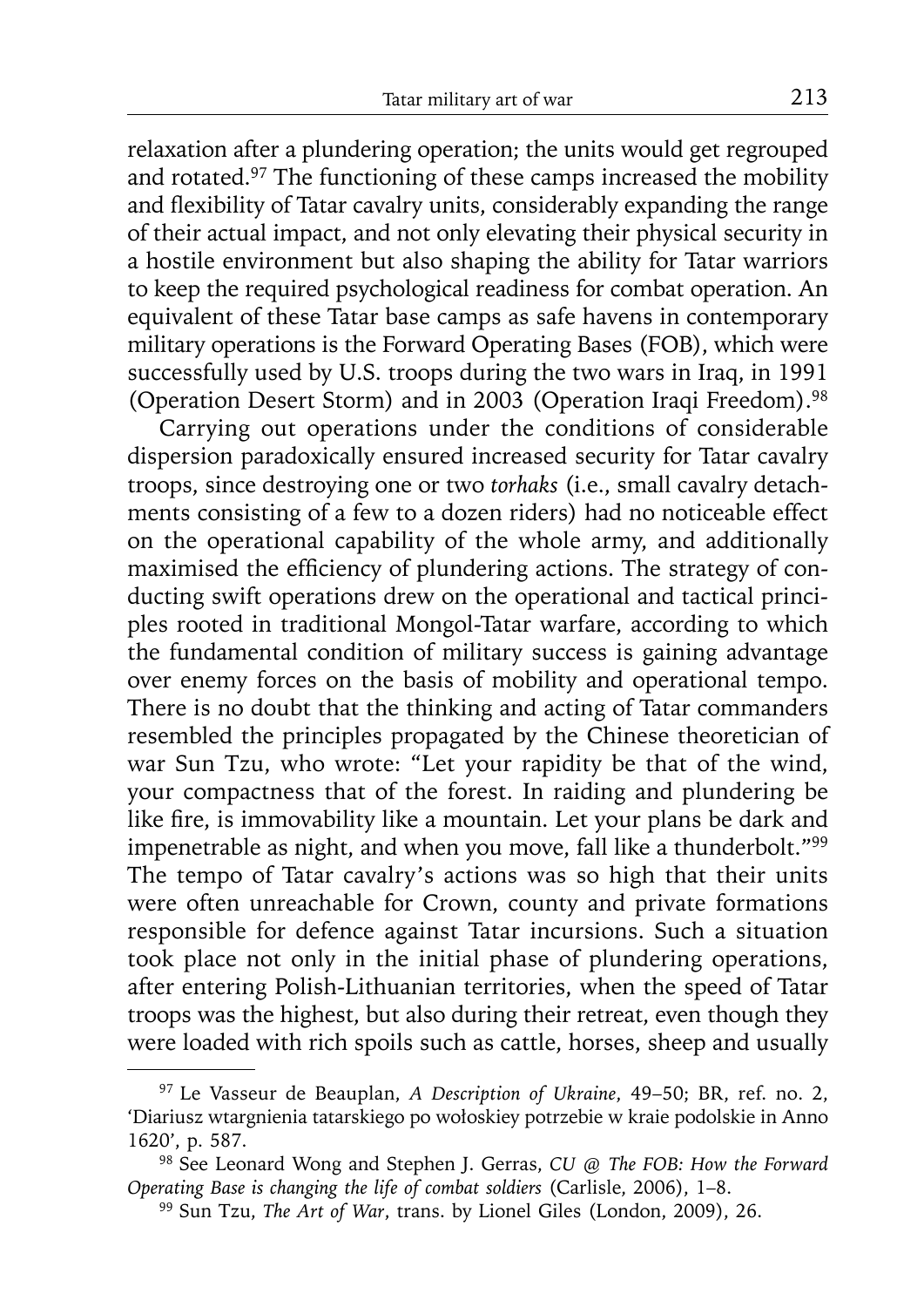a great number of transported slaves.100 A surprising speed of military operations conducted by Tatar troops was perceived in the headquarters of the Crown army. Jan Daniłowicz, Palatine of Ruthenia, Grand Crown Hetman Stanisław Żółkiewski, and Grand Crown Hetman Stanisław Jan Jabłonowski all wrote about the nature of 'quick war', rapid pace and unpredictability of Tatar military actions. Daniłowicz warned the inhabitants of Red Ruthenia in his proclamation dated 24 October 1620, during one of the most terrible Tatar raids: "it was allready at the night-fall that mercyless fires occurred in the vicinage of Lwów: this enemy rushed onto us so expeditiously that earlier had we seen the fires than could hear about the assaulters."<sup>101</sup> Żółkiewski, in turn, wrote to Grand Crown Secretary Jakub Zadzik, in a letter from Bar dated 4 November 1618: "To vanquish the Tatars is allmost similar as when some one should wish to beat the byrds flying on the air."102 Finally, Jabłonowski, in a letter of 26 September 1697 to King Augustus II, stated with a sense of helplessness: "wherefrom and whereto they come over, one can not know; and before the troopes move on towardes them, they have allready fled with the trophy."<sup>103</sup> These messages demonstrate how severe the challenge posed by the struggle with Tatar troops was for Polish commanders.

A creative extension of the conception of swift military operations in Tatar warfare was the operational use of speed in order to arouse fear and panic among attacked communities.104 High speed and covering long distances during daily marches was possible thanks to the traditional Mongol system of using several horses

<sup>100</sup> Such a situation took place, for instance, on 20 to 22 February 1626 near Uście, when the major forces of the Crimean Horde under the command of Khan Mehmed III Giray fled from an ambush prepared by the quarter army led by Field Crown Hetman Stanisław Koniecpolski (Gliwa, *Kraina upartych niepogód*, 335–6); or, in the winter of 1699, during an incursion of the Budjak Horde, when Tatars headed by *nureddin* Ghazi Giray Sultan managed not only to fend off several attacks of the quarter army but even to defeat some of them in the second battle of Martynów fought on 22 February 1699 (*idem*, 'Ostatni napad tatarski na ziemię przemyską w 1699 r.', *Studia Historyczne*, xliii ,4 [2000], 579–80).

<sup>101</sup> TsDIAL, fund 5, op. 1, vol. 119, p. 1637.

<sup>102</sup> Biblioteka Jagiellońska [Jagiellonian Library; hereinafter: BJ], ref. no. 166, p. 52.

<sup>103</sup> D.C.F. Jonsac, *Życie Stanisława Jabłonowskiego, kasztelana krakowskiego, hetmana wielkiego koronnego*, iii (Poznań, 1868), 134.

<sup>104</sup> Broniewski, *Tatariae Descriptio*, 79.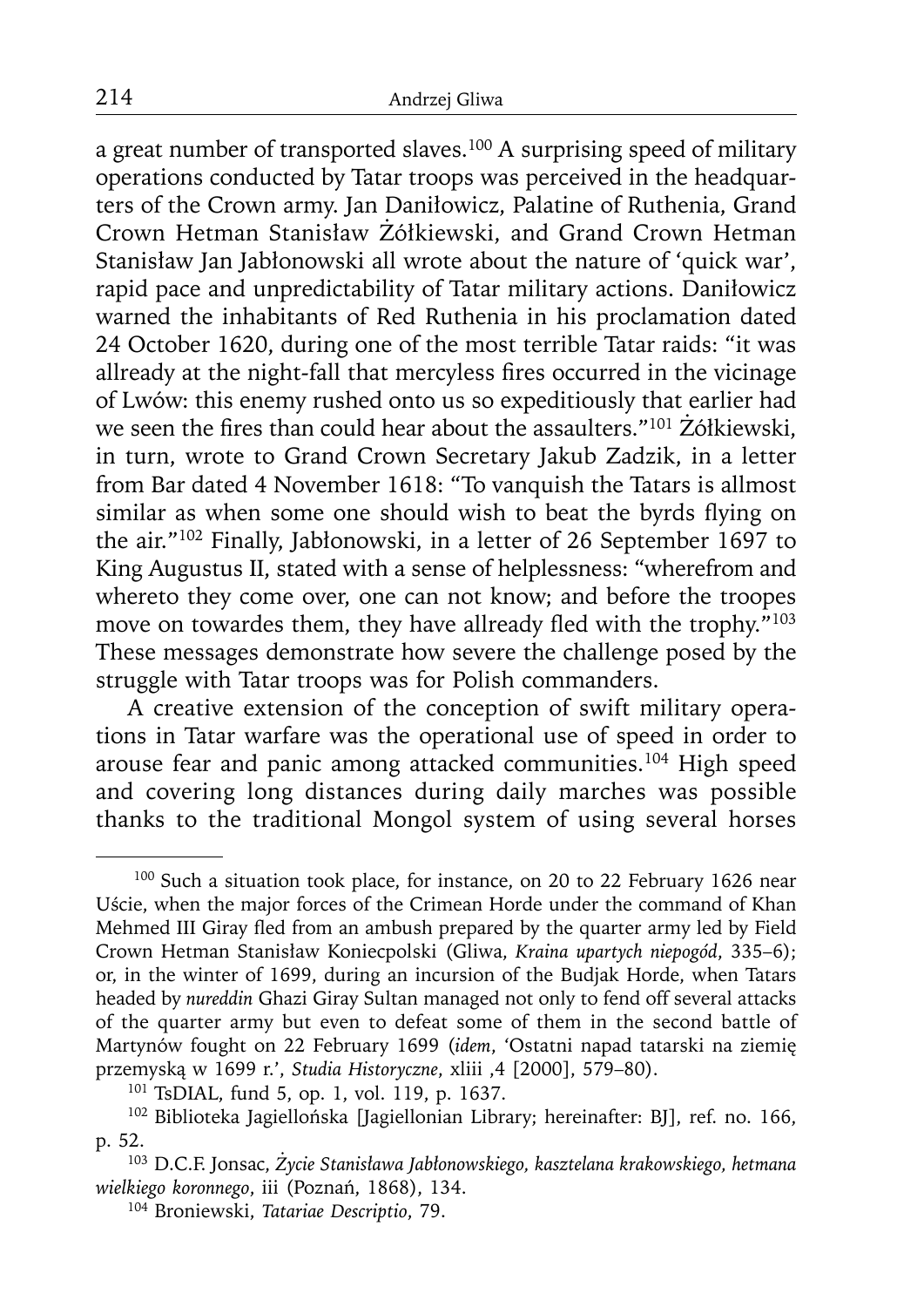in shifts.105 During plundering operations the system made it possible for Tatar quick-moving troops, operating in considerable dispersion in the vast area of the enemy's territory, to appear suddenly and almost at the same time. Such simultaneous attacks affecting large territories took place during several raids, such as the two Tatar raids in 1621106 and the Tatar-Cossack incursion of 1648107 (these, and more, have been researched in depth by the author). Carrying out simultaneous actions at operational scale worked as a force multiplier in the perception of the people who eye-witnessed those operations, which produced a synergetic effect enhancing the efficiency and relative military capabilities of Tatar forces. Therefore, in the witnesses' minds these circumstances were interpreted as a convincing proof of a considerable size of enemy forces.<sup>108</sup> In my opinion, these circumstances were one of the reasons why the historical sources from the early modern period tended to exaggerate numerical data concerning the size of the Tatar troops involved in military operations in the south-eastern territories of Poland-Lithuania.109

The preference of Tatar commanders for intensive military operations directed at civilian targets, and carried out simultaneously, in a considerable dispersion, on an area of several to several dozen thousand square kilometres per each Tatar cavalry build-up, resulted in a total character of the danger. It could be seen during the biggest plundering expeditions, such as the Tatar raids of 1621, 1624, 1648 and 1672. An outcome of these unconventional solutions was the nonlinear character of military missions at the operational and tactical levels, which considerably blurred the dividing lines between the modes of war (not only between the exact war zones), supply bases

<sup>105</sup> Collins, 'The Military Organization', 267–8; Ostapchuk, *Crimean Tatar Long- -Range Campaigns*, 165.

<sup>106</sup> Cf. map depicting the movements and range of Tatar forces in *powiat* (district) of Przemyśl during the two Tatar invasions of 1621, published in Gliwa, *Kraina upartych niepogód*, 120. The map has been drawn on the basis of quantitative sources, especially the sworn declarations (Lat. *iuramenta*) by the inhabitants and owners of affected settlements, as recorded in court registers.

<sup>&</sup>lt;sup>107</sup> Cf. map depicting the movements and range of Tatar-Cossack forces in Przemyśl district in 1648, published *ibidem*, 162.

<sup>108</sup> Broniewski, *Tatariae Descriptio*, 83.

<sup>&</sup>lt;sup>109</sup> Olgierd Górka was the first Polish historiographer to have revised the exaggerated estimates proposed by historians with regard to the number of Tatar troops (Górka, 'Liczebność Tatarów', 257–63).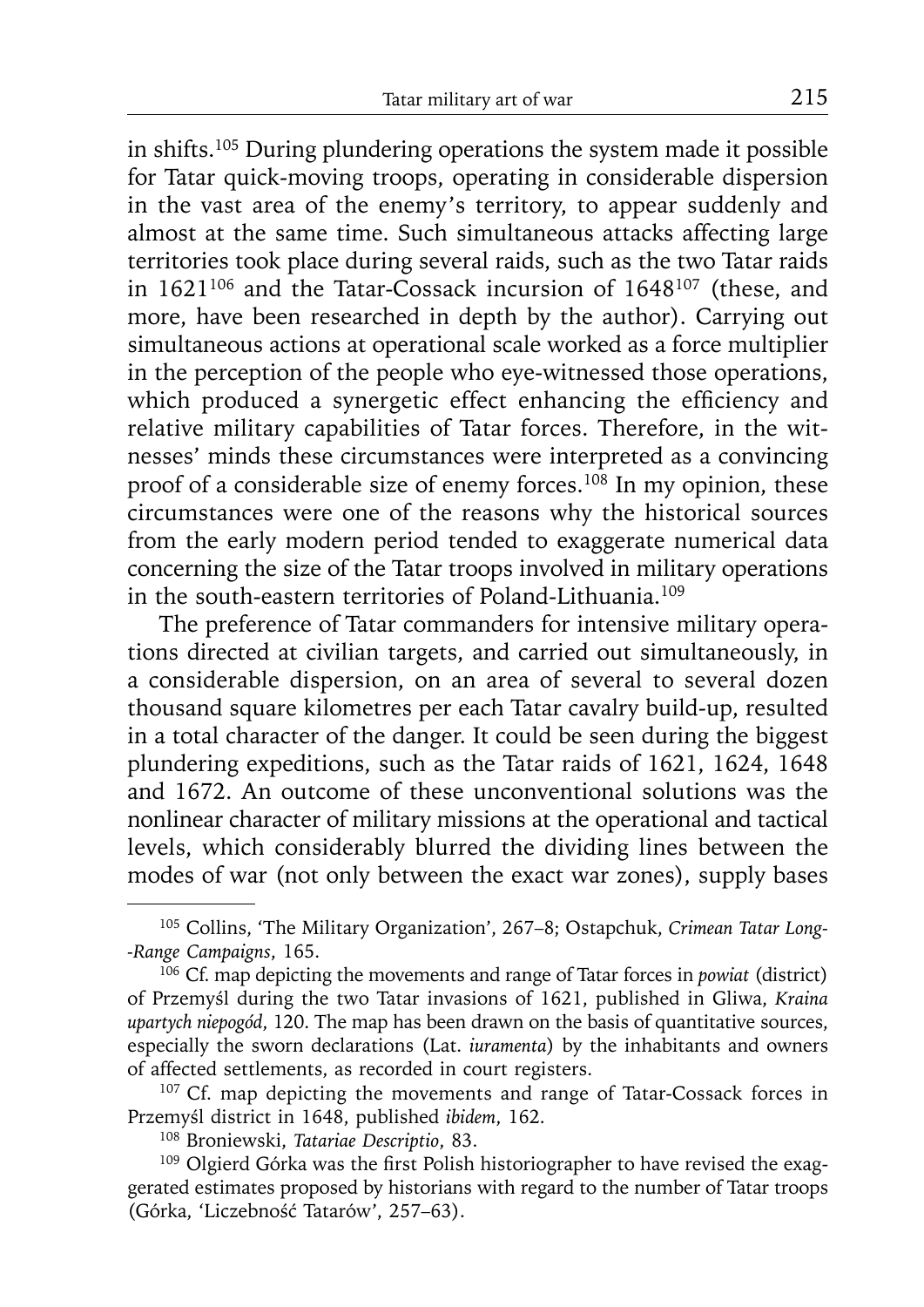and territories remaining under the opponent's control, as well as between the environment of non-combatants, i.e. civilian people, and the classical area of military operations, dominated by armed soldiers. This is also a characteristic trait of asymmetric conflicts taking place in the last decades starting from the 1990s – for example, in the Gaza Strip and Palestine, Sierra Leone, Somalia, Chechnya, Afghanistan, Iraq, Darfur in western Sudan and, nowadays, in Syria.110 The total character of the danger posed by Tatar raids was noticeable already at the stage of operational planning. What I mean here is the policy of Tatar commanders that was based on a detailed planning: after the main forces leave their camp bases, simultaneous attacks reaching as deep as 120–140 km in three or four directions would be carried out, to engage and often paralyse the whole defence system of the assaulted territory. One example is the first Tatar raid in the first decade of September 1621, during which the Tatar cavalry units, split into three basic operational groups, left the main *koş* located between Kozłów (Kozliv), Zborów (Zboriv) and Jaryczów (presently: Yarchivtsi), with a mission to fulfil their tasks in their respective zones of responsibility, which included the palatinates of Volhynia, Ruthenia, and Bełz.111 Another case in point was Tatar troops' departure from the *koş* in Skniłów (Sknyliv) near Lwów on 7 October 1648 in view of conducting military operations reaching almost throughout the whole Red Ruthenian lands, as well as the palatinates of Lublin and Volhynia.112

During forays, Tatar troops used various destabilisation methods and techniques affecting the psychology of the attacked groups of people, thus directly enhancing the efficiency of operations. The operational use of fear as an effective tool impact on population targeted areas plays a key role in Tatar art of war and also had a great symbolic significance which influences the perception of the Crimean khans as powerful rulers in the religious and ideological dimensions. This is confirmed by a fragment of a congratulatory poem found in the chariots of Khan Djanibeg II Giray abandoned in the Dniester River during the winter incursion of 1626, reading as follows: "Once

<sup>110</sup> See Kaldor, *New and Old Wars*, 92.

<sup>111</sup> Maurycy Horn, *Skutki ekonomiczne najazdów tatarskich z lat 1605–1633 na Ruś Czerwoną* (Wrocław, Warszawa, and Kraków, 1964), 32–3.

<sup>112</sup>А.З. Барабой, И.Л. Бутич (eds.), *Документы об освободительной войне украинского народа 1648–1654 гг.* (Киев, 1965), 68, no. 61; Senai, *Historia chana*, 116.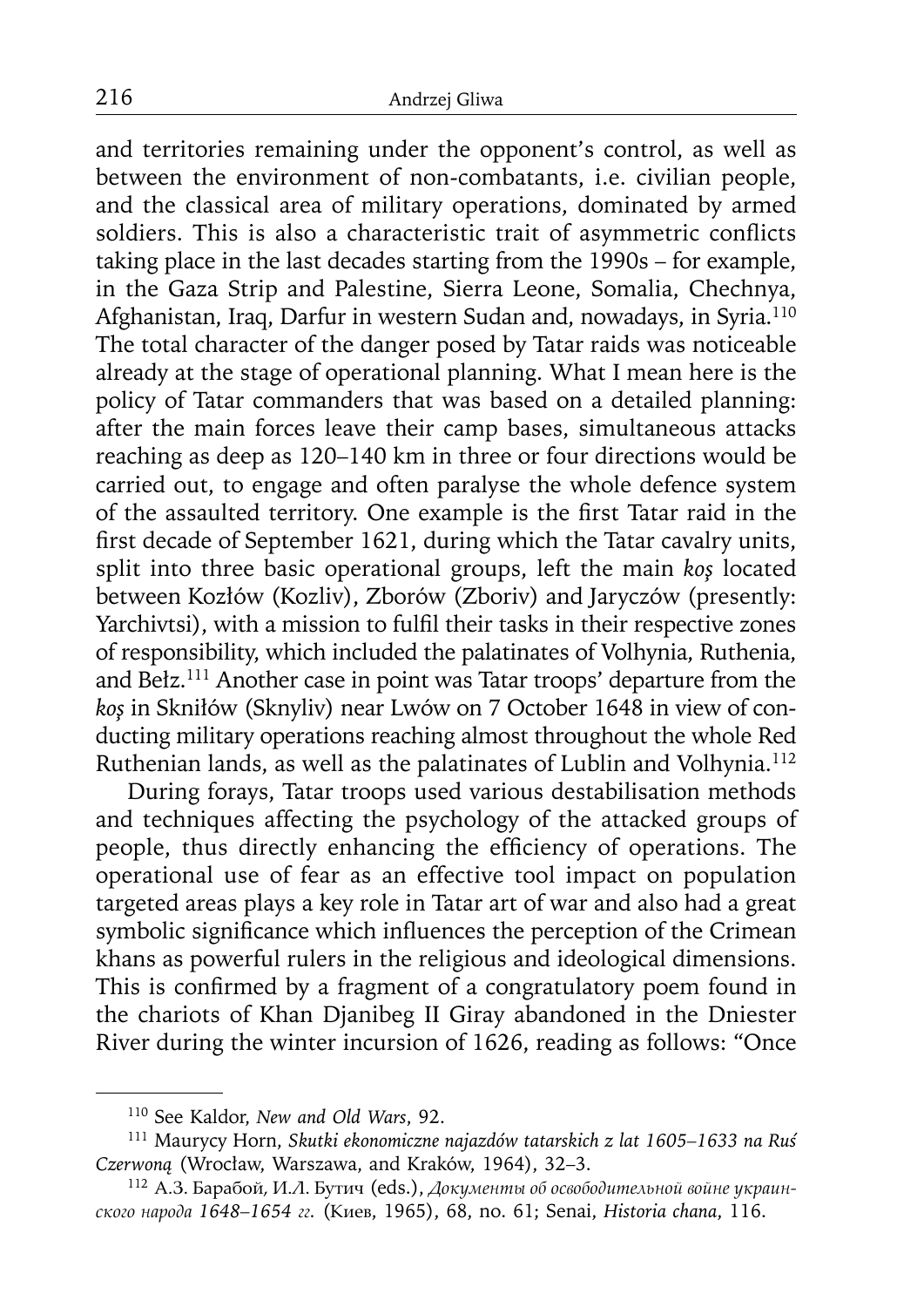they heard that the great khan was going to war, they were fryghtened immediately in their soule, the Christianity [i.e. Christians]. The enemyes' hearts, how may they have no fear of the emperor, with thine sabre, whilst dread and shiver has overwhelmed so many!"<sup>113</sup>

Among the crucial and spectacular elements of asymmetric warfare carried out by Tatar troops was the military tactic based on aggressive visualization of their presence in a given area through deliberate fires, which is known as mass arson.<sup>114</sup> It is worth noting that between the years 1620–9 alone, in the Land of Przemyśl, Tatars burnt down a total of at least 11,908 peasant cottages, 304 mills,  $331$  inns, and fifty manor houses. As a result, over  $50,000$  people (approx. 16 per cent of the region's population) lost their homes, which was in fact a serious humanitarian crisis.<sup>115</sup> These brutal actions had a double function, in the operational and tactical dimension. In the former case, they were used as a kind of recognition and quick communication signal, to inform about the presence of Tatar units and about the operations carried out in a given area, enhancing the economy and efficiency of the engaged forces.<sup>116</sup> In the latter case, they constituted an extremely effective tool for exerting psychological pressure on civilians, intended to arouse chaos, panic and fear across the community. In parallel, these 'Tatar frights' (Polish: *trwogi tatarskie*), so called by contemporary observers, facilitated the procedure of capturing people into slavery.117 This was possible because the

<sup>113</sup> BK, ref. no. 341, fol. 192v–193.

<sup>114</sup> Національна бібліотека України ім. В.І. Вернадського [The Volodymyr Vernadsky National Library of Ukraine], fund 1, ref. no. 6283, 'Diariusz pogromu tatarskiego in A[nno] 1672', p. 42; Нацыянальны гістарычны архіў Беларусі [National Historical Archives of Belarus; hereinafter: NHABM], fund 695, op. 1, vol. 99, p. 55; *ibidem*, vol. 200, p. 84; *ibidem*, vol. 69, f. 8v; BJ, ref. no. 92, fol. 4v; AGAD, APP, ref. no. 55, vol. 1, p. 263; *ibidem*, Zbiór dokumentów papierowych [A collection of paper documents], ref. no. 2618, pp. 1–2; Biblioteka Narodowa w Warszawie [National Library, Warsaw], ref. no. 9085 III, pp. 138–9.

<sup>115</sup> Gliwa, *Kraina upartych niepogód*, 629–40.

<sup>116</sup> BR, ref. no. 2, 'Powieść pewnego Tatarzyna, którego pojmano w Radziwiłłowicach 17 Octobris' 1620, p. 585; Ярослав Дашкевич, 'Ясир з України (XV-першаполовина XVII ст.) як історико-демографічна проблема', *Українcький Археографічний Щоричник*, s.n., 2 (1993), 42.

<sup>117</sup>*De Transitu Tatarorum Per Pocuciam*, p. after B iij; TsDIAL, fund 9, op. 1, vol. 369, p. 1032; *ibidem*, fund 1, op. 1, vol. 209, p. 533; *ibidem*, fund 52, op. 1, vol. 396, p. 560; BR, ref. no. 2, p. 587; NHABM, fund 695, op. 1, vol. 224, fol. 104.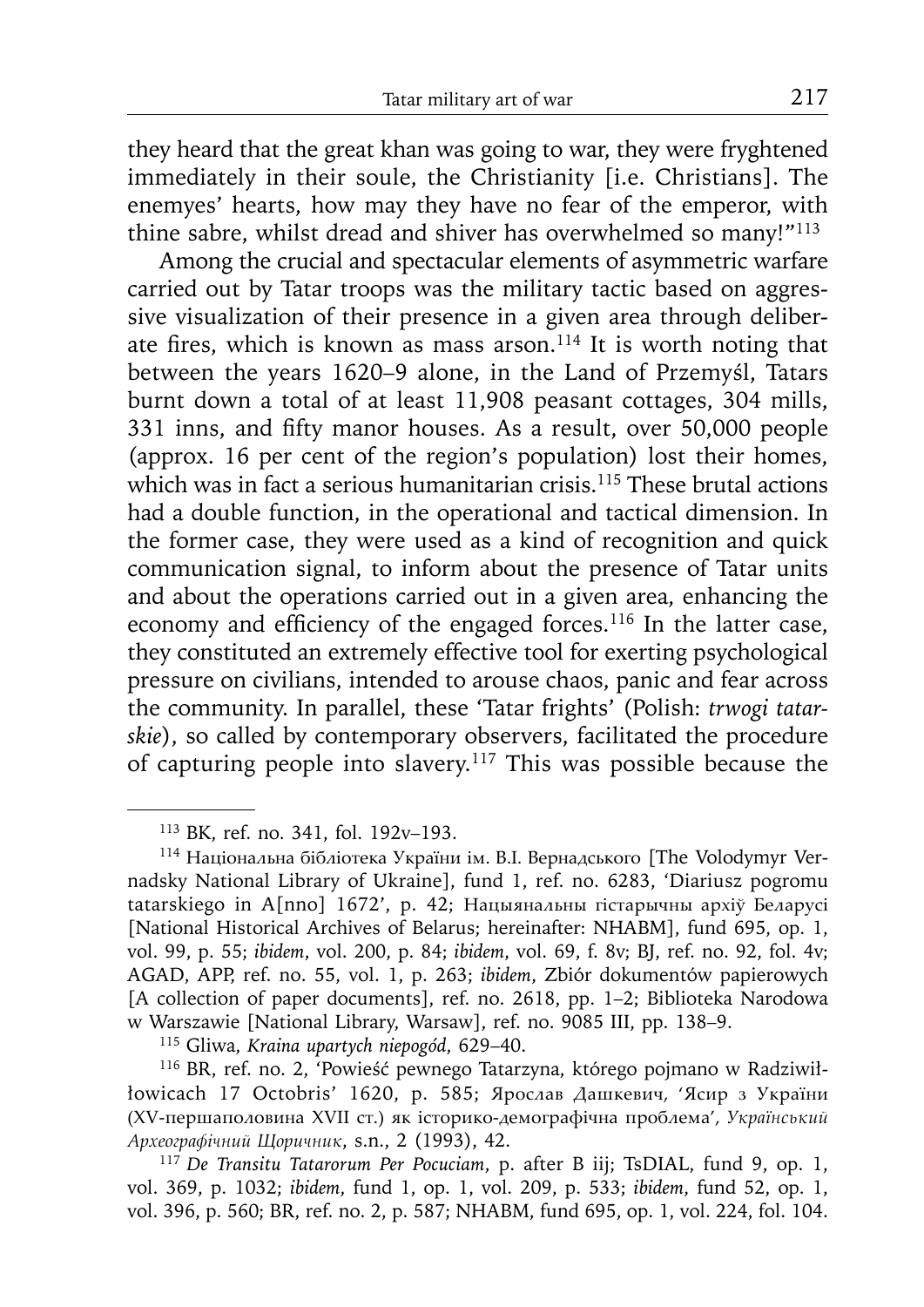peasants escaping from the burning houses became an easy catch for the Tatars who hunted them.118 This tactic can be perceived as an instance of violence used as a tool to enhance the functionality and effectiveness of Tatar cavalry units under their charge. Such operations can be compared to the present U.S. 'shock and awe' military doctrine that consists in a spectacular manifestation of power paralysing the enemy's will to fight.<sup>119</sup> In this context, an excerpt from an account by a young girl from the village of Morawsko near Jarosław, who was an eyewitness to the Tatar strike into her home village in October 1672, is worth quoting: "I could see the villages and our village of Morawsko burning; the forests burning also; the people escaping, screaming and crying, with their children and cattle, to the Chłopice forest where there was a Chapel of Our Lady the Miraculous, in the Chłopice wood."120 This testimony is an important source telling us about the way civilian people perceived Tatar attacks, and what effect these attacks had on the psychology of the assaulted population in the rural areas. This effect tended at times to be pretty severe, causing panic amongst the populace that dwelled during the incursion in large urban areas equipped with efficient defence systems. The events occurring in Lwów in the course of the Tatar invasion in October 1620, as reported by the local archbishop Jan Andrzej Próchnicki,<sup>121</sup> offer a good example of such situation. As a result of Tatar operations, both seasoned fighting soldiers and ordinary civilians frequently experienced during the Tatar raids a dramatic display of afterglow shimmering across the night skyline.<sup>122</sup> In autumn 1617, during

<sup>121</sup> His account goes as follows: "Plebs vero inopinato casu perculsa turmatim coibat et consilii inops ubique tumultuabatur. Feminae denique metu examinatae gemitibus et ingenti ploratu omnia urbis loca implentes charaque in minibus pignora sua portantes plus nimio trepidationem augebant." (after Teofil Długosz [ed.], *Relacje arcybiskupów lwowskich 1595–1794* [Lwów, 1937], 83).

122 Biblioteka Polskiej Akademii Umiejętności i Polskiej Akademii Nauk w Krakowie [Polish Academy of Learning and Polish Academy of Sciences Library, Cracow; hereinafter: BPAU-PAN], ref. no. 1051, f. 228; 'Dziennik wyjazdu naszego na pospolite ruszenie r. 1621. Anonimowy szlachcic z woj. krakowskiego powiatu

<sup>118</sup>*Księga podróży Ewliji Czelebiego*, 194.

<sup>119</sup> Harlan K. Ullman and James P. Wade, *Shock and Awe. Achieving Rapid Dominance* (Washington, 1996), 19–36.

<sup>120</sup> Janusz Bazak, 'Wspomnienia Kasi Kolasy jako przyczynek do opisu najazdu tatarskiego podczas wojny polsko-tureckiej w 1672 roku', *Rocznik Stowarzyszenia Miłośników Jarosławia*, xvi (2006), 44.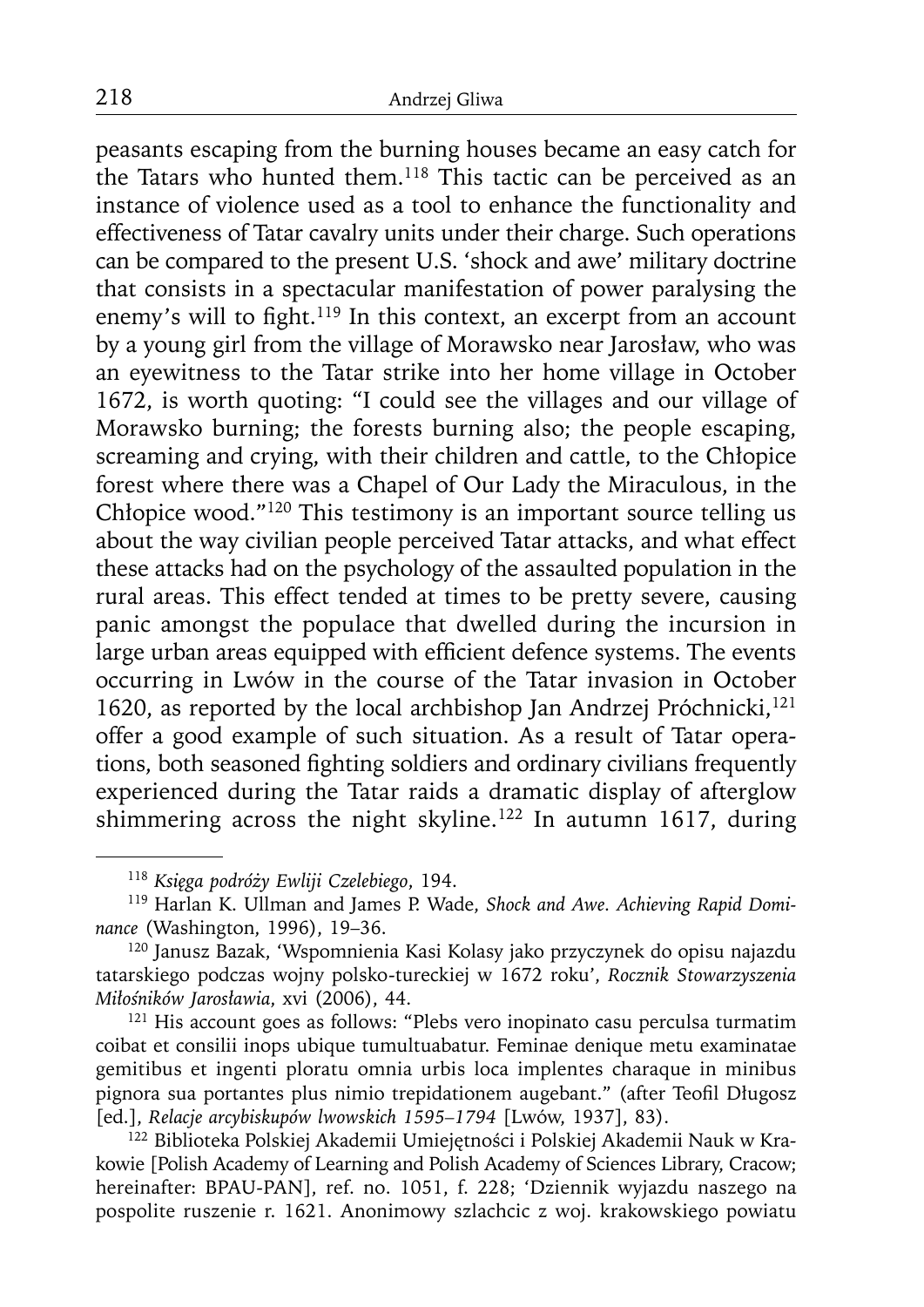a Tatar plundering operation in the border zone between Moldavia and Red Ruthenia, Grand Crown Hetman Stanisław Żółkiewski wrote: "And the Tatars indeed have done this, equally as it occurs owing to them in our lande as well, that we have seen perpetuall glows which were burning the Wallachyan land, and the Wallachyan land shall long not forget this expedityon."123 Similar references preserved in archival sources leave no doubt as to the nature of this mechanism.

Another element of Tatar asymmetric operations, extremely traumatising for the assaulted rural population, was deliberate terrorising and threatening of people through demonstrative murders. It is worth taking a look at the effects of such actions in a micro-historical perspective. During an incursion of the Budjak Horde in June 1623 into the Land of Przemyśl, in fourteen villages of the Zamch estate belonging to the family Zamoyski, the Tatar nomads killed a total of 71 peasants, including seven women who were beheaded; and during the subsequent raid, less than a year later, nineteen peasants were murdered and 636 people taken into captivity, in the same area.<sup>124</sup> The fact that during the second raid three children were drowned in the San River by their parents, in the villages of Krzeszów and Kamionka, indicates how extremely effective these operations aimed at terrorising local communicates were.125 These tragic decisions were motivated by the peasants' panic and overwhelming fright of the Tatars and a paralysing fear of getting into slavery, which was commonly perceived as worse than death.<sup>126</sup> Incidents of attacks on towns combined with mass killing of their residents appeared, though rarely – just to mention the strike on a small urban hub of Bóbrka (Bibrka) in the Land of Lwów in 1618, where Tatar warriors killed 403 local residents and abducted another fifty. $127$ 

czchowskiego', in Hanna Malewska (ed.), *Listy staropolskie z epoki Wazów* (Warszawa, 1977), 219; Archiwum Państwowe w Przemyślu [State Archives in Przemyśl], Akta miasta Przemyśla [Records of the Town of Przemyśl], ref. no. 540, p. 123.

<sup>123</sup> BPAU-PAN, ref. no. 1051, fol. 228.

<sup>124</sup> Archiwum Państwowe w Lublinie [State Archive in Lublin], Archiwum Ordynacji Zamoyskich, ref. no. 91, 'Inquisitia o spustoszonych trzech włościach: ludzi y koni przez Tatary zabranych uczyniona a die 19 ad diem 28 July' [1624], pp. 3–21.

<sup>125</sup>*Ibidem.*

<sup>126</sup> Bohdan Baranowski, *Chłop polski w walce z Tatarami* (Warszawa, 1952), 48.

<sup>127</sup> BCz, ref. no. 350, p. 1009; Maurycy Horn, 'Najazd tatarski 1620 roku i jego skutki ekonomiczne', *Zeszyty Naukowe Wyższej Szkoły Pedagogicznej w Opolu. Historia*, iii–iv (1963), 186.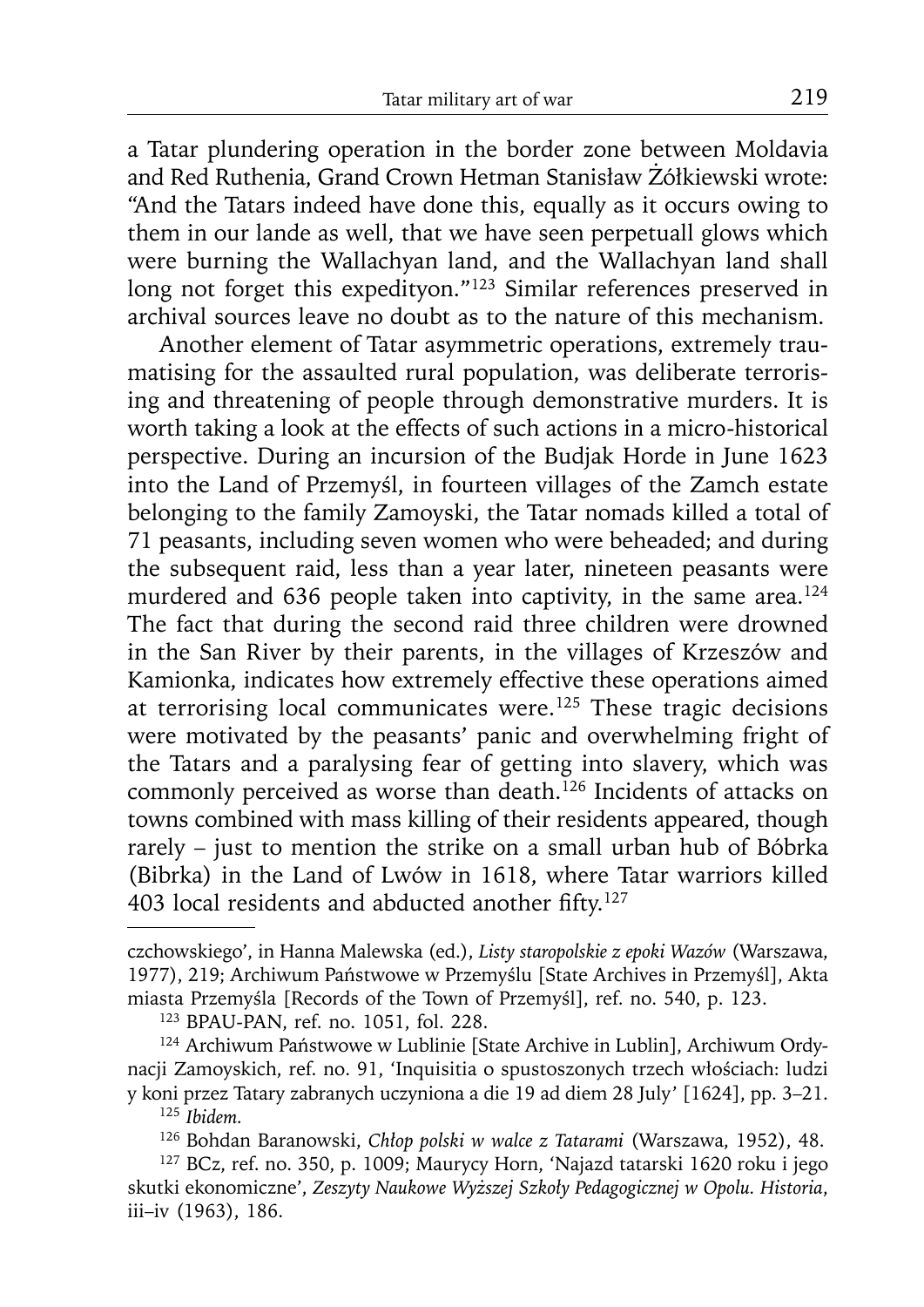A similar tactic intended to intimidate local peasantry was used by the troops of the Crimean Horde in the autumn of 1648, during their raid into the Land of Lwów. According to Andrzej Stano's testimony given on 28 May 1649 before the castle court (Polish: *sąd grodzki*) in Lwów, during the invasion Tatar raiders murdered twenty-five people in Pohorce (Pokhortsi), thirteen in Podolce (Podoltsi), sixteen in Tuligłowy (Tuliglove), and killed as many as eighty-three peasants in Koniuszki (Konyushchky).<sup>128</sup> It should be emphasised that during the Khmelnytsky rebellion the Tatars often conducted violent actions of this type even against the Ruthenian townspeople and Ruthenian clergy of the Orthodox Church. A good example was a terrible event that happened in Żywotów (Zhivotiv) in the first half of June 1648. When the Tatars began approaching the city, the Orthodox priests came out to meet them in a solemn procession as allies, holding banners and incensories. Ignoring the alliance fixed with the Zaporozhian Cossacks, the Tatar horsemen took the astonished popes in captivity and killed the others.129 In my opinion, this incident clearly shows the pragmatism of the proceedings applied by Tatar hordes in the asymmetric warfare and, generally, in military affairs. Worth quoting is also an excerpt from an official report concerning Tatar operations during the winter incursion of the Budjak Horde into the area of Stryj *starosty* in February 1699. As Jan Malewicz, the mayor of Stryj, and a city councilor Mikołaj Dabek, testified before the Przemyśl castle court: "The estates of the entire starosty of Stryj, and the villages nominated above and belonging to the starosty, through the invasion of the Tatar army that, with all of their might, in the month of February, on the day 17th, having invaded upon those estates and installed them selves into a *koş* [i.e. enclosed and guarded camp], and for the whole of the three days [of] Tuesday, Wednesday, and Thursday wracking those estates with fire and sword, they could come upon subjects of both genders [including] people [i.e. adults], children, retinue, and whom ever else, by their sudden and unexpected burst into there, taking into captivity, killing cruelly, wounding, crippling, binding, and lashing the others."130 The testimony of Katarzyna Kolasa from the village

<sup>128</sup> TsDIAL, fund 9, op. 1, vol. 399, p. 359.

<sup>129</sup> BCz, ref. no. 2576, p. 123.

<sup>130</sup> TsDIAL, fund 13, op. 1, vol. 287, pp. 2038–9.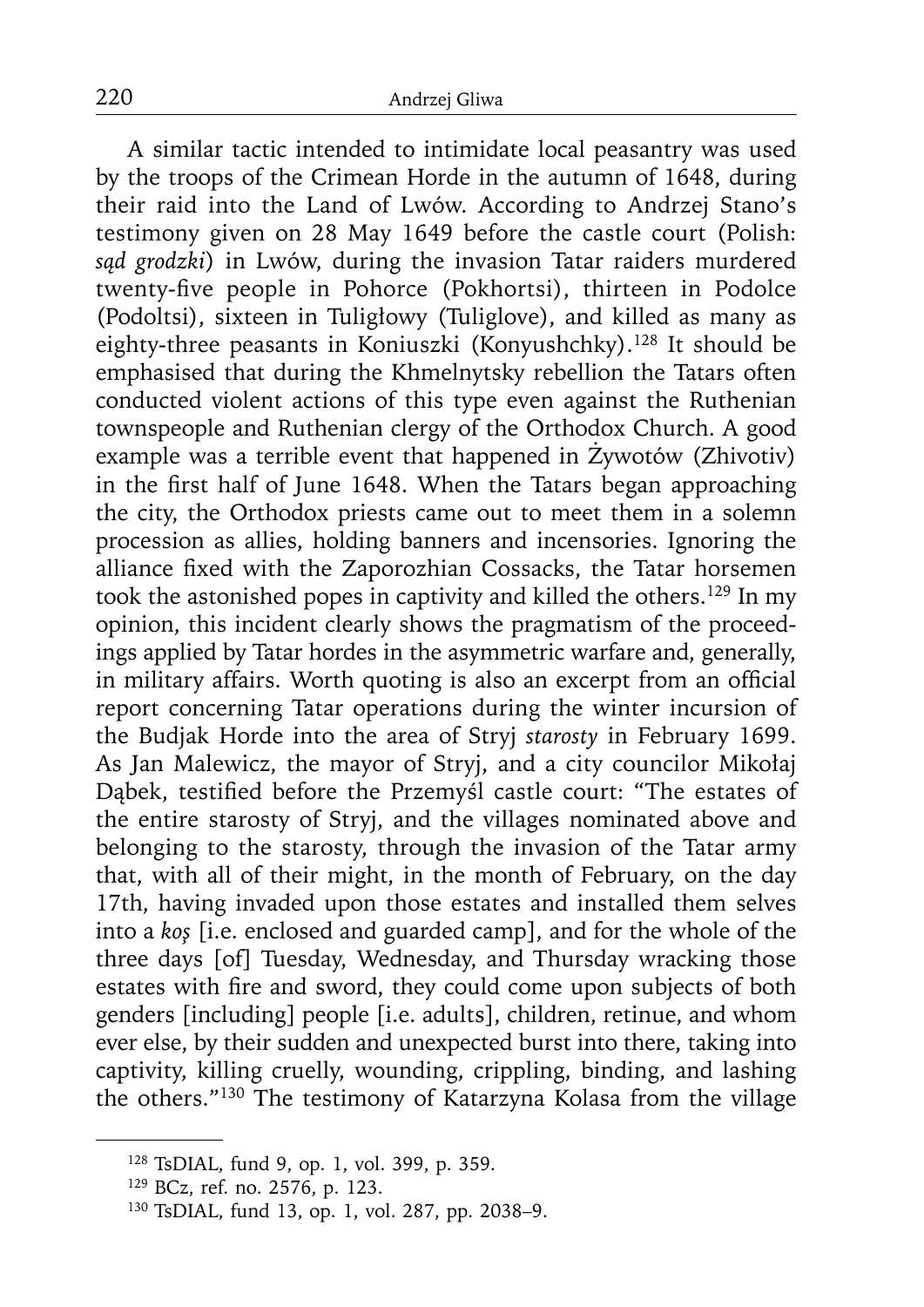of Morawsko near Jarosław, who was abducted by the Tatars into slavery as a young girl, sounds even more terrifying: "My father was killed by a black Tatar with an axe, and he took me and my mother away, in the pasture they divided us into several huddles. Me and my mother were separated amidst our weeping and yelling. And I saw my mother no more ever since. Mother had both of her hands bound with perches on her back and I was bound into one huddle with the other such little girls like I was then."131

Another practice that was on the military agenda of Tatar commanders, and was frequently resorted to, was attacking the same villages, already robbed and wasted, repeatedly. Not only did such actions increase the opportunity to capture more people when they were returning home from peasant strongholds, local fortresses and different sheltering posts after the first raid, but they also, seemingly, resulted in the attacked group's feeling of losing control over their fate, which intensified the psychological effect. As an example, in an autumn Tatar foray of 1620, the Tatars successfully attacked the central part of the Ruthenian Palatinate, raiding into it twice in a row at an interval of a few days.132 As Palatine of Sandomierz Zbigniew Ossoliński wrote: "… the Tatar murzas instantaneously fell into our Pokuttya, 'cross the Dniester, unawares, unto the incautious cityzens, encountering them with the wives, with the children at their houses, destroying every thing with sword and by plundering, and since the great terror in our people prevented the bare sword from exhibiting, they unrestrainedly walked deeply into the land, loading innumerable harvest upon them selves, which they deposited in Wallachya, and several tymes returned*.*"133 A similar tactic was used during a raid in June 1624 into the western part of Red Ruthenia, where two waves of Tatar cavalry attacks were consecutively launched.134 A scribe responsible for the records kept by the Priestly Archconfraternity in Krosno interpreted it as two separate Tatar raids: "*Sabbato aut post Octavam Corporis Christi altera incursio Tatarorum* 

134 Gliwa, *Kraina upartych niepogód*, 302.

<sup>131</sup> Bazak, 'Wspomnienia Kasi Kolasy', 44.

<sup>132</sup> BR, ref. no. 2, 'Diariusz wtargnienia tatarskiego po wołoskiey potrzebie w kraie podolskie in Anno 1620', p. 586; Gliwa, *Kraina upartych niepogód*, 210–21.

<sup>133</sup> Zbigniew Ossoliński, *Pamiętnik*, ed. by Józef Długosz (Warszawa, 1983), 127–8.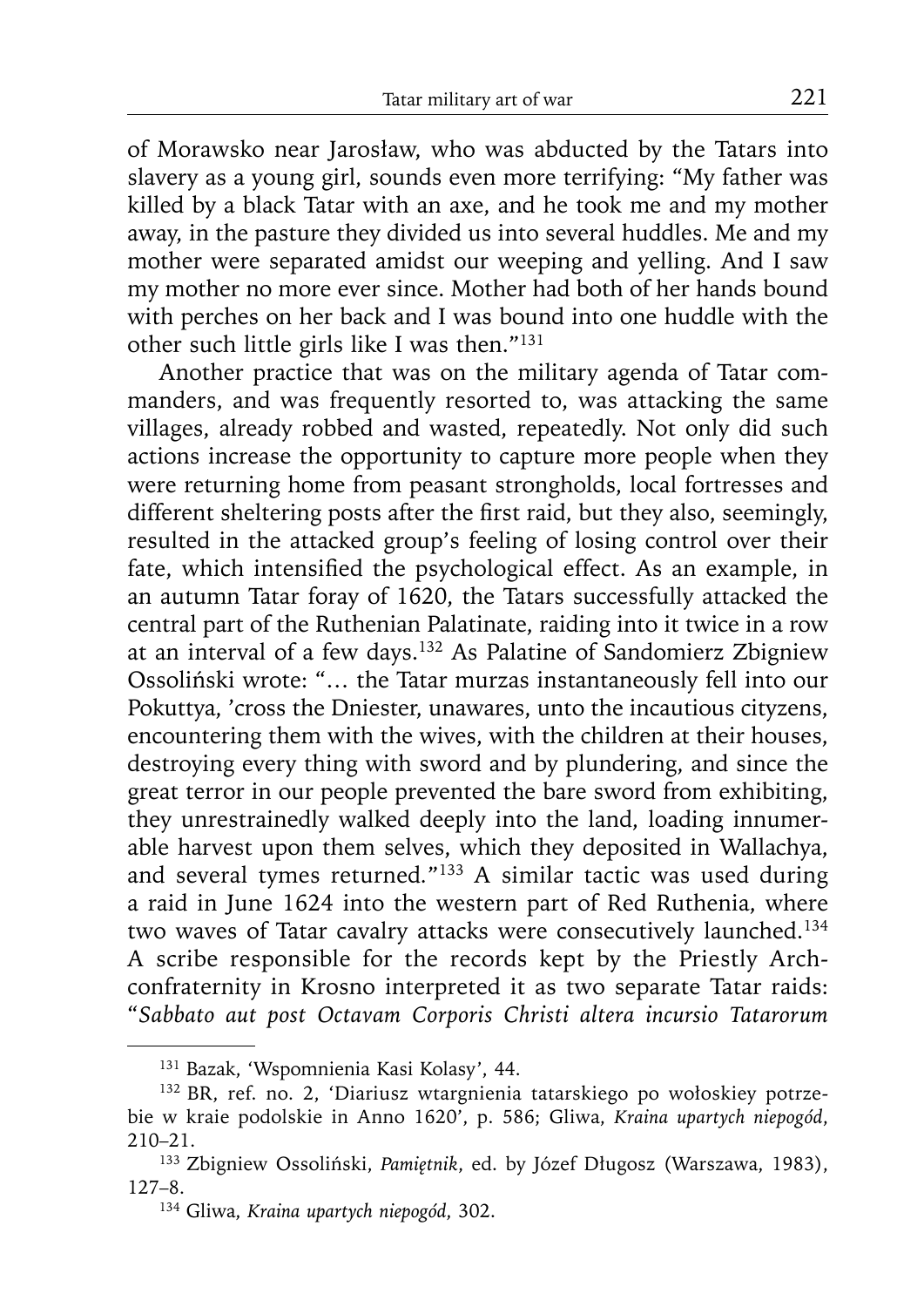*fuit.*"135 The described pattern of Tatar operations was a common practice and, as such, it was reflected in the folk tradition and collective memory of people living in the south-eastern territories of the Crown, for centuries at the risk of attack by riders from the steppes of Kipchak.136

Let us emphasise that characteristic of the described unconventional Tatar warfare was double asymmetry, referring not only to fundamental disproportions in the military potential (*power asymmetry*), i.e., classical military asymmetry, but also to the nature and choice of the primary targets of military operations – that is, concentrating the operational effort in the civilian space (*asymmetry in space*). In operations of this kind, civilian population of the rural area, their material assets, as well as poorly fortified objects that traditionally had little or no protection – the so called soft targets, such as villages and suburban settlements, or, occasionally, unfortified towns - were of primary importance for Tatars.137 It can be stated that these actions were in fact population-centric warfare.<sup>138</sup> During such operations, Tatars commonly used a wide range of destabilisation techniques, such as targeted killing and looting, raping, torturing and abducting civilian people, deliberate and indiscriminate damaging of houses and economic infrastructure, and burning down sacral buildings, all aimed at intimidating local communities and increasing anxiety under attack. This type of military operations, even though with no direct reference to Tatar warfare, has recently been defined by Rupert Smith as "a war amongst the people": this, in my opinion, reflects to a considerable extent the nature and specificity of Tatar actions during their raids into the territory of Polish-Lithuanian Commonwealth and other neighbouring countries.139

<sup>135</sup> LNVSSLU, fond 4, op. 1, ref. no. 1378/II, 'Liber primus actorum Archiconfraternitatis Sacerdotalis in districtu sanocensi fundata', fol. 71.

<sup>136</sup> See Gliwa, 'Doświadczenie inwazji tatarskich', 12.

<sup>137</sup> See Murphey, *Ottoman Warfare*, 150.

<sup>&</sup>lt;sup>138</sup> Buffaloe, 'Defining asymmetric warfare', 16.

<sup>139</sup> Rupert Smith, *The Utility of Force. The Art of War in the Modern World* (New York, 2007), 6.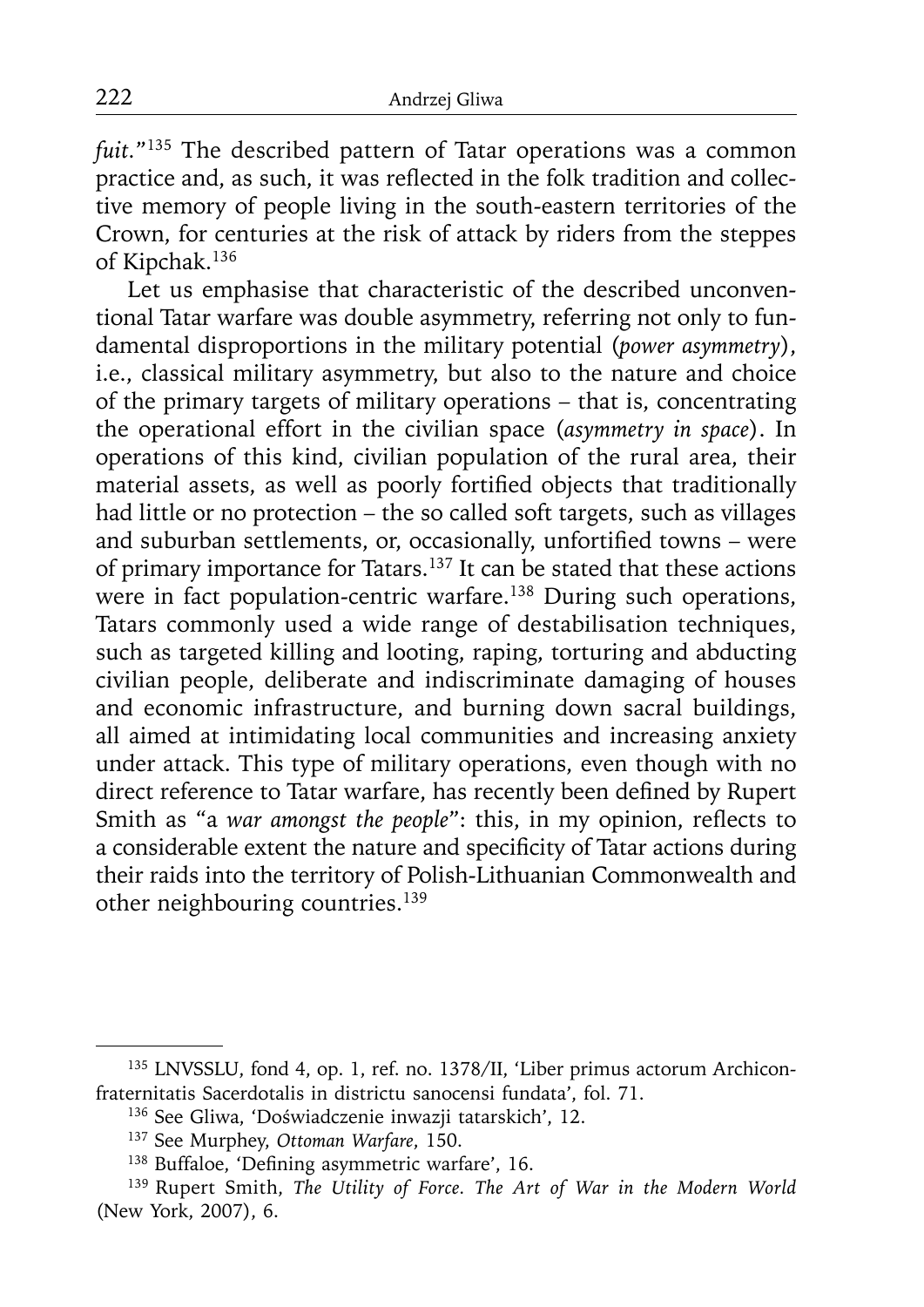#### VI EFFECTS OF ASYMMETRIC OPERATIONS CONDUCTED BY THE TATAR HORDES

One of the outcomes of accepting and implementing the conception of asymmetric military operations by Tatar commanders was usually an extremely large scale of war damage concentrated mainly in rural areas. A particularly interesting example in this context is from the Land of Przemyśl, located in the western part of Ruthenian palatinate. Covering an area of 12,070 square km, the said Land was among the richest and most densely populated regions of the Commonwealth at the beginning of the seventeenth century.140 Studies on war damage in the area of the Land of Przemyśl in the perspective of the whole seventeenth century showed that, as a result of a dozen Tatar raids carried out between 1618 and 1699, the economic potential of the region decreased by approx. 80 per cent as compared to its condition at the beginning of the century. This situation was brought about by at least 2,480 indiscriminate attacks of Tatar troops on rural settlements and sixty-six strikes on urban areas, all of which were recorded in fiscal or tax-related documents.<sup>141</sup> The attacks represented as many as 85.4 per cent and 71.7 per cent, respectively, of all the raids on rural and urban areas launched by enemy troops in the seventeenth century in the Land of Przemyśl. The most severe losses were inflicted in the 1620s, as a result of a spate of extremely destructive Tatar forays which led to the devastation of over 40 per cent of the region's economy.142 In the said decade alone, a total of 1,095 raids on villages were recorded, which represented over 44 per cent of all the attacks reported for the seventeenth century, along with eighteen raids on urban areas, which represented 27 per cent of all the attacks reported.143 Resulting from the systematic Tatar expeditions in this period, the area of arable land decreased by 4,241 *łan*s, i.e., ca. 68,000 ha, which represented ca. 47 per cent of the total area of cultivated arable

<sup>&</sup>lt;sup>140</sup> Aleksander Jabłonowski (ed.), Polska XVI wieku pod względem geograficzno-*-statystycznym*, vii: *Ziemie ruskie. Ruś Czerwona*, pt. 2 (Źródła dziejowe, 18, 2, Warszawa, 1903), 42; Kazimierz Przyboś, 'Granice ziemi przemyskiej w czasach nowożytnych XVI–XVIII wiek', *Rocznik Przemyski*, xxix–xxx (1994), 189.

<sup>141</sup> Gliwa, *Kraina upartych niepogód*, 630.

<sup>&</sup>lt;sup>142</sup> Cf. map depicting the range of Tatar raids into the Land of Przemyśl in 1620–9, publ. *ibidem*, 150.

<sup>143</sup>*Ibidem*, 630.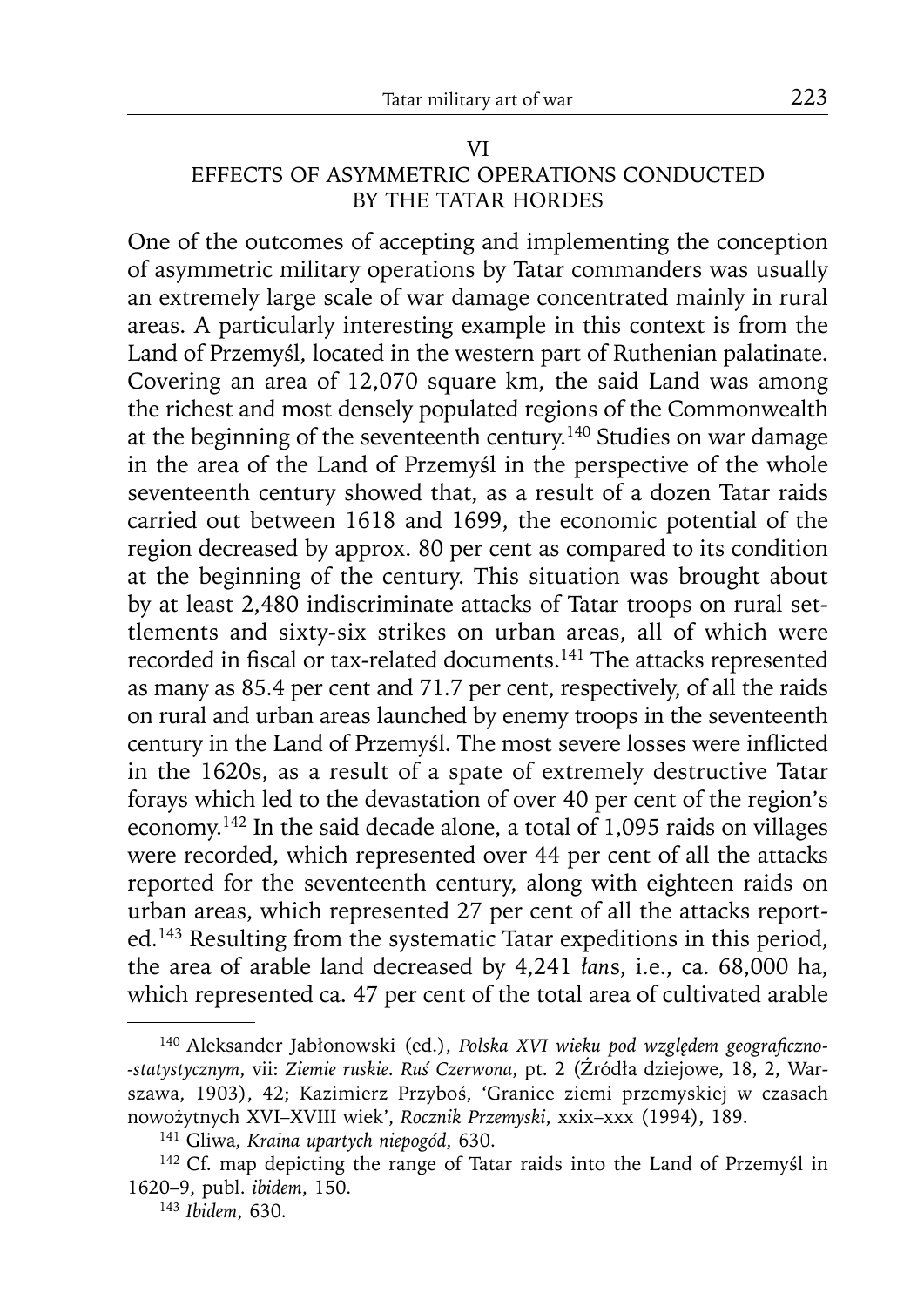land (excluding the arable land in manorial farms) in the territory of the Land of Przemyśl in the pre-war period.<sup>144</sup> Considerable damage was inflicted to the Land as a result of Tatar-Cossack attacks on the territories of Red Ruthenia in the autumn 1648, which affected 426 villages and 15 urban centres in the area.<sup>145</sup> A Tatar operation in October 1672, carried out during the Polish-Ottoman war, caused even larger damage, inflicting 867 villages and 32 towns, i.e. 93 per cent of all the rural settlements and 97 per cent of all the urban centres in the territory.<sup>146</sup> Less damage was inflicted by the last large Tatar intrusion of the seventeenth century, in winter 1699, which affected mainly the south-eastern part of the region.<sup>147</sup>

An extremely important outcome of asymmetric operations carried out by Tatars – this aspect being poorly recognised, if not neglected, by historians – was the phenomenon of delocalisation of war damage, consisting in the moves of the largest damage zones.<sup>148</sup> Among the causes potentially analysable in rational categories was the character and specificity of Tatar operations, which in certain periods included precisely planned, sequential, and systematic wasting and plundering of individual areas in the south-eastern territories of Poland-Lithuania in the course of subsequent military operations. For example, in the 1620s the Land of Przemyśl was a target of eight Tatar invasions, six of which reached as far as the central part of the region, while the other predatory missions gradually swallowed up almost its entire area. As a result of this well-thought-out and refined strategy, the zones of the severest damage permanently shifted from southeast to northwest as the attacks culminated in 1624; afterwards, by the mid-1620s, they got resettled in their original locations. A detailed spatial analysis of the damage has shown that the attacks of Tatar hordes

<sup>144</sup>*Ibidem*, 631.

<sup>145</sup>*Idem*, 'The Tatar-Cossack Invasion', 112–13, 117.

<sup>146</sup>*Idem*, *Kraina upartych niepogód*, 630.

<sup>&</sup>lt;sup>147</sup> The spatial range of the Tatar-Cossack expedition of 1648, the 1672 operation, and the incursion of the Budjak Horde in 1699 can be seen in detail in the maps published as attachments *ibidem*, Maps nos. 7, 11, 12.

<sup>148</sup> *Idem*, 'Krise durch Plünderung. Die zivilisatorische und ökonomische Entwicklung im Grenzgebiet des Osmanischen Reiches und der polnisch-litauischen Adelsrepublik', in Dariusz Adamczyk and Stephen Lehnstaedt (eds.), *Wirtschaftskrisen als Wendepunkte. Ursachen, Folgen und historische Einordnungen vom Mittelalter bis zur Gegenwart* (Osnabrück, 2015), 301–3.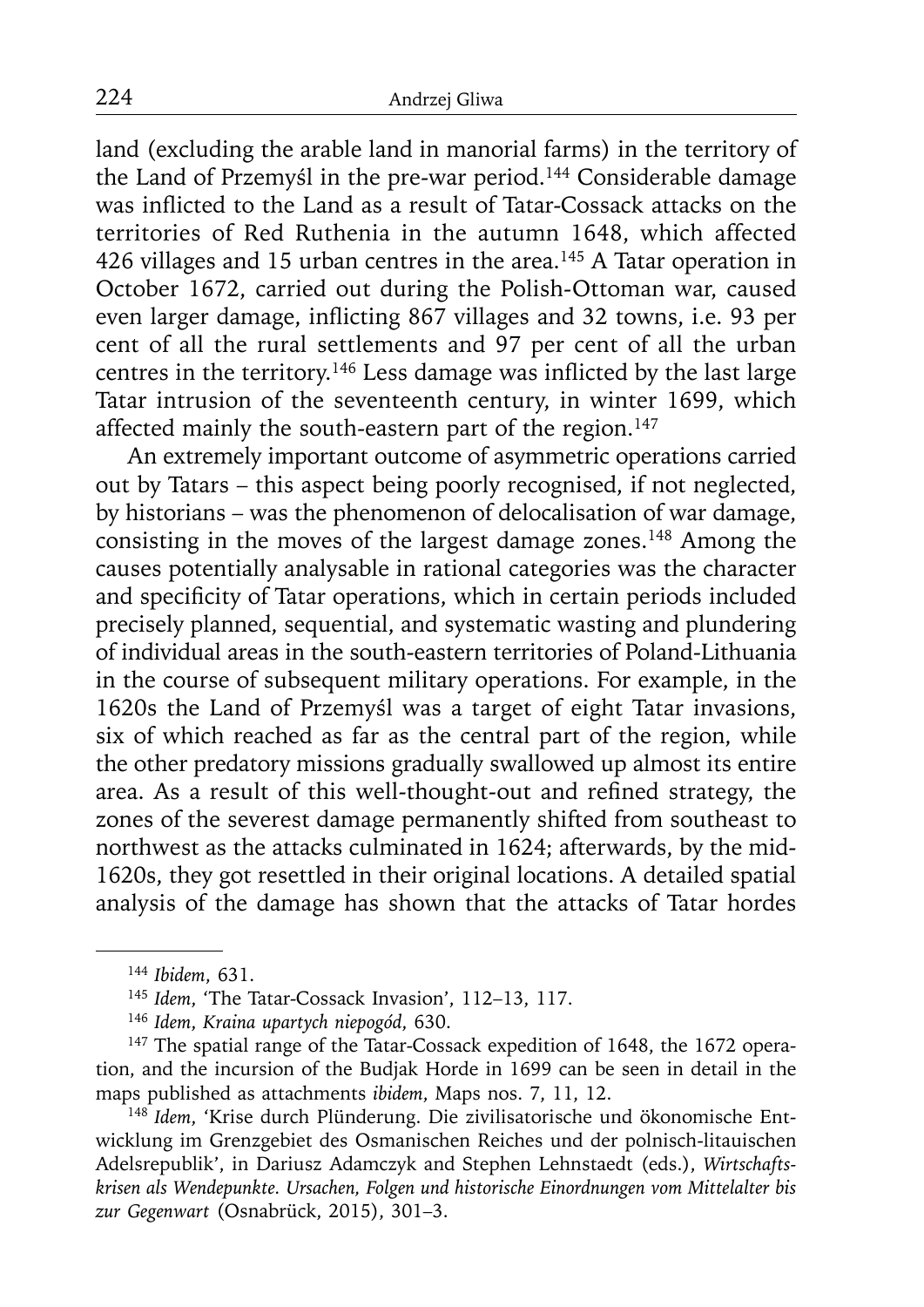concentrated in the area stretching from Jarosław, *via* Przemyśl, up to Sambor, which was a territory characterised by the highest population density (of, roughly, 40 people per 1 sq. km) and the greatest economic potential. Ergo, the command of the Crimean and Budjak Hordes paid particular attention to the penetration of, specifically, the Land of Przemyśl as the demographic and economic backbone of the country, already in the planning phase of the plundering operation.

To sum up this thread, the severest damage to the economic potential of the Land of Przemyśl was inflicted by the Tatar raids of 1624, 1648 and 1672, all of which were highly asymmetric operations whose effect on the economy can be described as transformative. Interestingly, the destructive character of Tatar operations in those expeditions so strongly affected the community's perception that peasant communities began telling time by referring to these Tatar forays. A record from 1680, found in the registry book (*księga gromadzka*) of the village of Czarna near Rzeszów, can be provided here as an example, with the property rights of peasants described as follows: "and so, after the first  $[1624]$ , the second  $[1648]$ , and also the third Tatars [1672], and after the various *incursia* untill this time, have they settled them selves, crofts, cottages."149 Similar mentions were found also in the records of the vogt-and-council court (*sąd wójtowskoławniczy*) of the village of Markowa near Łańcut, where as of 18 April 1714 the right of a certain Marcin Jarosz to possess a piece of empty land was thus confirmed: "... into which emptyness no-body has built things by closeness, since it has remained emptyness since the first Tatars".<sup>150</sup> The village registry book of Łukawiec near Rzeszów mentions as follows (1697): "The penn of Maciej Grunie, which was acquired by his parent Krzysztof on the second year after the first Tatars, those that had preceded Khmelnytsky."151

The use of asymmetric strategies by Tatar hordes, so far overlooked by historians, constitutes an important part of research and analyses devoted to the old Tatar art of war. A closer look at the problem is crucial not only from a historical-military point of view but it

<sup>149</sup> TsDIAL, fund 136, op. 1, vol. 2, 'Księga gromadzka wsi Czarna', 1626–1808, p. 126.

<sup>150</sup>*Ibidem*, fund 85, op. 1, vol. 1, 'Księga sądu wójtowsko-ławniczego wsi Markowej', 1591–1777, p. 690.

<sup>151</sup> Franciszek Kotula, *Chłopi bronili się sami* (Rzeszów, 1982), 52.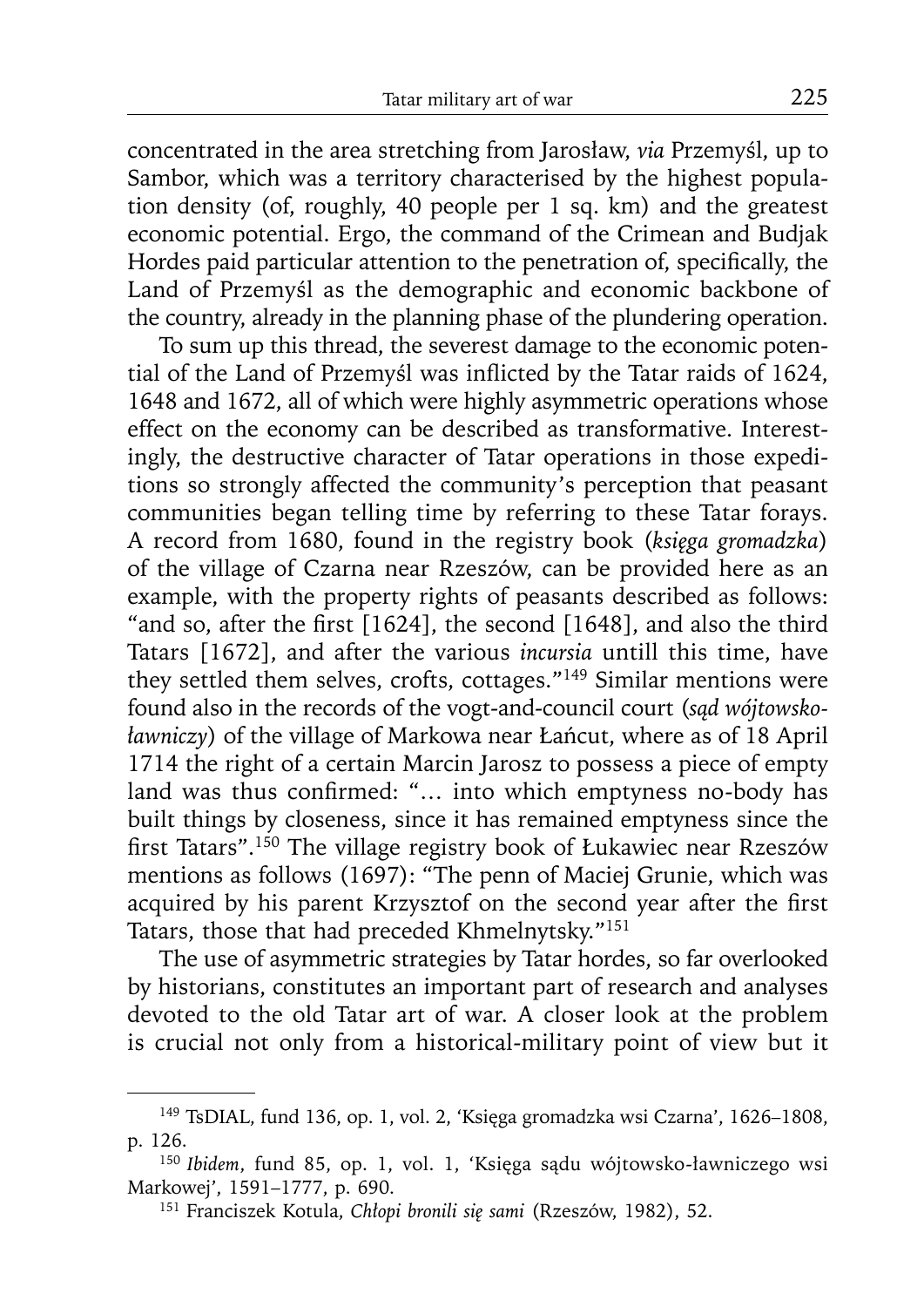is, seemingly, a question of much greater importance and gravity. The use of asymmetric warfare by Tatar hordes enables one, in my opinion, to explain why Tatar raids had such a devastating impact on the economies of the countries that were attacked. Our present knowledge of the consequences of these operations justifies their perception as the major structural causes of the economic crises occurring across vast areas of East Central Europe in the early modern period, and the later backwardness of this part of Europe as compared to the West.152 After all, the operations of Tatar units were a multidimensional and extremely wide-ranging phenomenon, not limited to the military space but affecting in great measure the economic environment, thus leading to significant social and cultural changes in the targeted territories.

Asymmetric operations carried out by Tatars with the use of specific methods of psychological influence and targeted against civilian population resulted in specific religious and cultural discourses as a defence reaction to the traumatic experiences connected with Tatar strikes.<sup>153</sup> These discourses, with a social dimension to them, constituted a communication practice with a distinct and explicitly negative reference to the religiously and culturally alien Tatars, and played an important part in the processes of adaptation to existential risks that Tatar invasions in reality posed.154 As it seems, a major factor contributing to such a perception of the risks was the asymmetric character of operations targeted against civilians, leaving an indelible mark also in the collective memory, and changing the cultural landscape of the vast areas of East Central Europe which were at that time within the striking range of Tatar cavalry raids.<sup>155</sup>

<sup>152</sup> Immanuel Wallerstein, *The Modern World-System. Capitalist Agriculture and the Origins of the European World-Economy in the Sixteenth Century* (New York, San Francisco, and London, 1974), 97.

<sup>153</sup> See Gliwa, 'Doświadczenie inwazji tatarskich', 53–73; *idem*, 'Powstawanie lokalnych kultów maryjnych i świętych patronów na Rusi Czerwonej po najazdach tatarskich jako dyskurs religijny w Rzeczypospolitej epoki nowożytnej', *Tematy i Konteksty*, 4 (9) (2014), 380–400.

<sup>154</sup>*Idem*, *Відображення у сакральному мистецтві католицької і православної церков (XVI–XVIII cт.) процесу виходу християнських спільнот південного сходу Речі Посполитої із травми*, *спричиненої татарськими набігами*, in Сергій Сєряков (ed.), *Феномен мультикультурності в історії України і Польщі* (Харків, 2016), 161–79.

<sup>155</sup>Адріа́н Ф. Кащенко ́ , *Оповідання про славне Військо Запорожське низове: коротка історія Війська Запорожського* (Катеринослав and Ляйпціг, 1917), 3–41; Sarolta Tatár,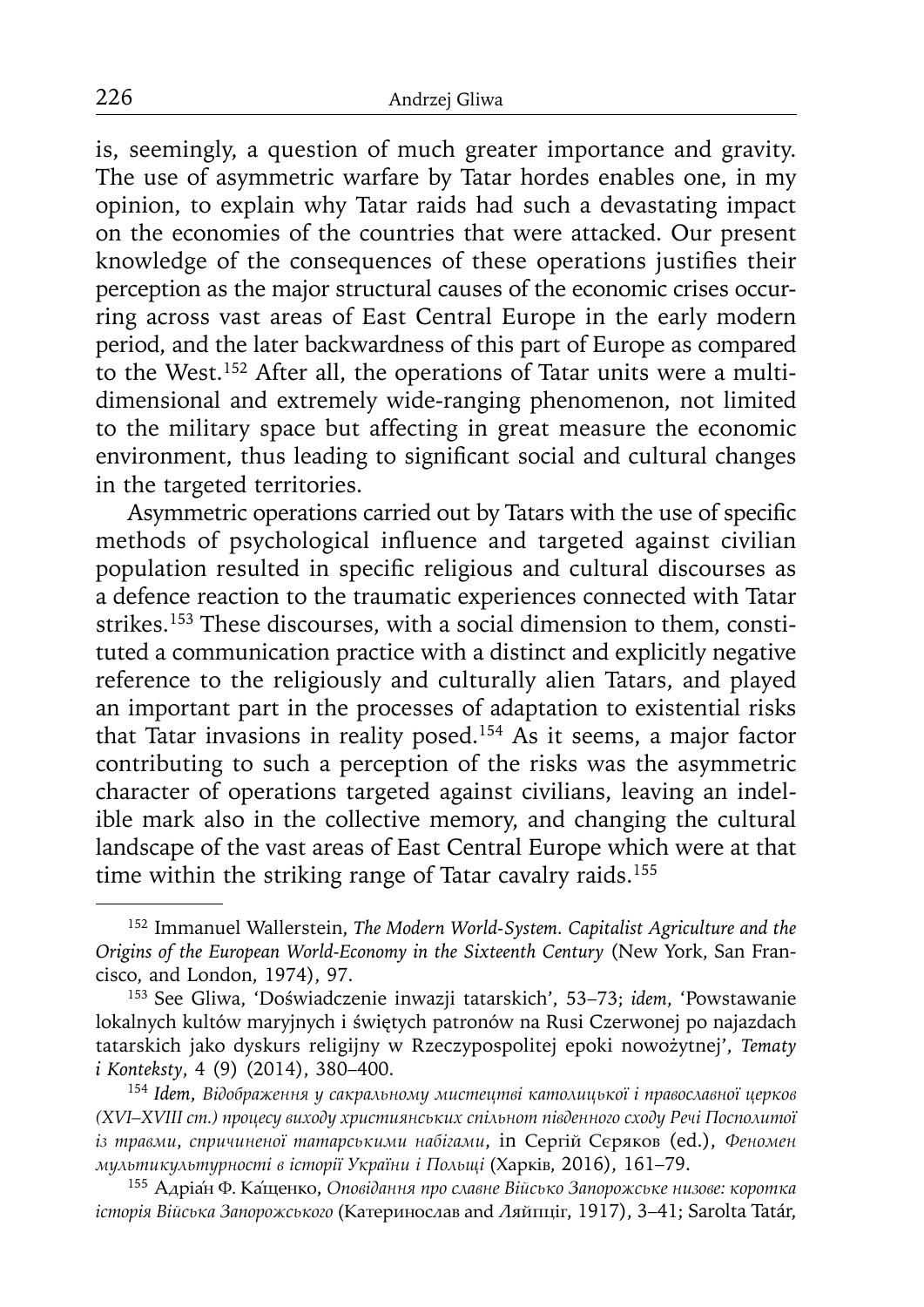A number of elements of the Tatar art of war, such as stealth tactics, reconnaissance and intelligence activities on an operational scale, manoeuvring, a nonlinear and simultaneous character of operations throughout the area of operation, high mobility of cavalry units and their capability to relocate quickly, refraining from accumulation of forces in a given place to reinforce the effort and the effects of action, special attention paid to the maximum security of Tatar forces whilst economising on human resources, as well as the policy of organising field camps – the so-called *koşes*, with their role as specific logistics and supply bases, all offer grounds for comparing the Tatar warfare – despite all the differences based on disproportions in technological capabilities – with the military operations of the turn of the twenty-first century, carried out by what is now the greatest military powers and the world's highest developed countries. On the other hand, the style and character of combat missions conducted by Tatar hordes in the early modern period are comparable to the operations of today's terrorist groups. The characteristics and methods typical of asymmetric warfare that are shared by the historic Tatar forces and the present-day terroristic militant organisations or groups include the unpredictability of attack, the secrecy of military actions until the beginning of the attack or plundering operation, prioritising the strikes against soft targets, i.e. civilian populations and their resources, pursuing operations in non-military environment, using psychological instruments on a tactical and operational scale, and intensifying actions in areas where different civilisational circles meet. The course of the predatory invasions conducted by Crimean and Budjak Hordes in the early modern period proves that asymmetric warfare was entirely incorporated at the operational and tactical levels into Tatar military art of war.

As a conclusion of the discussion on asymmetric operations in Tatar warfare in the early modern period, one finds that the operations of Tatar forces can be compared to the recently increasingly popular concept of 'hybrid' warfare defined as military operations without a declaration of war, characterised by a simultaneously and adaptively employed combination of regular and irregular warfare, as well as terrorist tactics and criminal behaviour aimed at achieving political

A Transylvabian Folk Legend about the Tatars, <http: www.academia.edu/8345838/A Legend about the Tatars in Transylvania> [Accessed: 12 Dec. 2016], 1–7.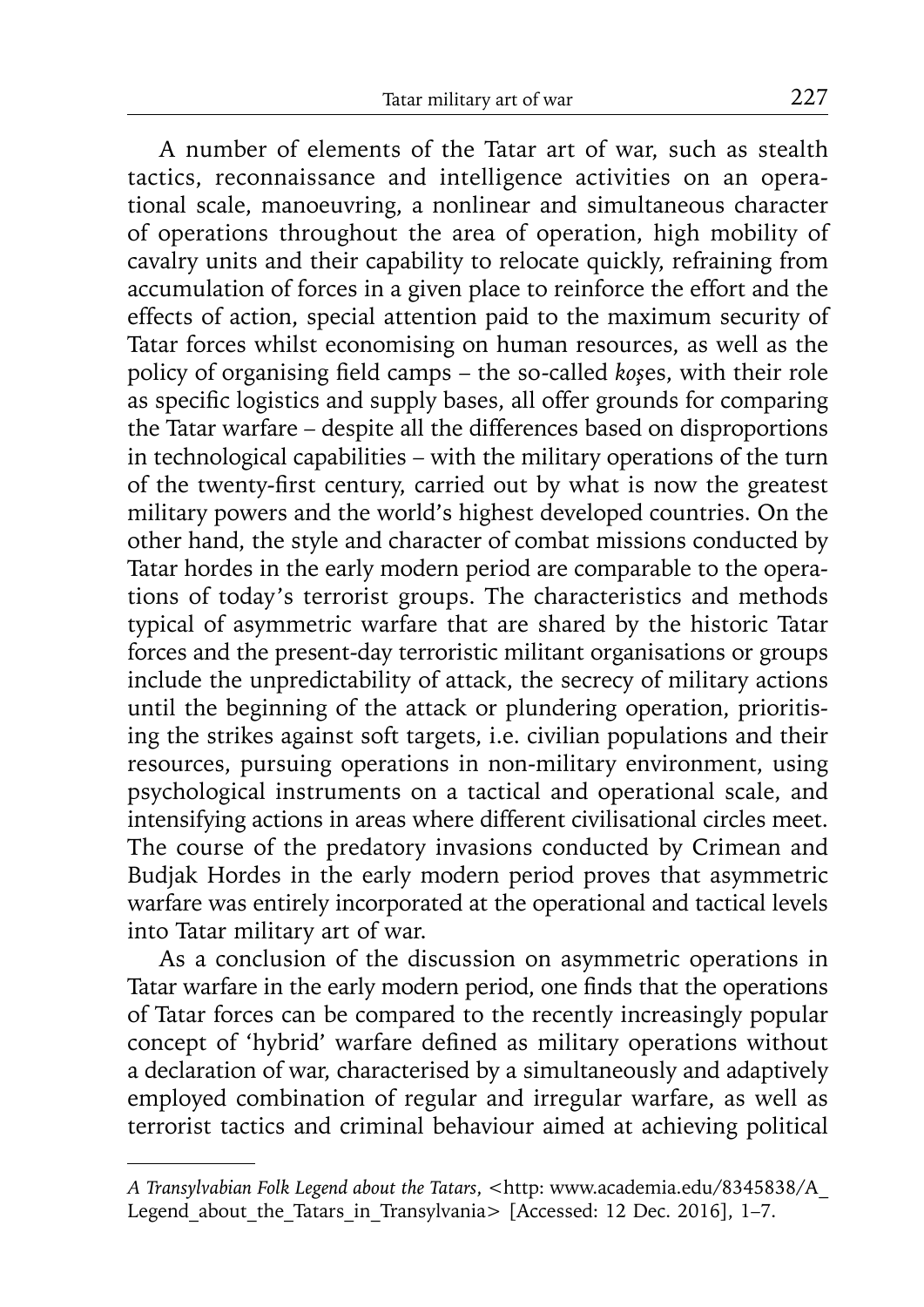goals based on disruptive operations in the same time and battle space.<sup>156</sup> The asymmetric operations practiced by Tatar forces – consisting in the use of not only classical military tools but also a combination of political means and instruments as well as infrastructural objects and civil population-directed military actions, in the form of various macroeconomic consequences and pressures suggests that the system of Tatar warfare of the early modern period – formed a surprisingly modern mechanism that enabled Tatars to successfully achieve their political goals in international relations, and to continuously enhance the development, efficiency and prosperity of the Crimean Khanate' economy. As has been demonstrated, the operations of Tatar forces during their raids against the Polish-Lithuanian Commonwealth were a fairly unusual and uniquely modern phenomenon, in military and political terms; in fact, one that has eluded traditional evaluation by many generations of historians.

*proofreading Tristan Korecki* 

### SELECTED BIBLIOGRAPHY

Baranowski Bohdan, *Chłop polski w walce z Tatarami* (Warszawa, 1952).

Fisher Alan W., *Crimean Tatars* (Stanford, 1978).

- Gliwa Andrzej, *Kraina upartych niepogód. Zniszczenia wojenne na obszarze ziemi przemyskiej w XVII wieku* (Przemyśl, 2013).
- Gliwa Andrzej, 'The Tatar-Cossack Invasion of 1648: Military actions, material destruction and demographic losses in the land of Przemyśl', *Acta Poloniae Historica*, cv (2012), 85–120.
- Górka Olgierd, 'Liczebność Tatarów krymskich i ich wojsk', *Przegląd Historyczno- -Wojskowy*, viii, 2 (1936), 185–295.
- İnalcık Halil, 'The Khan and the Tribal Aristocracy: The Crimean Khanate under Sahib Giray I', *Harvard Ukrainian Studies*, iii–iv (1979–1980), 445–66.
- Kaldor Mary, *New and Old Wars. Organized Violence in a Global Era* (Stanford, CA, 1999).
- Khazanov Anatoly M., 'Nomads of the Eurasian Steppes in Historical Retrospective', in Nikolay N. Kradin, Dmitri M. Bondarenko, and Thomas J. Barfield (ed.), *Nomadic Pathways in Social Evolution* (Civilizational Dimension, ed. by Igor V. Sledzevski *et al.*, 5, Lac-Beauport, 20152; 1st edn – Moscow, 2003), 25–49.

<sup>&</sup>lt;sup>156</sup> See Frank G. Hoffman, *The Conflict in the 21st Century: The Rise of Hybrid Wars* (Arlington, 2007), 29; *idem*, 'Hybrid Warfare and Challenges', *Joint Force Quarterly*, 52 (2009), 36–7.